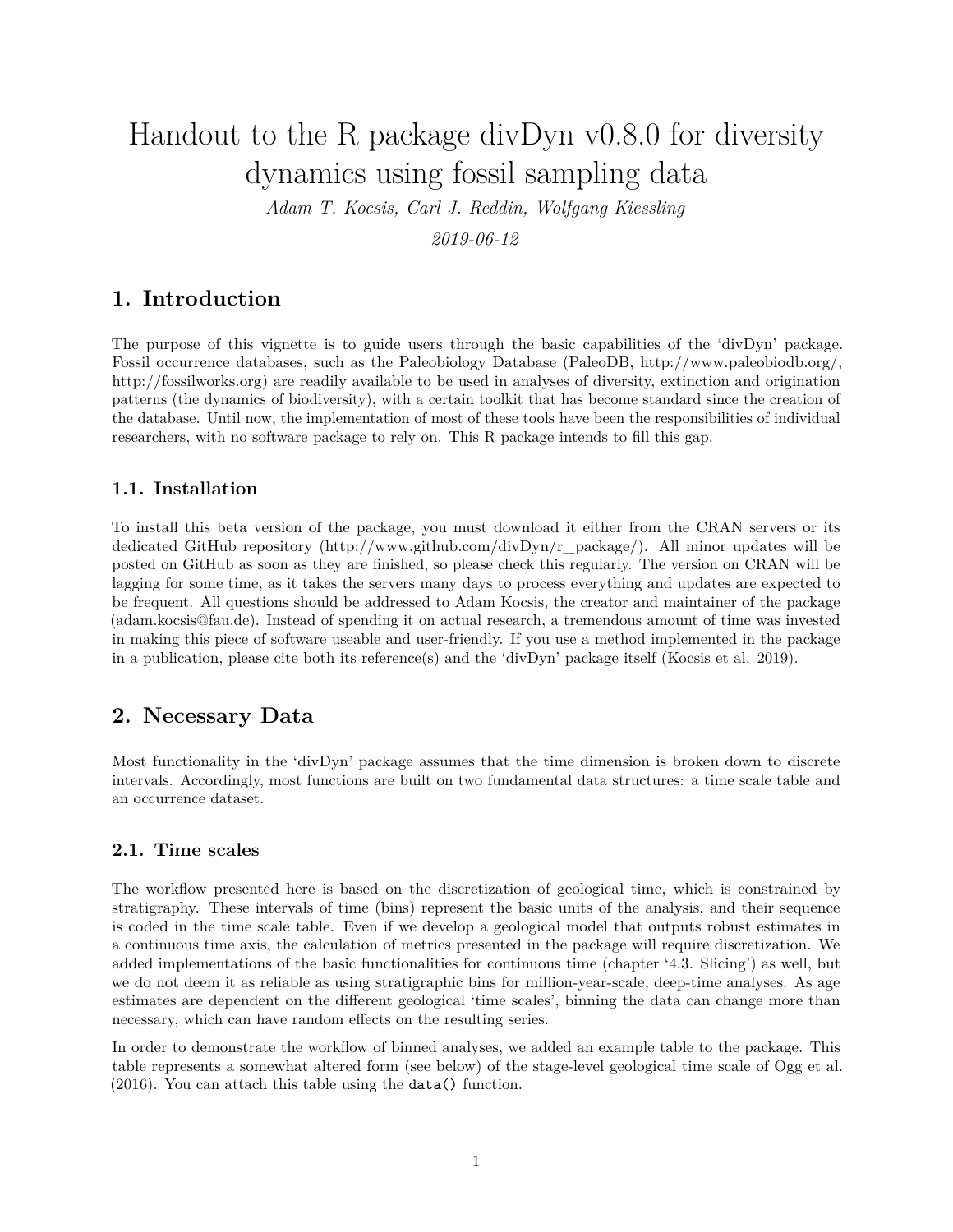**library**(divDyn)

```
# attach the time scale object
data(stages)
```
Every row in this table represents a bin in the timescale. The most important variable in this table is the slice number (in this case num). This variable links every occurrence to one of the bins. You can gather additional information by typing ?stages to the console. You can visualize the timescale by using the plots() function included in the package:

**tsplot**(stages, boxes="sys", shading= "series")



For easier navigation in the plot, the time dimension can be indicated with three variables: the radiometric dates that serve as coordinates; boxes of intervals under lowest ylim value of the plot; and vertical shades over the plotting area. The time scale to be plotted can be altered by changing the values of the main argument tsdat and by providing the appropriate column names for the boxes and shading arguments. In order to use the system (period) names as labels and the stages as shades, just change the function input accordingly (the xlim values will limit the x axis plot):

**tsplot**(stages, boxes="system", shading="stage", xlim=59**:**81)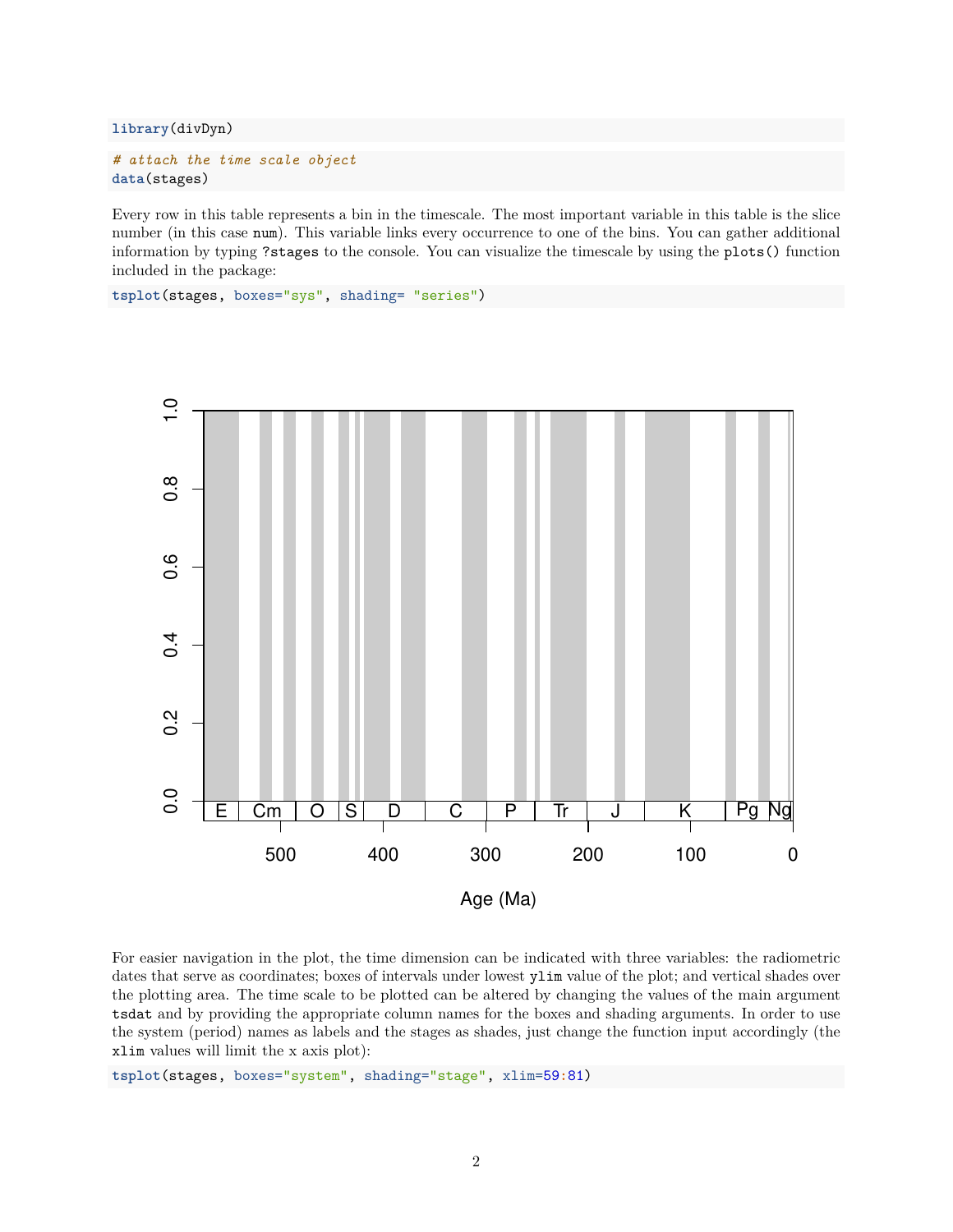

The function was designed to enable the highest level of customization. You can customize the distribution of plotting area with the xlim (accepts exact ages and sequences of bins, see the examples), ylim, prop and gap arguments, and the color of the shading. You can also customize the characteristics of the general plotting (calling plot(), the boxes of time slices (calling rect()) and the labels within them (calling the text() function). You can directly control the arguments of these functions that tsplot() uses to draw the elements of the timescale by adding the additional arguments as lists to the plot.args, boxes.args and labels.args arguments.

For instance, if you want your boxes to feature red italic fonts as labels, just add col="red", and font=3 the way you would regularly use them with the text() function, but wrap them up in a list, and assign it to the 'labels.args' argument:

```
tsplot(stages, boxes="sys", shading="series",
  labels.args=list(col="red", font=3), shading.col=c("white", "wheat"))
```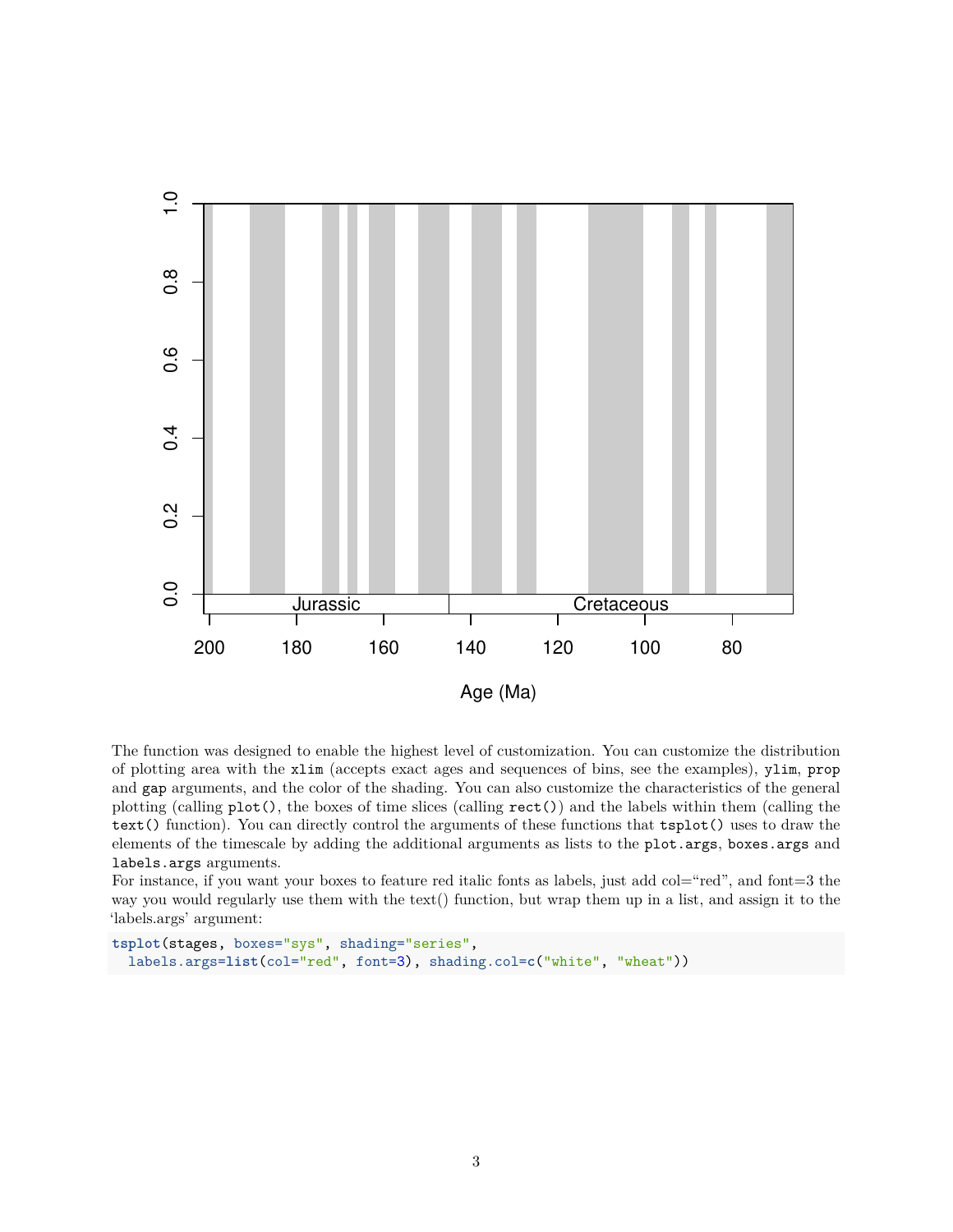

Although you can set it manually with the boxes.args argument, the time scale plotting function also features colored plotting of the boxes, via the argument boxes.col. The stages object contains hexadecimal RGB codes for the system (period), series (epoch) and stage (age) entries of the ICS table of stratigraphy in the systemCol, seriesCol and col columns, respectively.

**tsplot**(stages, boxes=**c**("sys"), shading="sys", boxes.col="systemCol")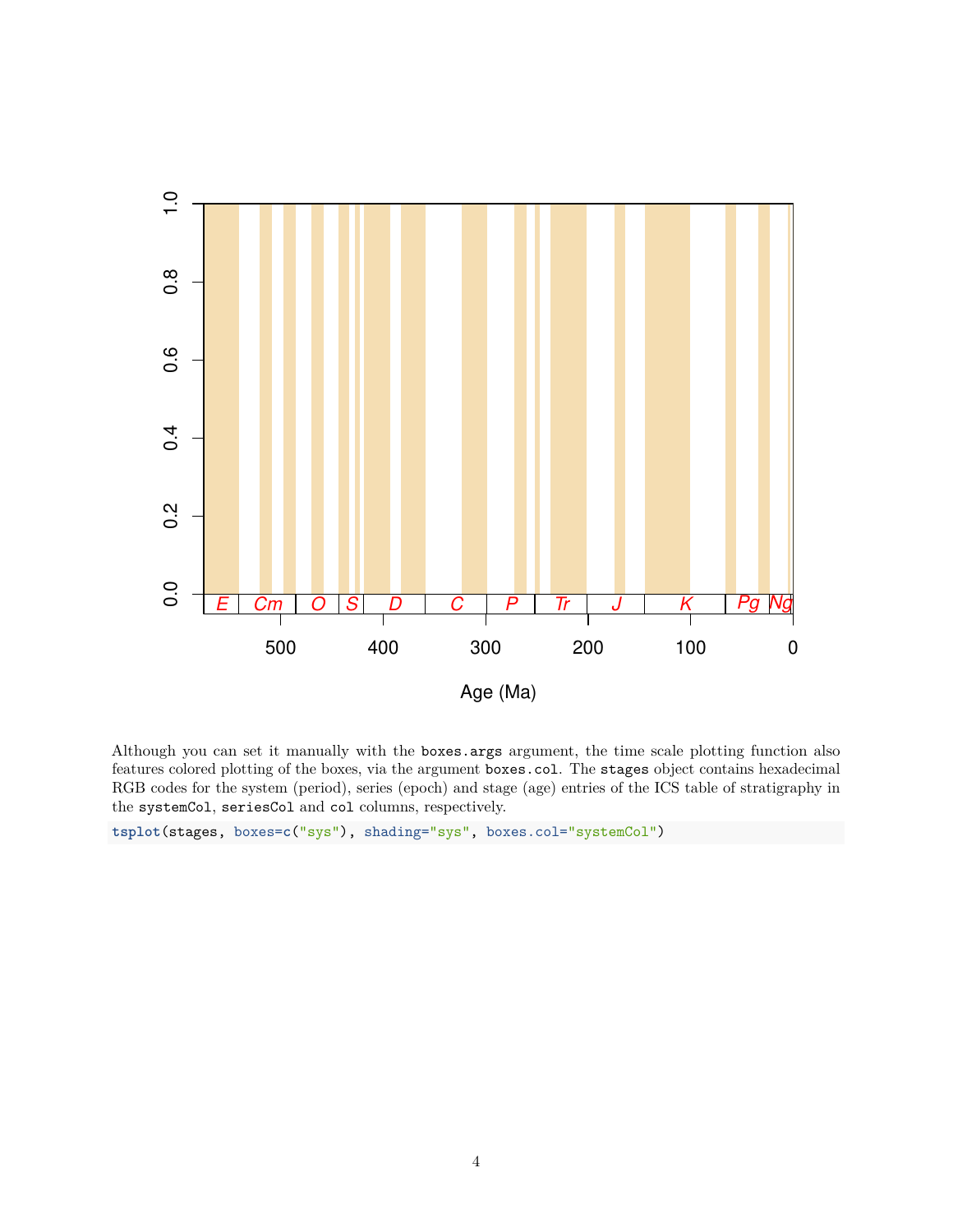

Plotting of multiple levels as boxes is also supported now. Use vectors of column names if you want to add these.

```
tsplot(stages, boxes=c("short","system"), shading="short",
 xlim=59:69, boxes.col=c("col","systemCol"), labels.args=list(cex=0.5))
```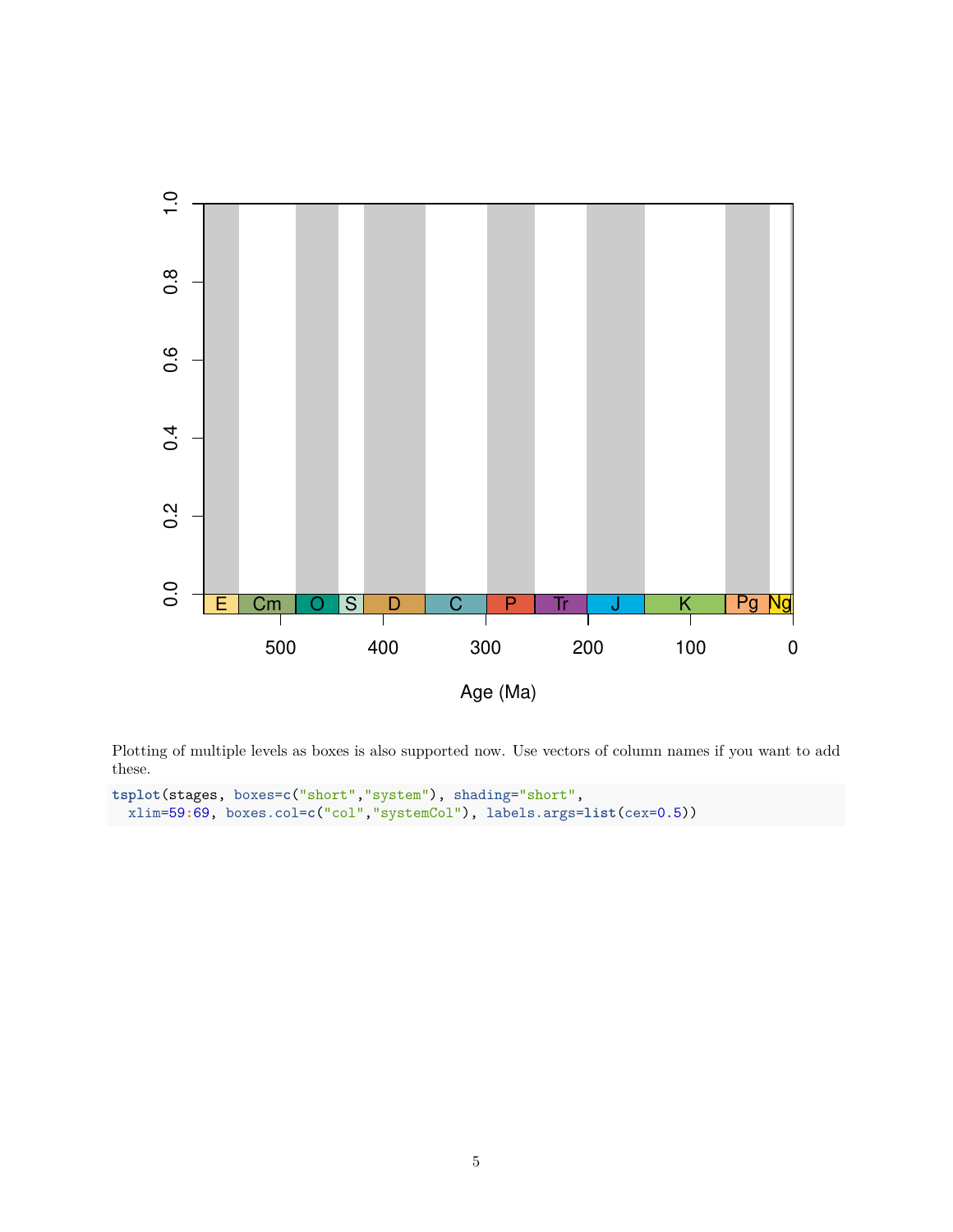

Accordingly, the boxes.args and labels.args accept hierarchical input that corresponds to the levels of stratigraphic hierarchy.

```
tsplot(stages, boxes=c("short","system"), shading="short",
  xlim=59:69, boxes.col=c("col","systemCol"),
 labels.args=list(list(cex=0.5),list(cex=1)),
  boxes.args=list(list(),list(density=80)))
```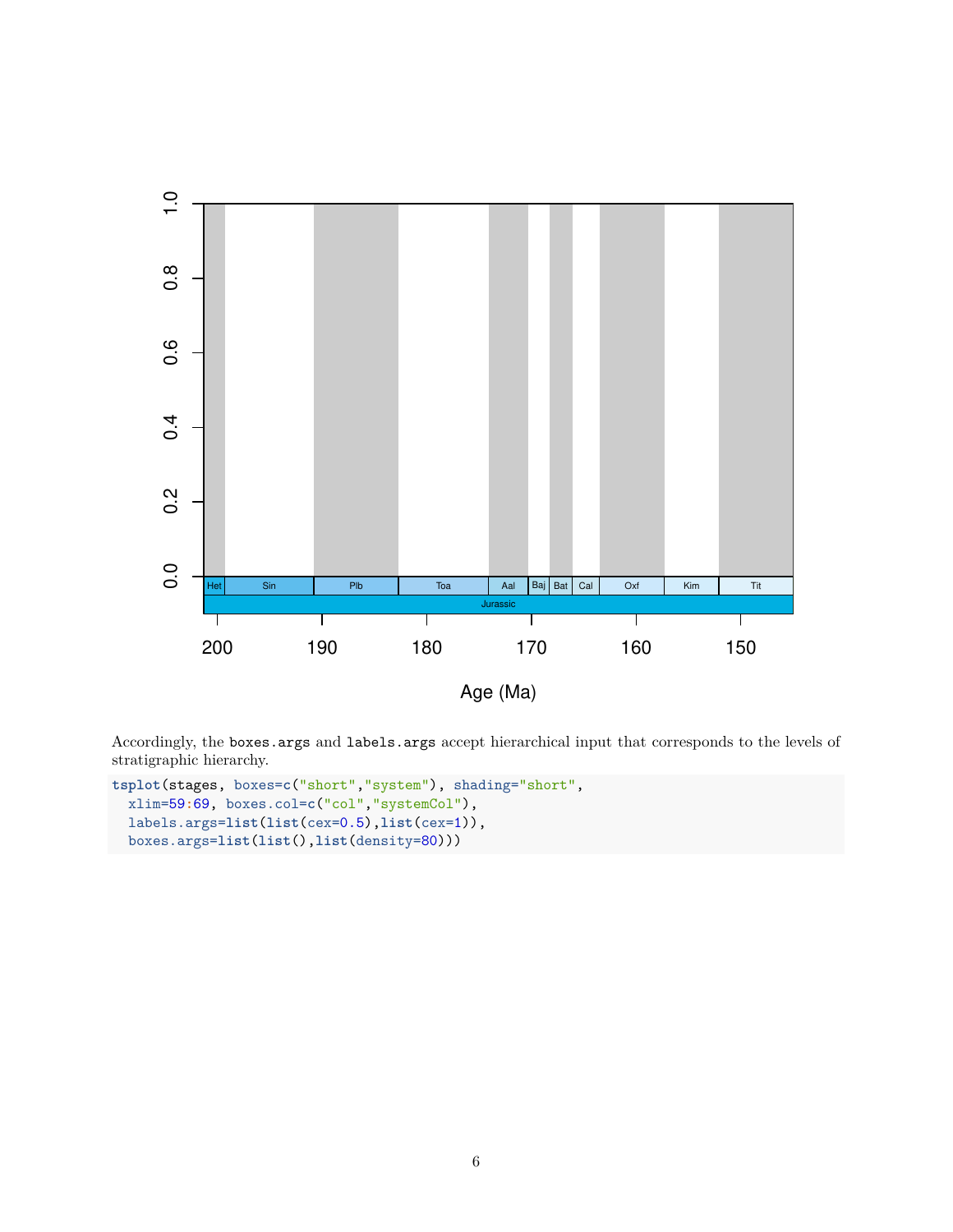

Naturally, you can use other time scale plotting packages such as the 'geoscale' package developed by J. Bell (2015). These work great for Phanerozoic scale analyses, but be sure to check the compatibility of the time scale you use for the binning and the time scale used for plotting. As we have experience with problems that stemmed from the incompatibility of analyzing and plotting data, we recommend using your own timescale for plotting.

## **2.2. Occurrence table**

The occurrence tables contain unary information about the presence of a taxon at a specified locality (can be global). In these tables, each occurrence is represented by a row which has to include a name of the taxon. This data format is similar to the following example:

## tax bin locality ## 1 Sp1 1 first ## 2 Sp1 1 second ## 3 Sp1 2 second ## 4 Sp2 2 second ## 5 Sp3 2 first ## 6 Sp2 3 second

The functions of the package will have to be pointed to this column, by specifying its name in the tax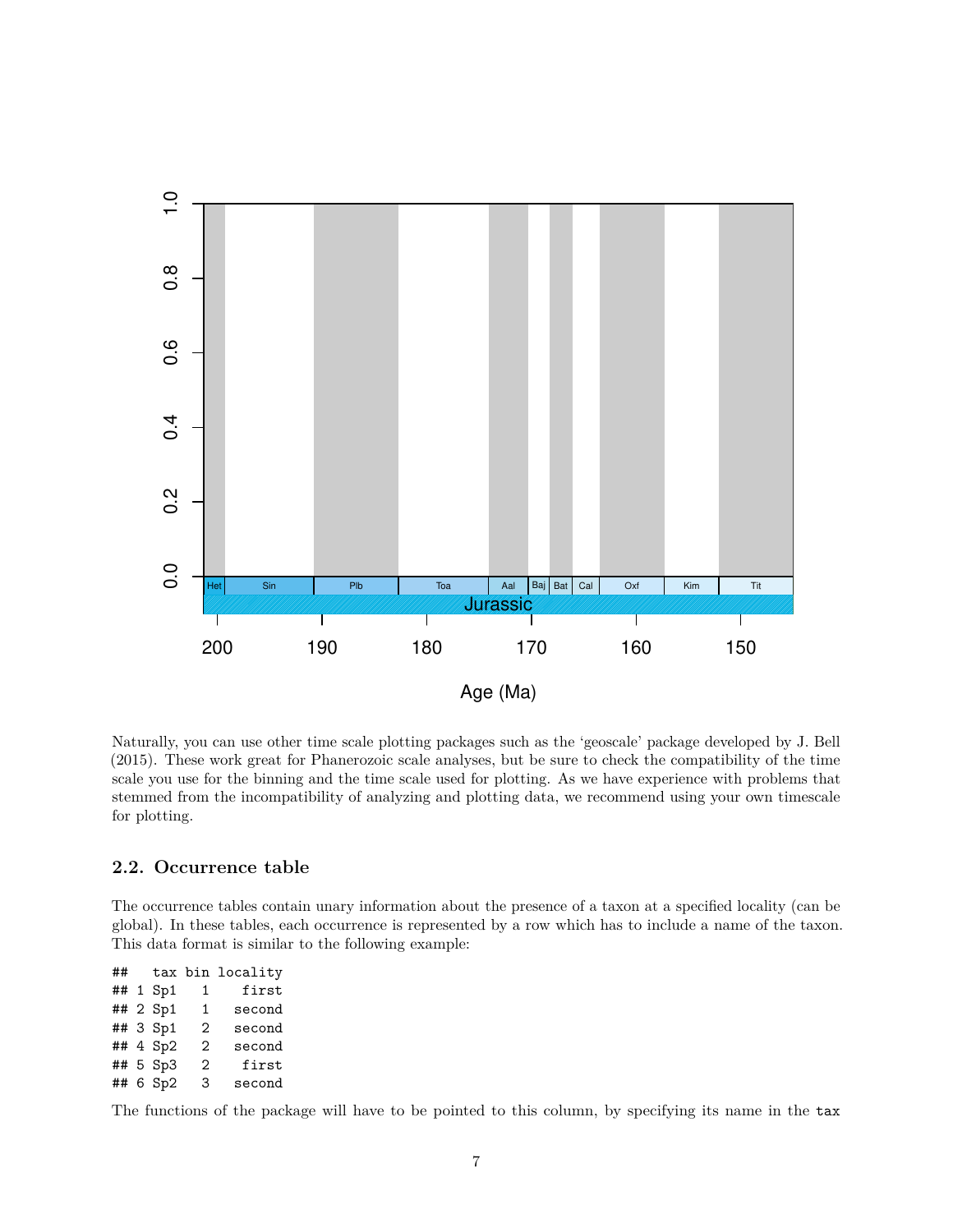argument of the function in question. Additional variables can be added that contain specific information about the time and locality of the occurrence, as well as other variables that help with grouping the individual entries (taxon/collection information). The utility of this long format is in its unbounded nature, with the acquisition of newer data points the time and spatial coverage of the dataset can extend without problems.

### **2.2.1. Stratigraphic assignment**

Most functions rely on processes that subset the data to contain occurrences that represent the same time interval. This column can be specified with setting the bin argument accordingly. However, to get this column, a number of processes has to be run on the raw data. Although the package already incorporates functions and data to assign downloaded occurrences to stratigraphic bins, those are illustrated in a separate vignette (http://github.com/divDyn/ddPhanero).

## **2.2.2. The example file**

In order to demonstrate most capabilities of the package we have added a fossil occurrence table of Scleractinian corals that we used in an earlier study (Kiessling and Kocsis, 2015). This subset was downloaded from the PaleoDB and was extended with information on inferred photosymbiotic status, growth types, degree of integration, ecological environment, inferred depth, substrate lithology and latitudinal groups. Additional details are available by typing ?corals to the console. This dataset is embedded in the package and can be attached using the data() function:

**data**(corals)

This dataset was resolved to the 10 my timescale of the PaleoDB (ten, now only available through FossilWorks) and the stage-level time scale (variable stg) that is included in the package (see Section 2.1, stages). This latter is the basis of all inference and plotting. The values of the stg column of the coral table refers to entries in the num column of the stages table. Please note that this dataset does not include Holocene occurrences. The occurrences designated with stg==95 are just single entries that include extant genera; therefore all other entries of this subset are missing, except for the variables linked to the taxa. The rest of the occurrences represent actual fossils.

```
fossils <- corals[corals$stg!=95,]
# the number of occurrences
nrow(fossils)
```
## [1] 29544

## **3. Basic patterns**

## **3.1. Ranges**

We can gain preliminary knowledge by examining the basic patterns of the stratigraphic ranges . Probably the most apparent of these are the stratigraphic ranges of the taxa, which can be easily summarized in the FAD-LAD matrix:

```
fl <- fadlad(fossils, bin="stg", tax="genus")
```
You can also use the occurrences' own age estimate to calculate the ranges, just type in ?fadlad to see some more examples. The ranges of fossil taxa are the primary data quality feedback we can have from the massive amount of fossil occurrences. You can easilly visualize these with the ranges() function. To keep things simple, just assign the age (stage) mean age to the occurrences: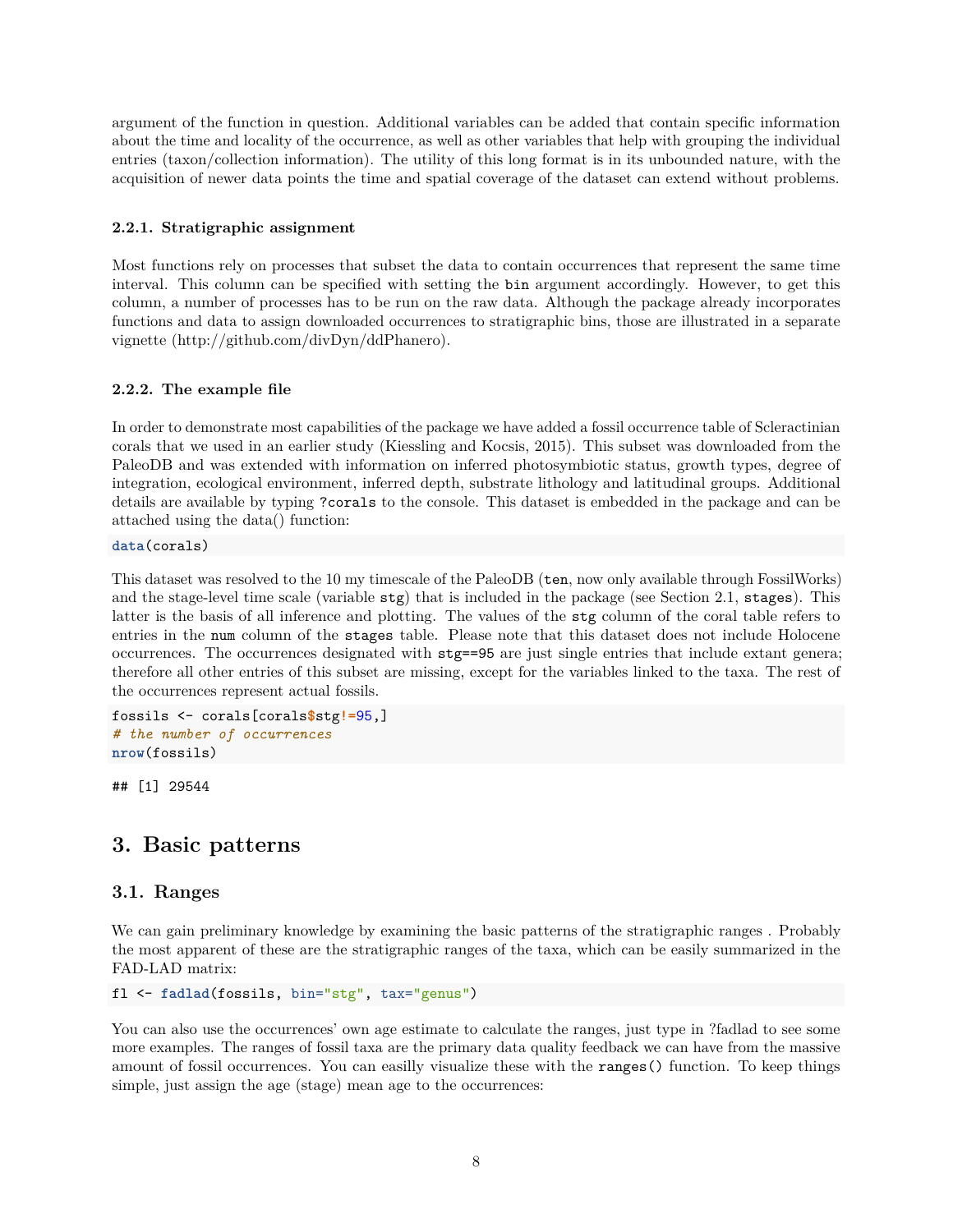```
fossils$mid <- stages$mid[fossils$stg]
tsplot(stages, shading="series", boxes="sys",xlim=c(260,0))
ranges(fossils, tax="genus", bin="mid")
```


The function automatically selects the taxa that have ranges that fall into the xlim values of the open device (you can suppress this if you want to). If you zoom in with the main plotting function, you can see this effect. You can also add the taxon labels by setting the labs argument to TRUE.

**tsplot**(stages, shading="series", boxes="series",xlim=**c**(100,81))

**ranges**(fossils, tax="genus", bin="mid", labs=T, labels.args=**list**(cex=0.2))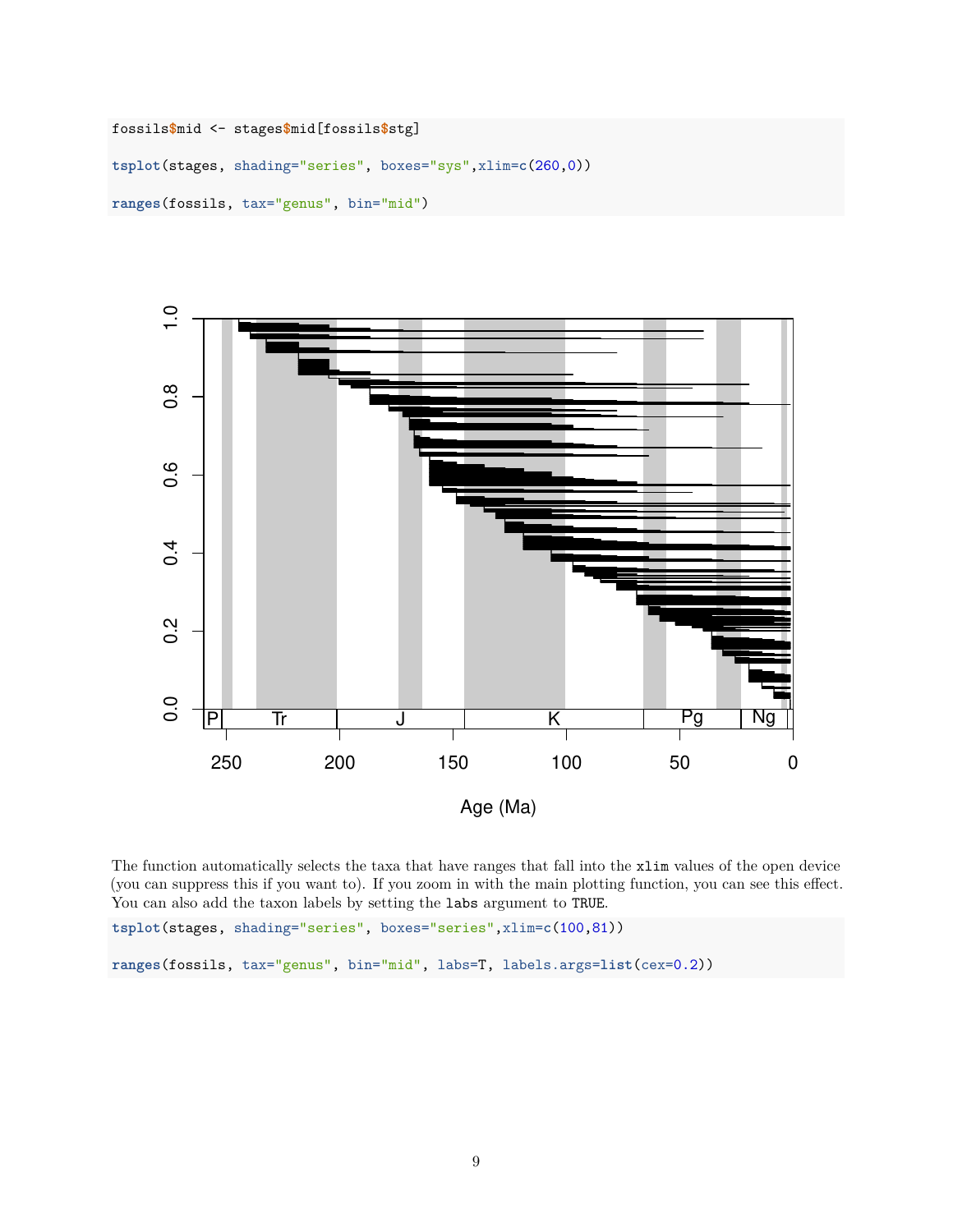

As you can see from the example above (labs.args argument), the argumentation of this function works in a similar way to the that of the tsplot() function. You can get an even more detailed look if you set the filt argument to "orig". This will limit the displayed taxa to those that originated within the interval. occs=TRUE will also plot the sampled occurrences on the ranges.

```
tsplot(stages, shading="stage", boxes=c("stage","series"),xlim=c(100,80))
ranges(fossils, tax="genus", bin="mid", labs=T,
  labels.args=list(cex=0.6), filt="orig", occs=T)
```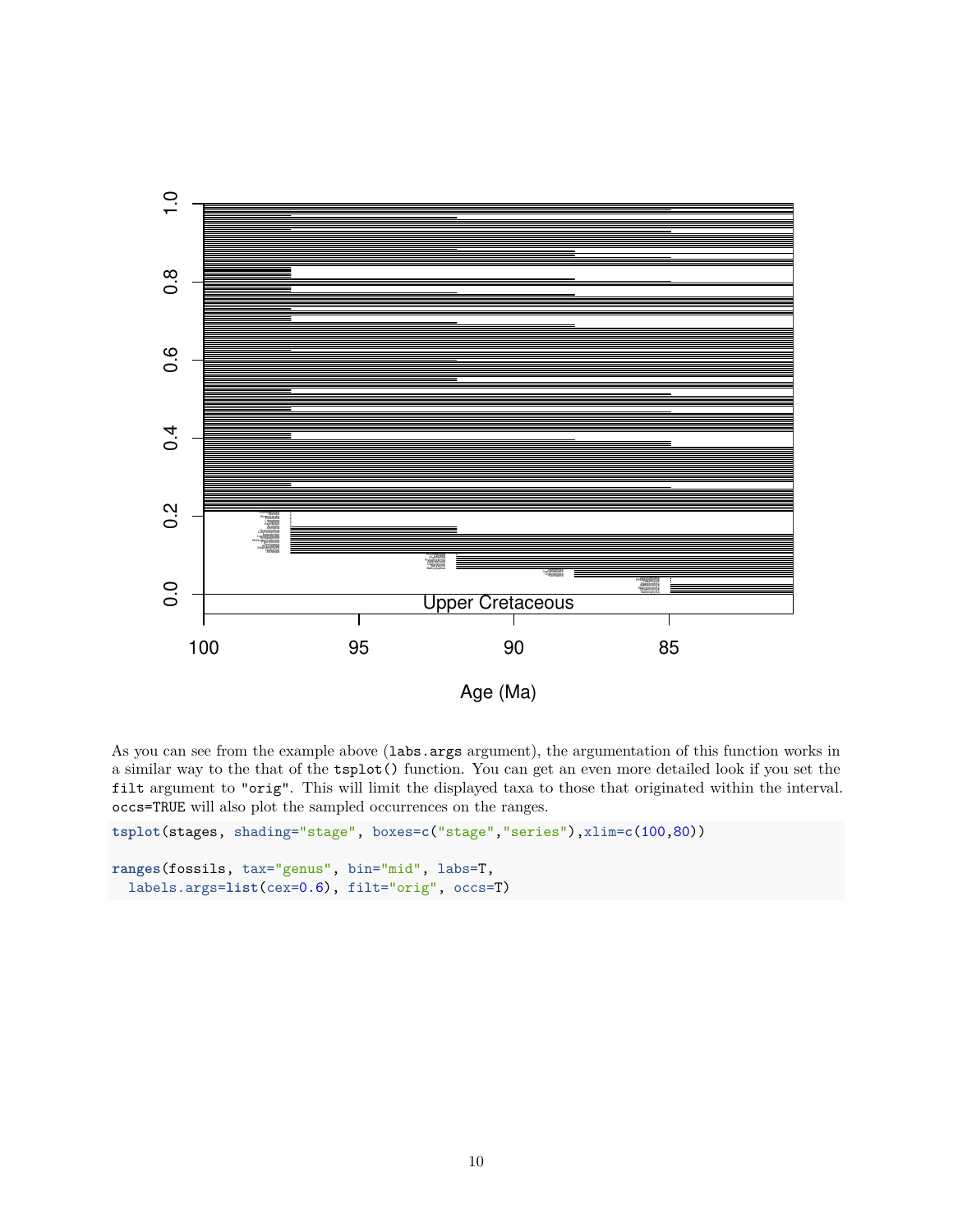

This function can also plot the taxa by groups. Here is the same plot, but by separating the taxa based on symbiotic status:

```
tsplot(stages, shading="stage", boxes=c("stage","series"),xlim=c(100,80))
ranges(fossils, tax="genus", bin="mid", labs=T,
  labels.args=list(cex=0.6), filt="orig", occs=T, group="ecology")
```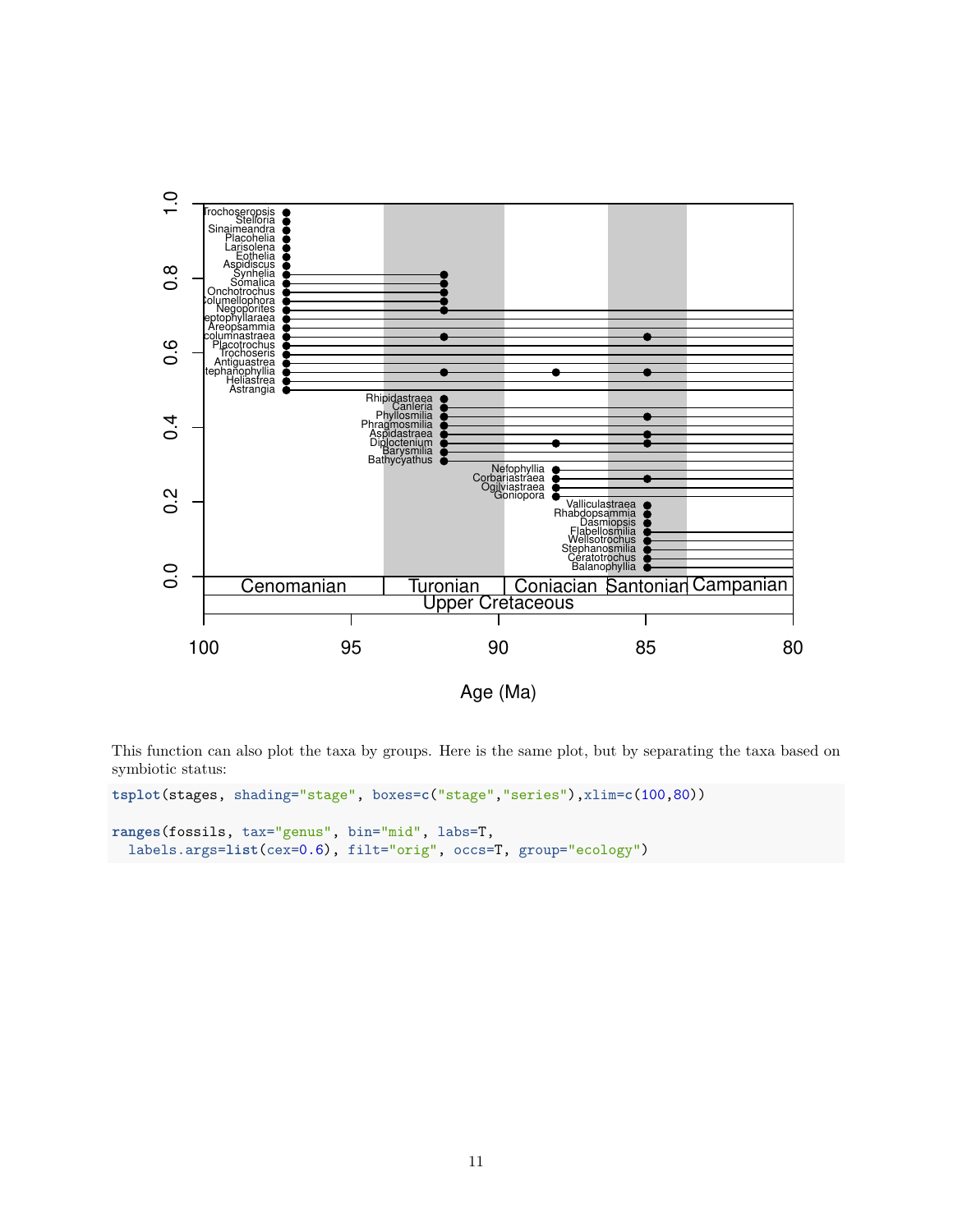

You can also plot survivorship curves. The function survivors() calculates the proportions of survivors from every bin to all the remaining bins.

surv <- **survivors**(corals, bin="stg", tax="genus")

You can plot these values for every cohort to get survivorship curves. As these curves can be thought of as products of an exponential decay, it is customary to log the y axis, which you can do with adding log="y" to the arguments of the main plot() function in plot.args:

```
# time scale plot
tsplot(stages, shading="series", boxes="sys",
  xlim=c(260,0), ylab="proportion of survivors present",
  ylim=c(0.01,1),plot.args=list(log="y"))
```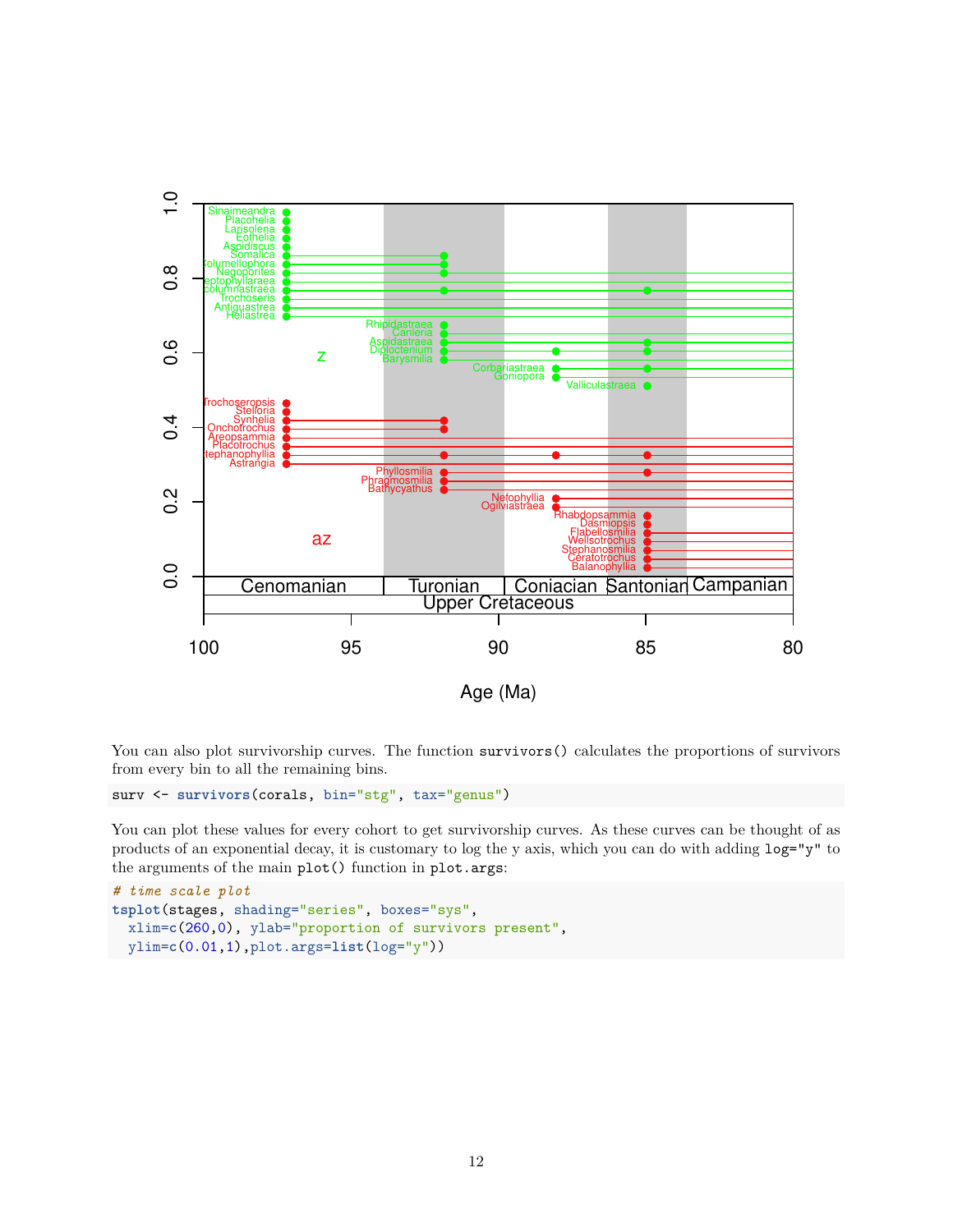

Then the curves can be plotted for every column with *# lines for every cohort* **for**(i **in** 1**:ncol**(surv)) **lines**(stages**\$**mid, surv[,i])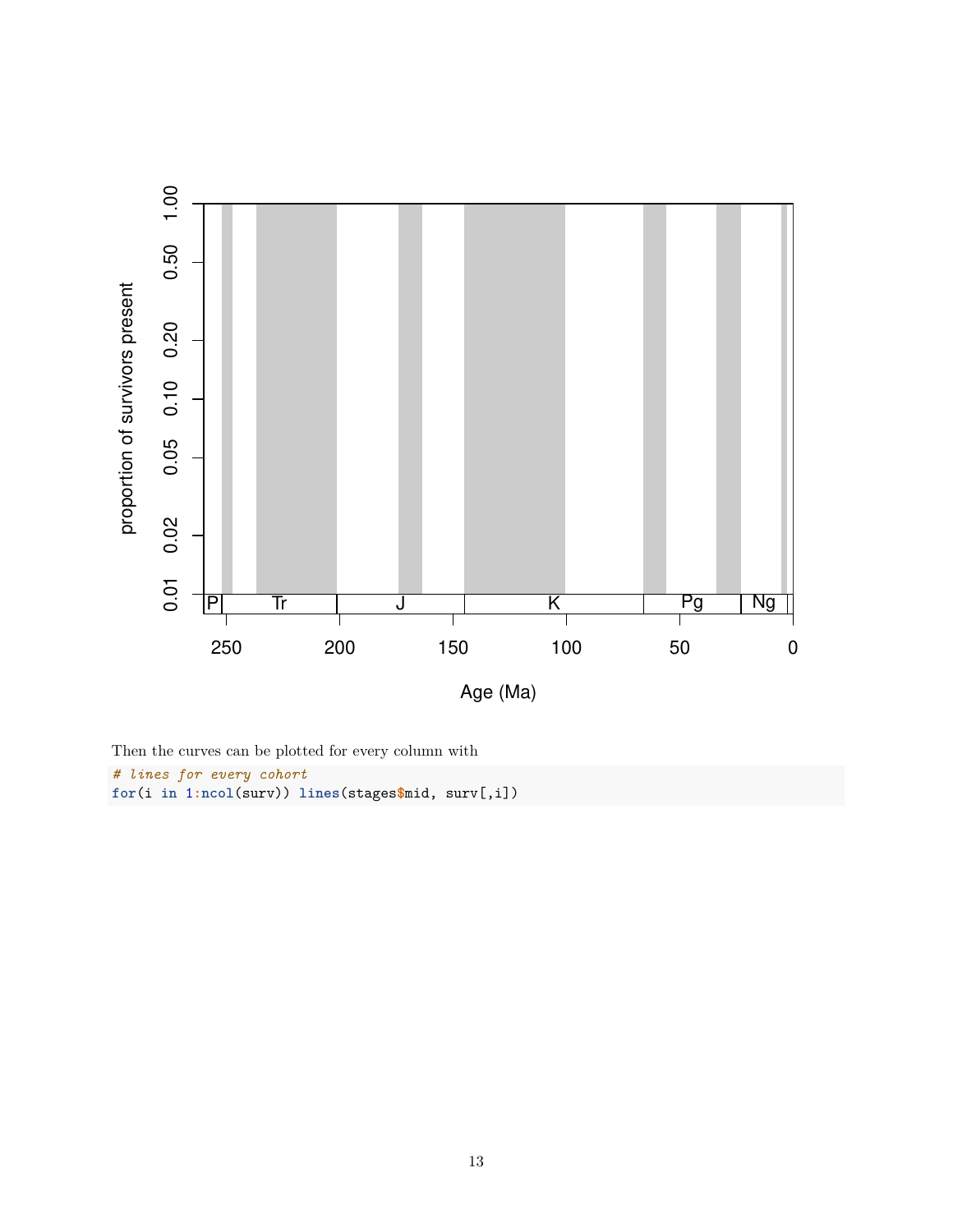

The values shown here are also called 'forward' survivorship proportions, but you can also plot the 'backward' survivorships to see how certain cohorts emerge over geologic time, by setting the method argument of the survivors() function appropriately: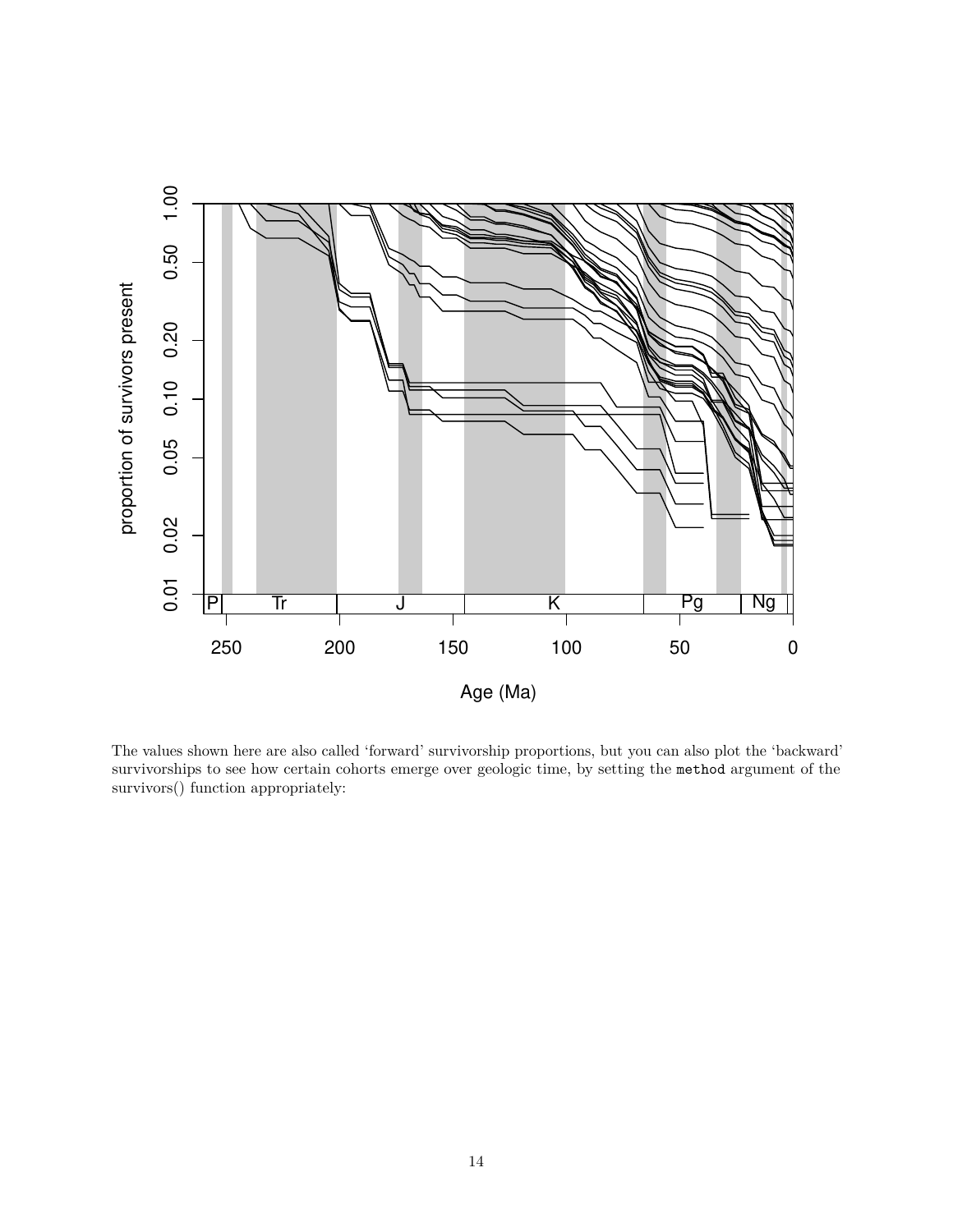

Large synchronous changes in these curves represent times where major changes happened in the history of the group. Major extinctions are apparent on the forward survivorship, whilst major origination episodes show up on the backward survivorship curves. However, ways that are more robust exist to quantify the factors that influence diversity.

## **3.2. Sampling parameters**

### **3.2.1. Basic descriptors**

The patterns of the data are constrained by sampling processes. These can have a direct influence on the patterns of diversity dynamics and therefore should be taken into consideration when the conclusions are drawn from the data.

The sumstat() function calculates basic sampling metrics that characterize the entire dataset.

```
samp <-sumstat(fossils, tax="genus", bin="stg",
  coll="collection_no", ref="reference_no", duplicates=FALSE)
samp
```
## bins occs taxa colls refs gappiness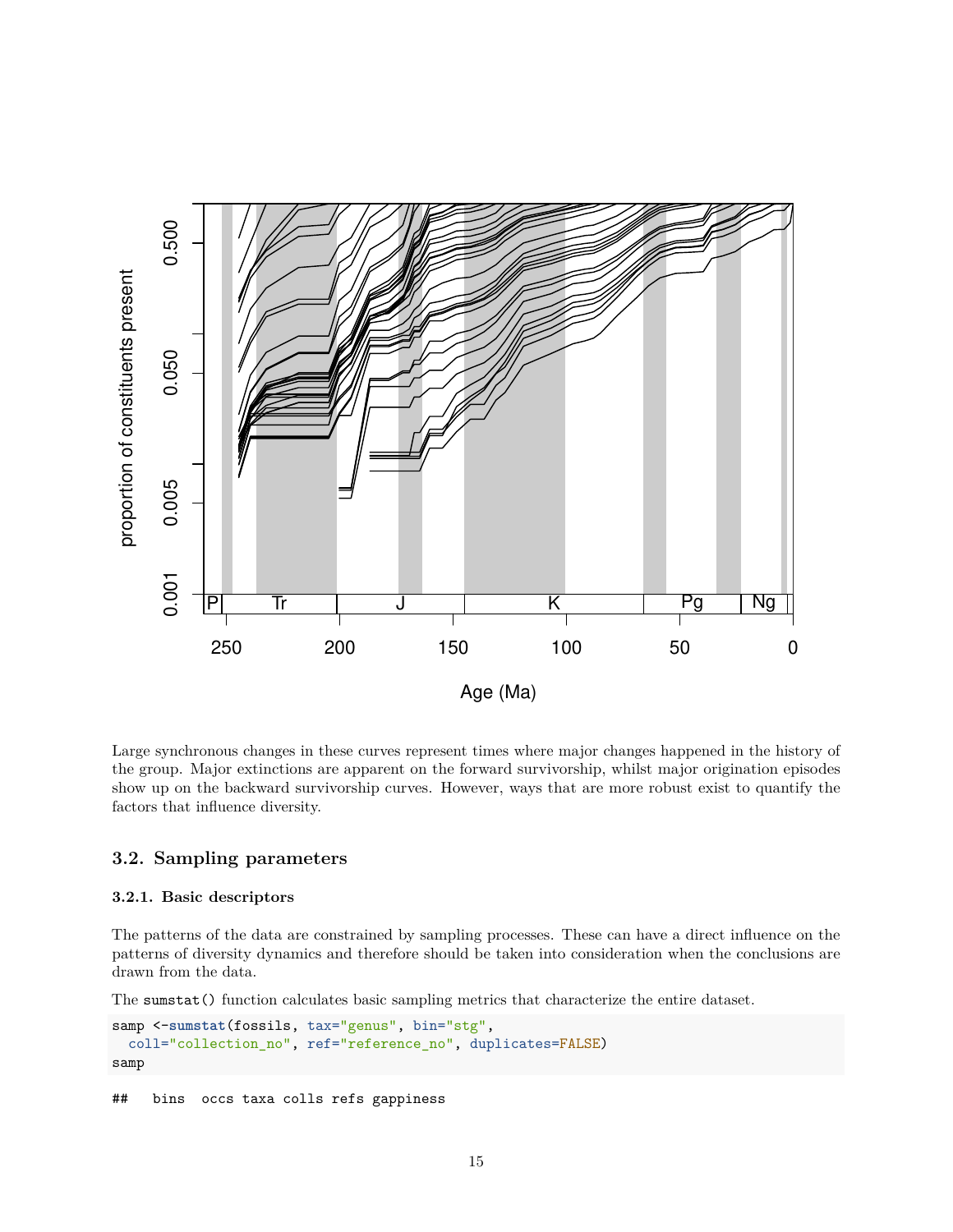#### ## 1 41 23229 760 5444 1203 0.5818335

This includes the total number of occurrences, collections, references and statistics of gappiness. You can also calculate most of these basic sampling metrics for every bin with the binstat() function.

```
samp <-binstat(fossils, tax="genus", bin="stg",
  coll="collection_no", ref="reference_no")
```
## The database contains duplicate occurrences (multiple species/genus).

The message above indicates that multiple entries of the same genus are present in the same collections. As this is a species-level occurrence dataset, this is understandable. By default, these entries are omitted from the calculations above, but you can toggle this manually by setting the duplicates argument of binstat() accordingly (TRUE will keep the duplicates, FALSE will omit them – without notification).

The function calculates the basic bin-wise statistics that do not require multi-bin pattern recognition (for instance for Alroy's (2008) three-timer sampling completeness, which is output by the divDyn() function). Optionally, additional metrics implemented in the indices() function can be applied to information in every bin, by adding indices=TRUE to the function call.

```
samp <-binstat(fossils, tax="genus", bin="stg",
  coll="collection_no", ref="reference_no", indices=TRUE)
```
## The database contains duplicate occurrences (multiple species/genus).

```
colnames(samp)
```

|  | ## [1] "stg"                            | "occs"                | "colls"    | "refs"     | "STRs"      |
|--|-----------------------------------------|-----------------------|------------|------------|-------------|
|  | $\#$ $\#$ $\hbox{6}$ $\#$ $\hbox{occ1}$ | "occ2"                | "ref1"     | "ref2"     | $11_{11}11$ |
|  | $\#$ $\#$ $\lceil$ 11] "chao1occ"       | "uPrime"              | "chao1ref" | "richness" | "shannon"   |
|  | ## [16] "hill2"                         | "dominance" "squares" |            | "chao2"    | "SCOR"      |

All results of the output of this function can be plotted then in a straightforward way, by referring to the elements of the data frame. For instance, the occs element contains the number of sampled occurrences and coll refers to the number of collections:

```
par(mar=c(4,4,2,4))
# basic plot
tsplot(stages, shading="series", boxes="sys", xlim=52:95,
   ylab="number of occurrences", ylim=c(0,3000))
lines(stages$mid[1:94], samp$occs)
# the collections (rescaled, other axis)
  lines(stages$mid[1:94], samp$colls*5, col="blue")
  axis(4, col="blue",col.ticks="blue",col.axis="blue",
    at=seq(0,3000,500), labels=seq(0,600,100))
  mtext(4, text="number of collections", col="blue", line=2)
```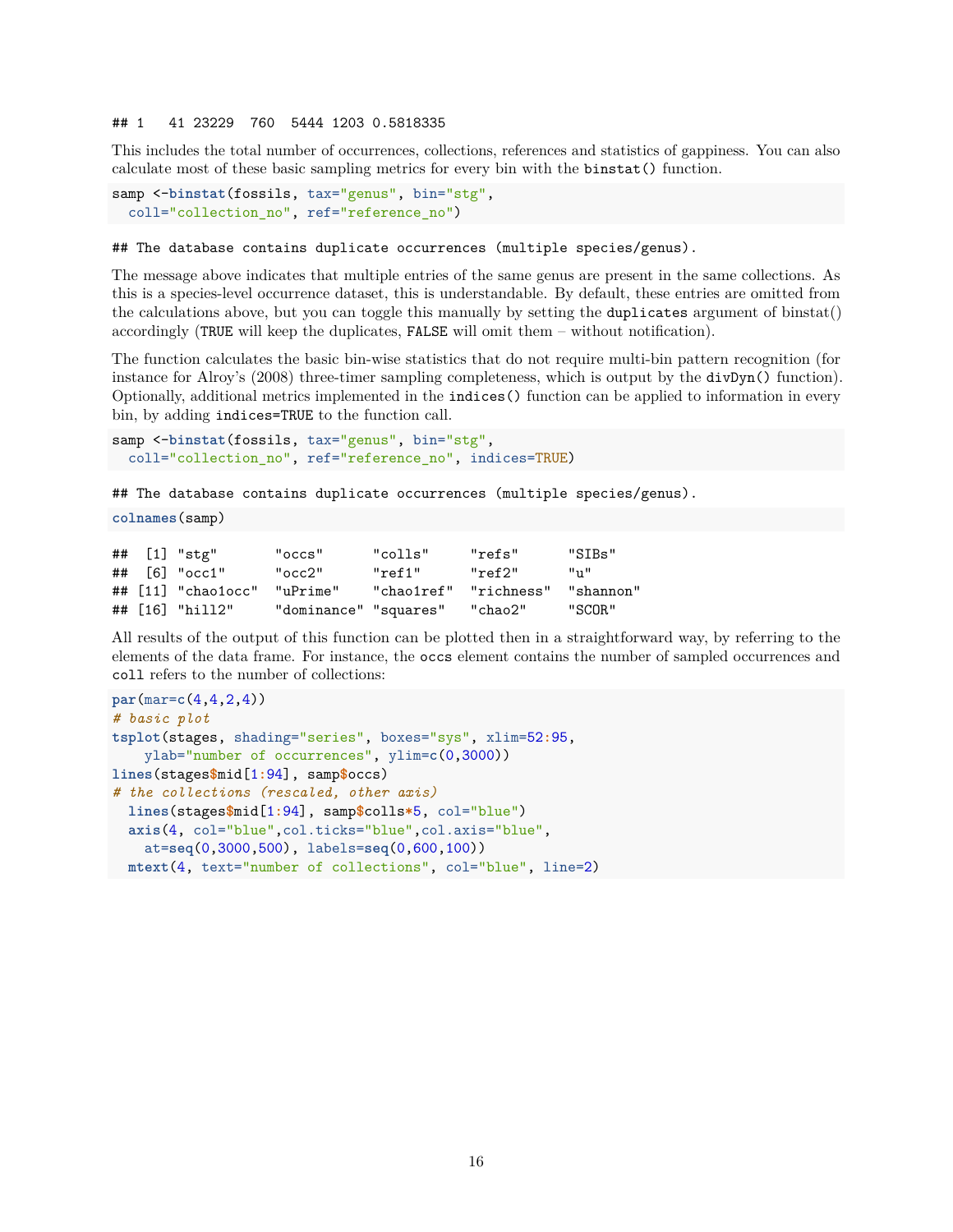

The binstat() function also calculates other basic statistics such as the numbers of references, sampled taxa, single-collection taxa, single-reference taxa, double collection and double reference taxa along with the sampling coverage estimator Good's *u* (1953), the coverage estimator suggested by Alroy (*u'* , 2010) that is based on the number of single-reference taxa.

### **3.2.2. Plotting of counts and proportions**

You can trace the trajectory of the occurrences that have different attributes through the bins by using the parts() function. This requires only two arguments: vector of bin identifiers and a vector that contains the categories entries. The bin identifier also determines the coordinates along the independent variable (time), so the numerical bin entries have to be replaced by the age estimates.

```
# numerical ages, as bins
fossils$stgMid <- stages$mid[fossils$stg]
#plotting
tsplot(stages, shading="series", boxes="sys", xlim=52:95,
 ylab="number of occurences", ylim=c(0,3000))
parts(fossils$stgMid, fossils$bath)
```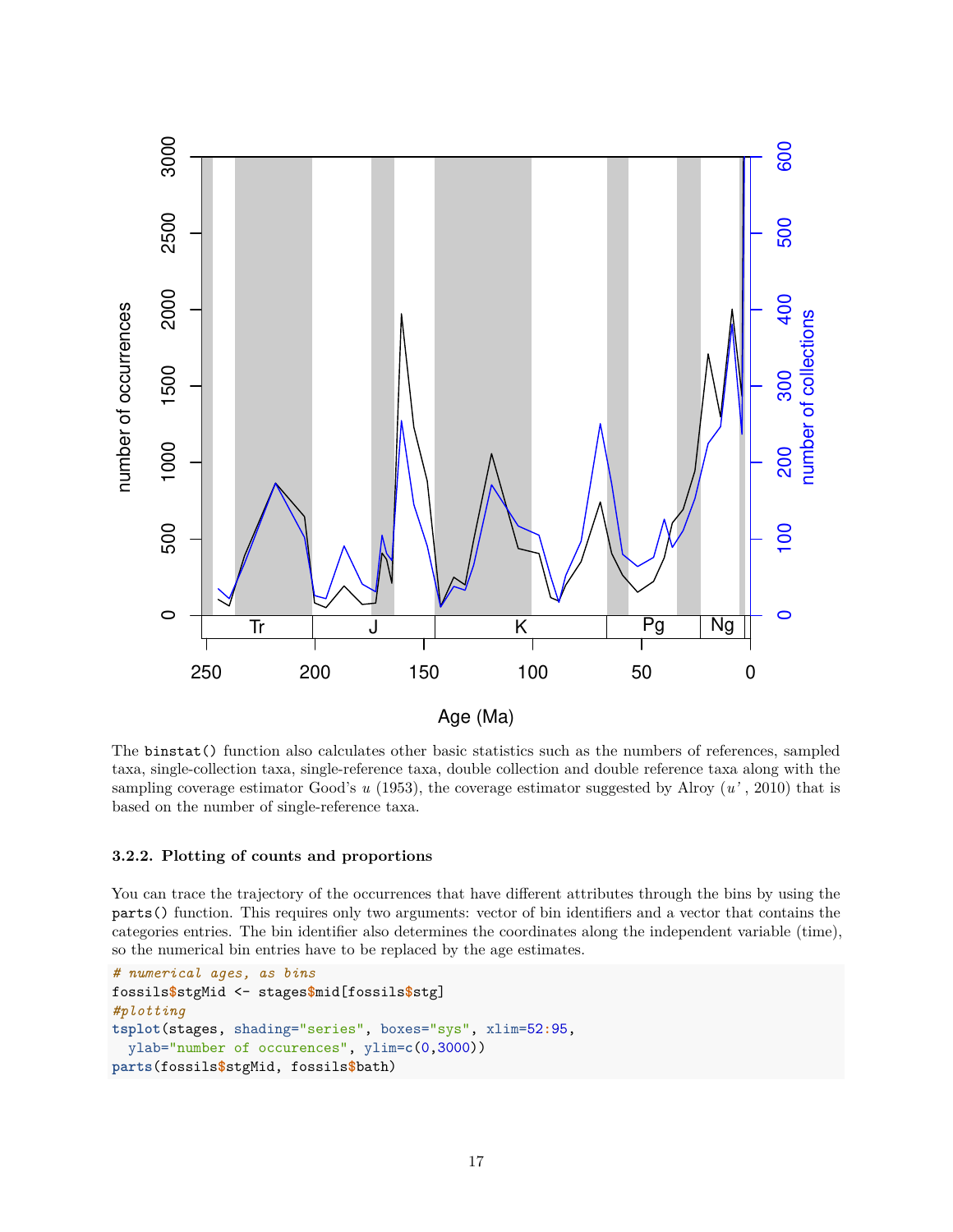

If you check out ?parts, there will be additional examples using artificial data. In the default case, the category names are plotted where they are the most abundant. This plot can be even nicer if you use opacity (RGBA values for colors) and adding a proper legend.

```
cols <- c("#FF0000AA", "#00FF00AA", "#0000FFAA")
# reorder too
reord <- c("shal","deep","uk")
plotnames <-c("shallow", "deep", "unknown")
tsplot(stages, shading="series", boxes="sys", xlim=52:95,
    ylab="the number of occurrences", ylim=c(0,3000))
parts(fossils$stgMid, fossils$bath, col=cols, ord=reord, labs=F)
legend("topleft", inset=c(0.01, 0.01),
  legend= plotnames, fill=cols, bg="white")
```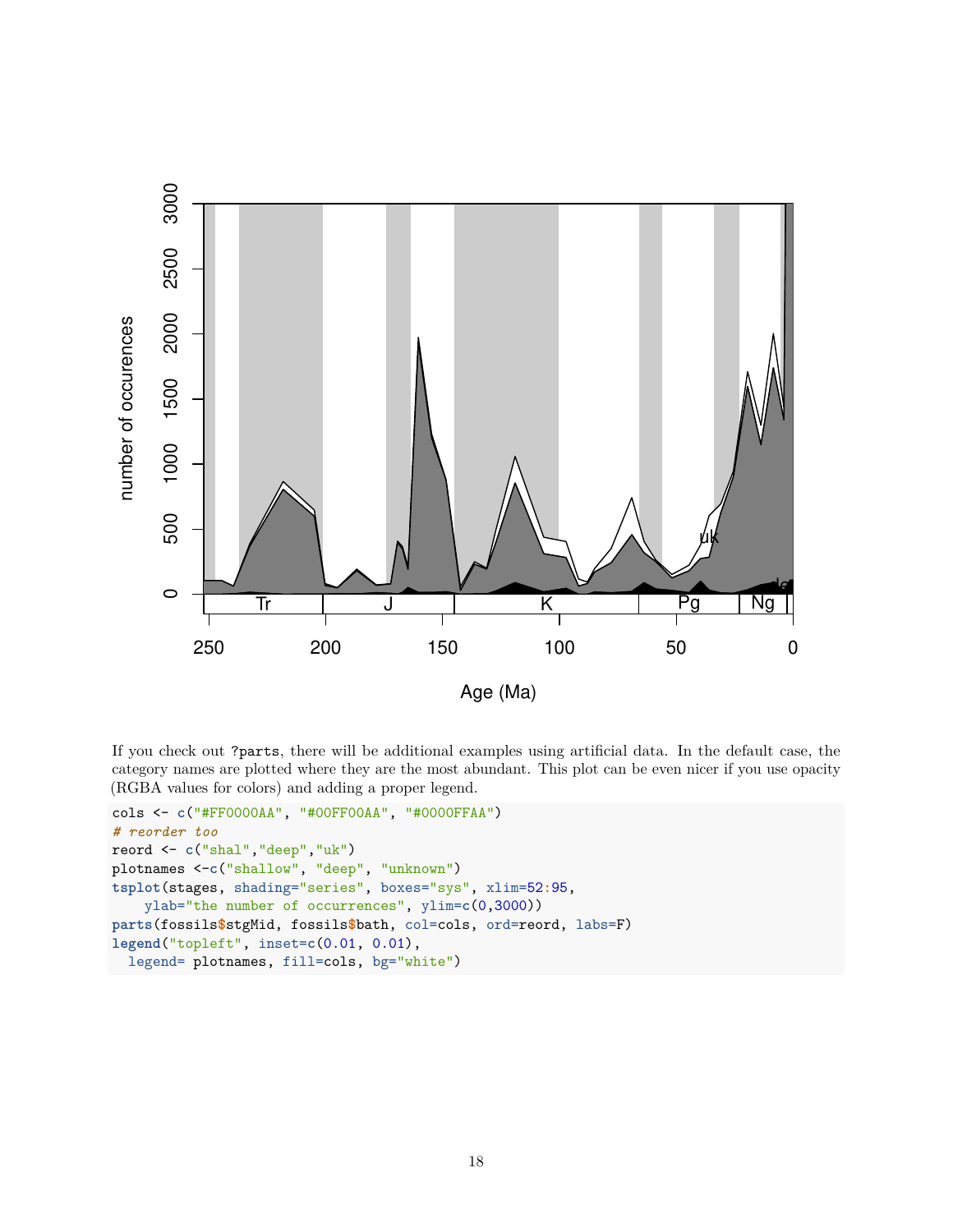

The dominance of shallow occurrences are even more apparent with proportions. You can use the parts function to plot these, rather than the counts, by adding prop=T to the function call:

```
tsplot(stages, shading="series", boxes="sys", xlim=52:95,
    ylab="proportion of occurrences", ylim=c(0,1))
parts(fossils$stgMid, fossils$bath, prop=T, col=cols, ord=reord, labs=F)
legend("bottomleft", inset=c(0.01, 0.1),
  legend= plotnames, fill=cols, bg="white")
```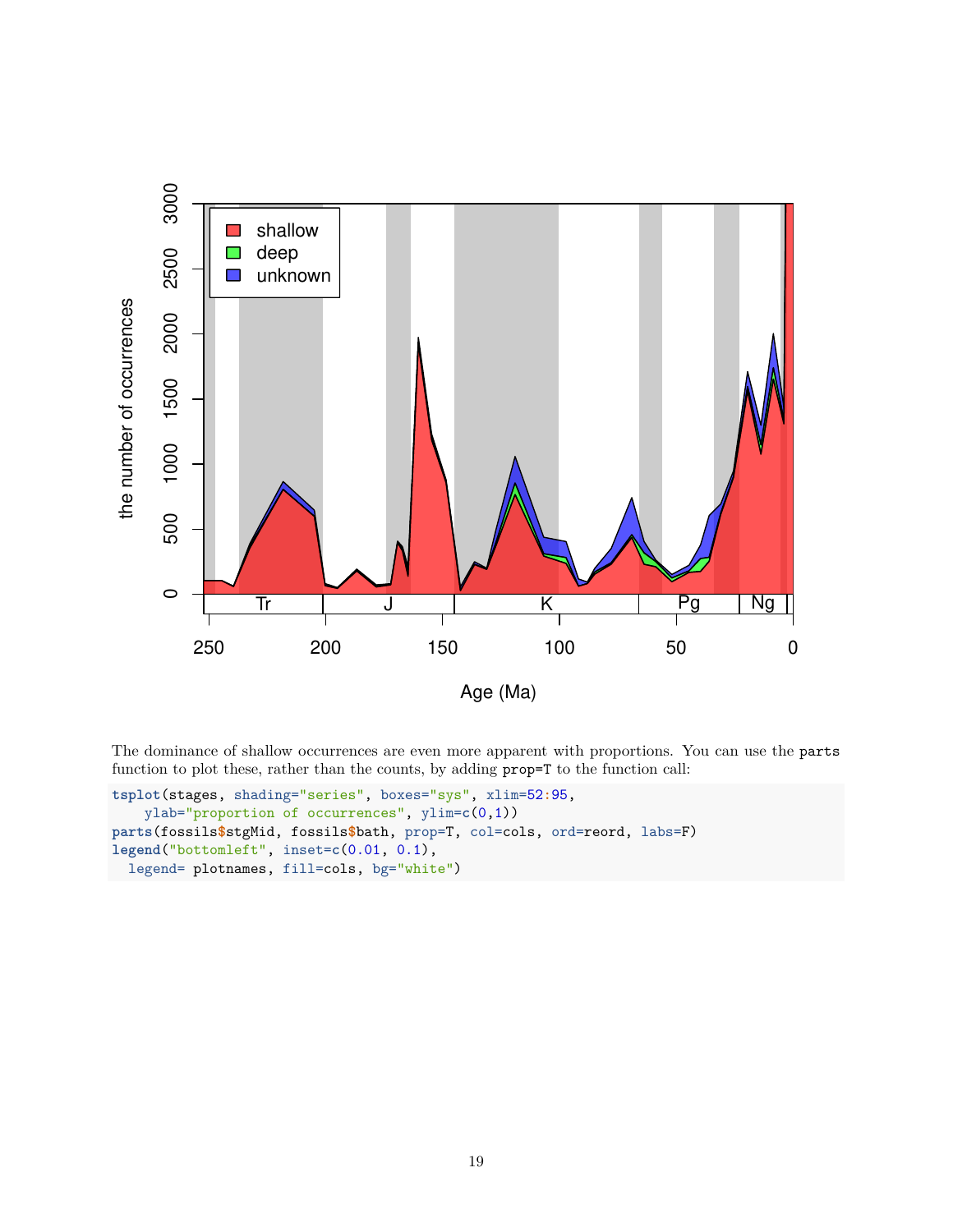

#### **3.2.3. Single-collection and single reference taxa**

Single-interval taxa were thought to be byproducts of temporary increases of sampling intensity (Foote and Raup, 1996) in range-based datasets such as Sepkoski's compendium (2002). This phenomenon urged researchers to develop metrics that ignore these taxa in calculating metrics of biodiversity and evolution. Single-collection taxa can be quickly omitted from the datasets by using the omit() function. This will return a logical vector, indicating the rows that should be omitted. The om argument can be set either to omit the single-collection occurrences (om="coll"). Single-reference taxa can be omitted in the same way, although the term needs additional clarification if multiple bins exist. Taxa that were only described in a single reference ( $om="ref"$ ). Some taxa appear in multiple bins and in each of them they are described by only one reference. These you can omit with om="binref".

```
omitColl <- omit(corals, tax="genus", om="coll", coll="collection_no")
omitRef <- omit(corals, tax="genus", om="ref", ref="reference_no")
omitBinref <- omit(corals, bin="stg", tax="genus", om="binref", ref="reference_no")
# the conserved number of occurrences will be
sum(!omitColl)
```
## [1] 29583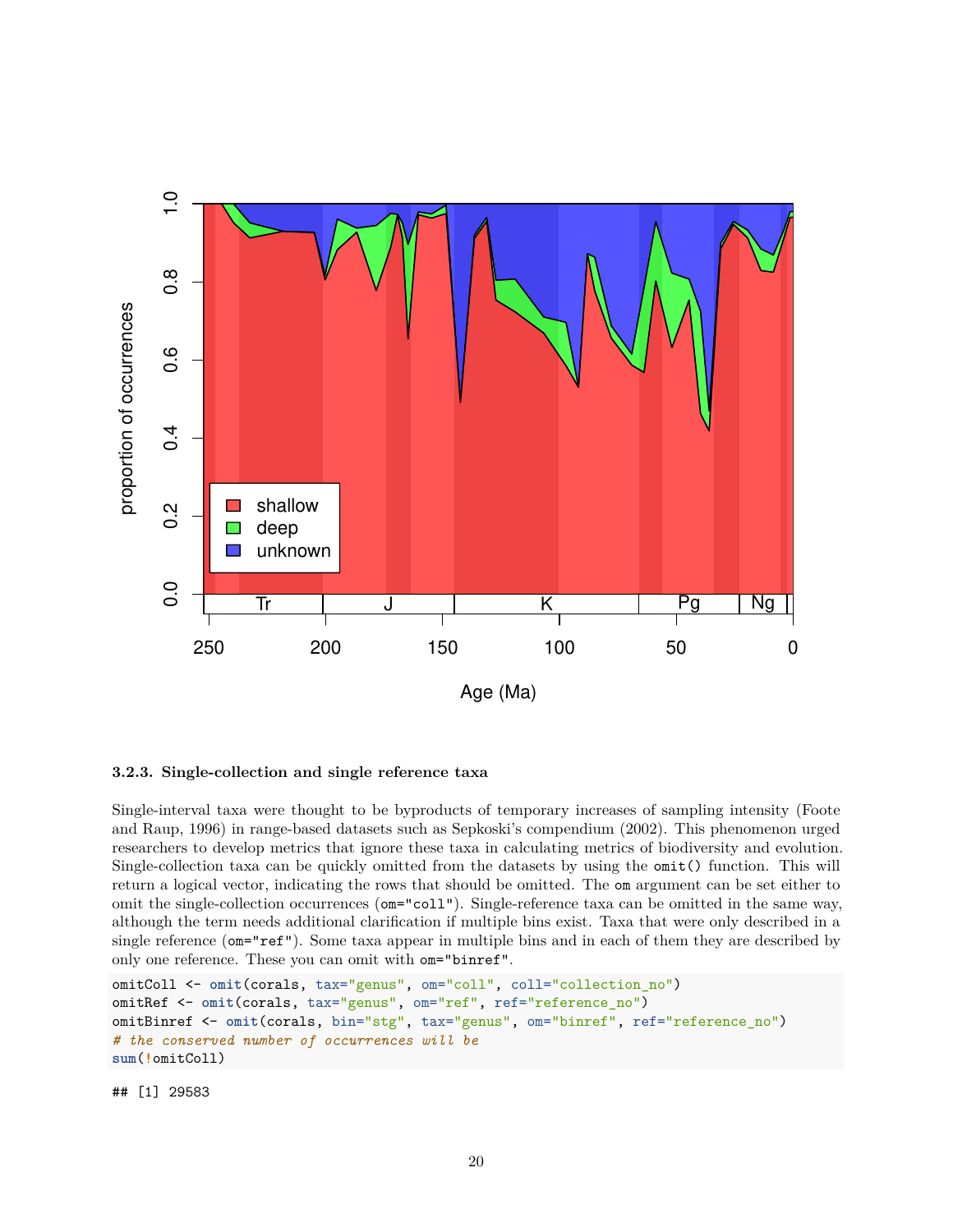**sum**(**!**omitRef) ## [1] 29489 **sum**(**!**omitBinref) ## [1] 29105

## **4. Raw diversity dynamics**

The main calculations of the package are contained in the divDyn() function. This function calculates patterns of taxon occurrences and stratigraphic ranges to derive estimates over time for richness, origination/extinction rates and sampling probabilities. In order to calculate these you only need an occurrence table with variables including the taxon names (tax) and the time identifiers (bin). The rest of the information in the table will not be used by the function.

ddFirst<-**divDyn**(corals, bin="stg", tax="genus", noNAStart=TRUE)

The output of the divDyn() function is a data.frame class object that contains values for each bins in rows. The first column (bin variable) contains the bin identifiers. The rest of the variables are explained in the documentation.

## **4.1. Diversity (taxonomic richness) with discrete time input**

You read this because you have interests in the changes of diversity. Calculating time series of diversity does not require additional action than running the basic divDyn() function.

## **4.1.1.Taxon counts**

All calculations in this function depend on patterns of occurrences in the bin/taxon matrix. The numbers of taxa that belong to different categories form the basis of the metrics. These categories are explained by Foote (1999) and Alroy (2014) and are available in the help file ?divDyn.

## **4.1.2. Different metrics of richness**

Calculating time series of diversity does not require additional action than running the basic divDyn() function. In this package, among the traditional range-based methods the range-through (variable divRT) and the boundary-crosser (divBC) diversities are implemented. Plotting can be also facilitated by matching the indices of the diversity values in the variables and their numbers. If the bin numbers are positive integers this is turned on by setting the noNAStart argument to FALSE, which is the default. This change results in NAs and zeros in the final table in rows, which bins are not sampled.

```
# metrics
ddRec <-divDyn(corals, bin="stg", tax="genus")
# basic plot
  tsplot(stages, shading="series", boxes="sys", xlim=52:95,
   ylab="range-through richness (diversity)", ylim=c(0,250))
# lines
  lines(stages$mid, ddRec$divRT, col="black", lwd=2)
```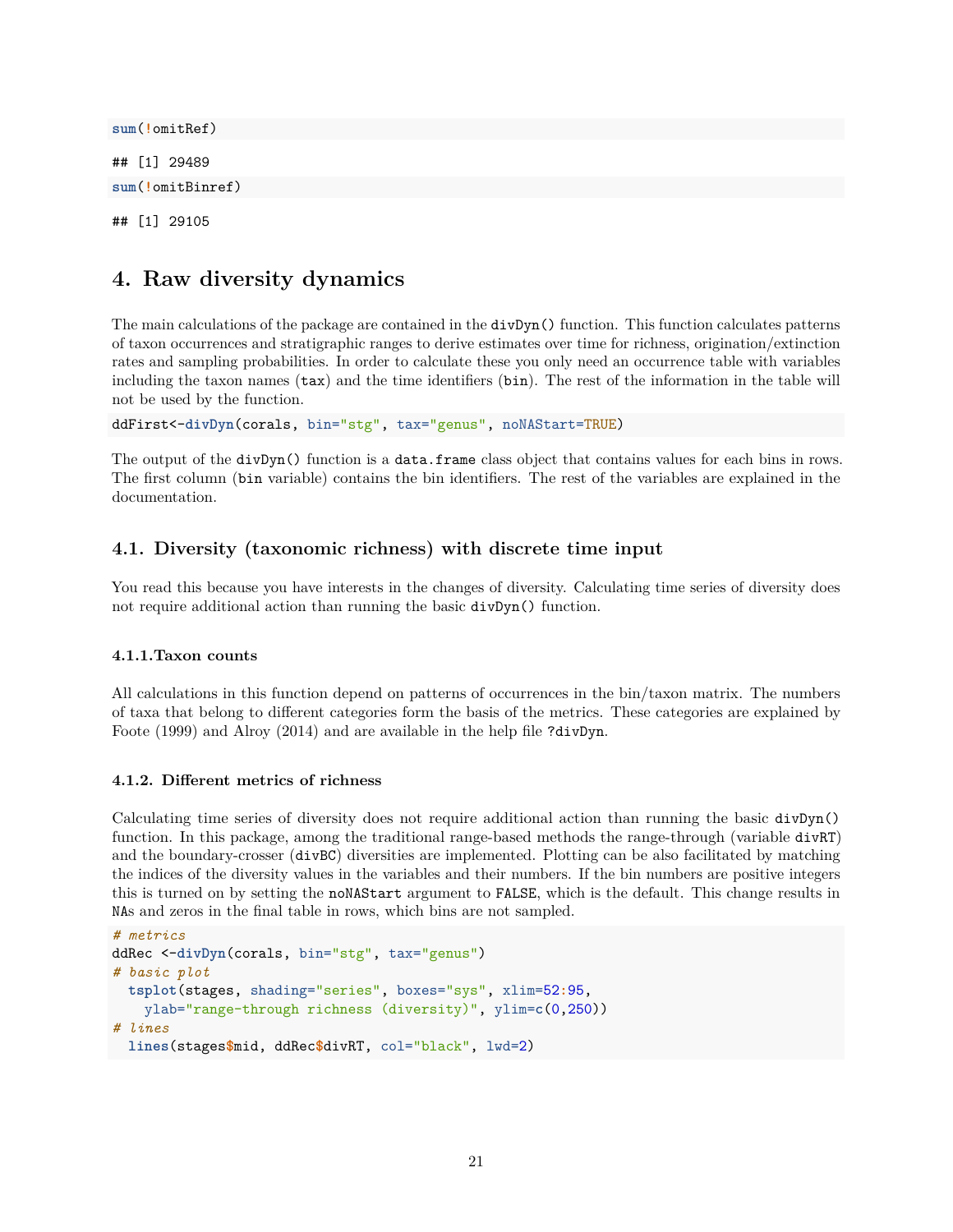

This plot shows the trajectory of coral diversity over the post-Permian interval, using raw data and the range-through diversity metric. Besides the 0 values at the start of the time series (no sampled corals), you might also notice a sharp increase of richness in the latest intervals. This could be the result of an effect called the 'Pull of the Recent'. The 'Pull of the Recent' (Raup, 1979) is a smearing phenomenon that arises when range-based methods are calculated from datasets where sampling probability changes abruptly. As we know the Recent much better in comparison to other intervals (sampling probability is much higher, around one), the number of ranges that connect first occurrences of taxa to the extant time interval ( $\text{stg}$  == 95) is much higher than those that link two non-Recent time intervals. The results in spur of diversity as the Recent is approached. On the other hand, omitting the recent interval (effectively decreasing sampling probability to 0) leads to edge effects that result in the opposite phenomenon. The discrepancy between these two approaches can be visualized by the omission of the recent 'occurrences':

```
# metrics
dd <-divDyn(fossils, bin="stg", tax="genus")
# basic plot
  tsplot(stages, shading="series", boxes="sys", xlim=52:95,
   ylab="richness (diversity)", ylim=c(0,250))
# lines
  lines(stages$mid, ddRec$divRT, col="black", lwd=2)
  lines(stages$mid[1:94], dd$divRT, col="blue", lwd=2)
# legend
```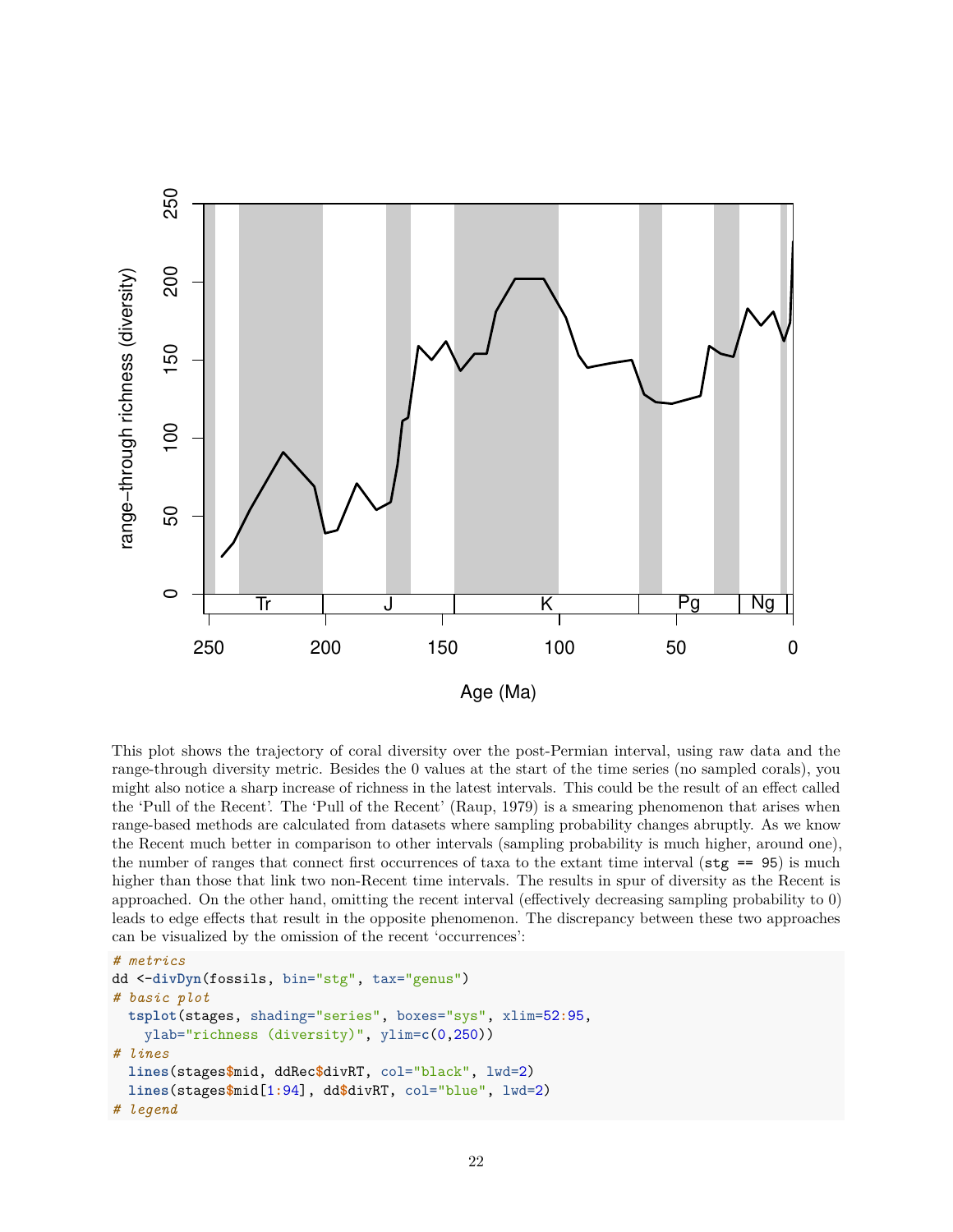

Over the last couple of decades, a number of metrics were proposed to efficiently express diversity given such distorting effects of incomplete sampling and the discretized time dimension. As these more straightforward approaches that use range interpolations have known issues, occurrence datasets, allow the calculation of more direct estimators, such as sampled-in-bin (SIB, variable divSIB) diversities.

```
# metrics
dd <-divDyn(fossils, bin="stg", tax="genus")
# basic plot
  tsplot(stages, shading="series", boxes="sys", xlim=52:95,
   ylab="richness (diversity)", ylim=c(0,250))
# lines
  lines(stages$mid[1:94], dd$divRT, col="red", lwd=2)
  lines(stages$mid[1:94], dd$divBC, col="blue", lwd=2)
 lines(stages$mid[1:94], dd$divSIB, col="green", lwd=2)
# legend
  legend("topleft", legend=c("RT", "BC", "SIB"),
   col=c("red", "blue", "green"), lwd=c(2,2,2), bg="white")
```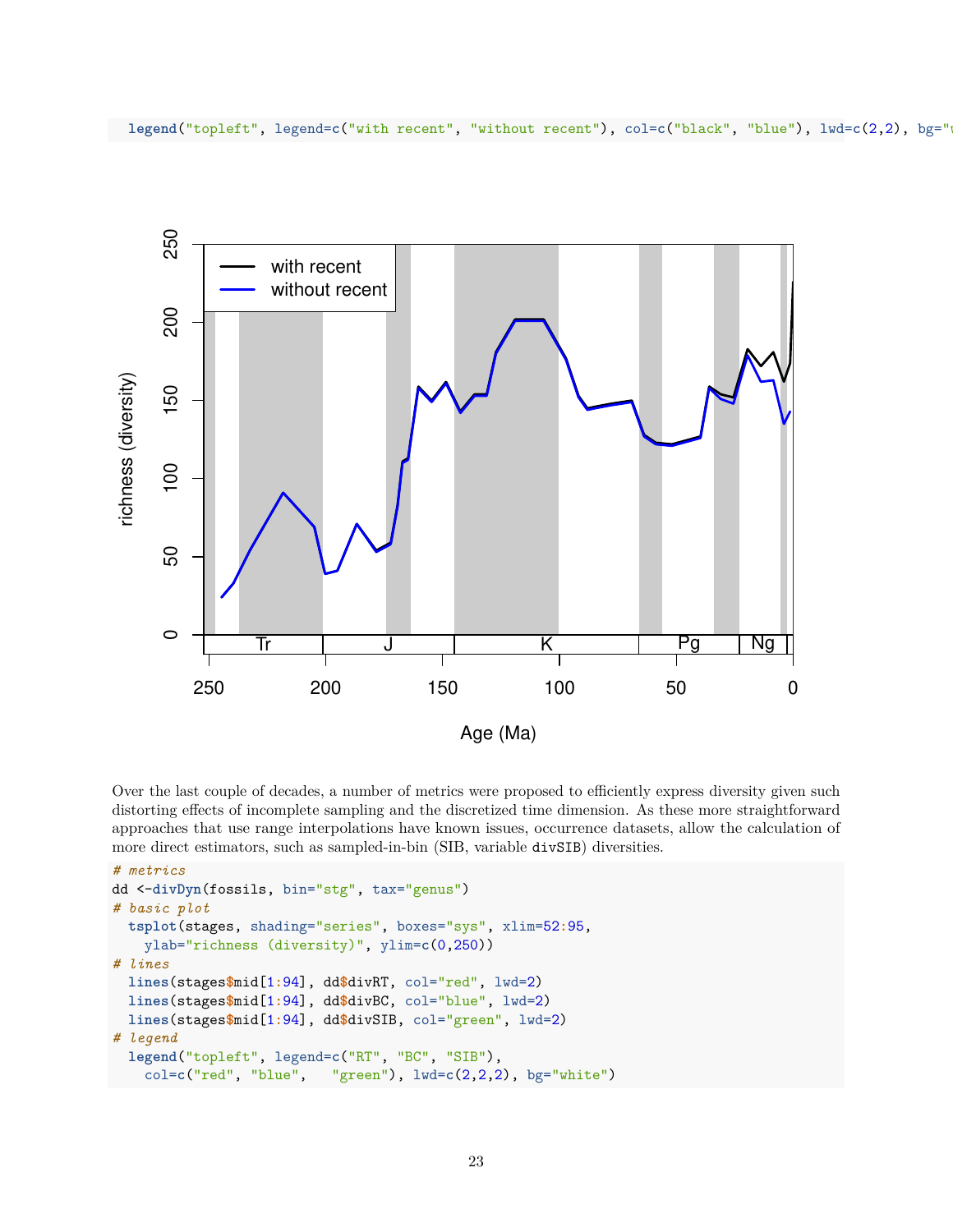

Although range-interpolation does not bias the 'SIB' metric, it is more affected by changes of sampling intensity sampling. The three-timer sampling completeness is an effective expression of changes in sampling (samp3t variable):

```
# basic plot
 tsplot(stages, shading="series", boxes="sys", xlim=52:95,
   ylab="three-timer sampling completeness")
  # lines
 lines(stages$mid[1:94], dd$samp3t, col="black", lwd=2)
```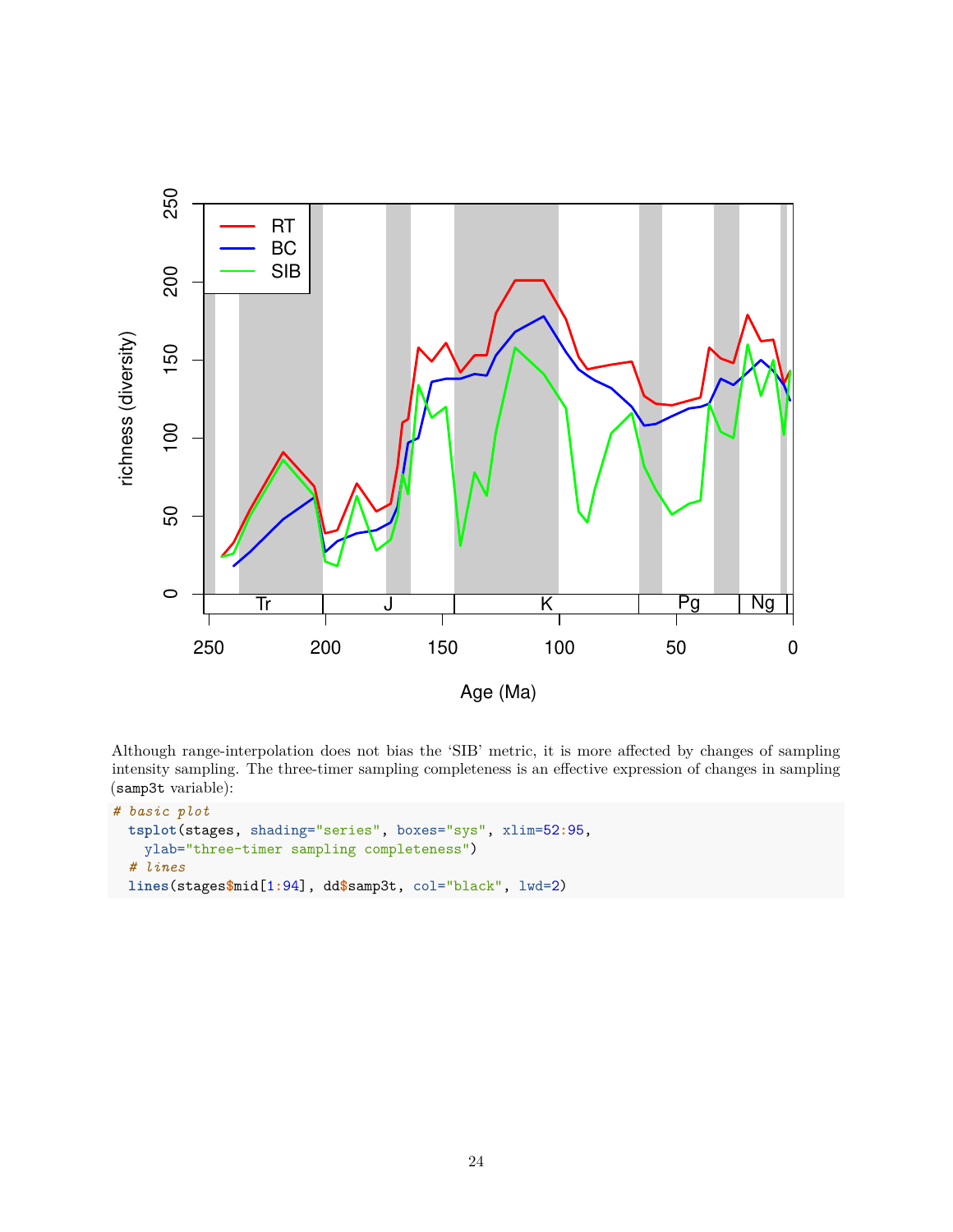

The SIB series can be partially corrected by the three-timer sampling-completeness (Alroy §ref ). Although this can be a convenient correction it also increases the estimation error. Nevertheless, this is the least biased estimator for diversity.

```
# basic plot
 tsplot(stages, shading="series", boxes="sys", xlim=52:95,
   ylab="three-timer sampling completeness", ylim=c(0,250))
 lines(stages$mid[1:94], dd$divSIB, col="black", lwd=2)
 lines(stages$mid[1:94], dd$divCSIB, col="blue", lwd=2)
# legend
  legend("topleft", legend=c("SIB", "corrected SIB" ),
   col=c("black", "blue"), lwd=c(2,2), bg="white")
```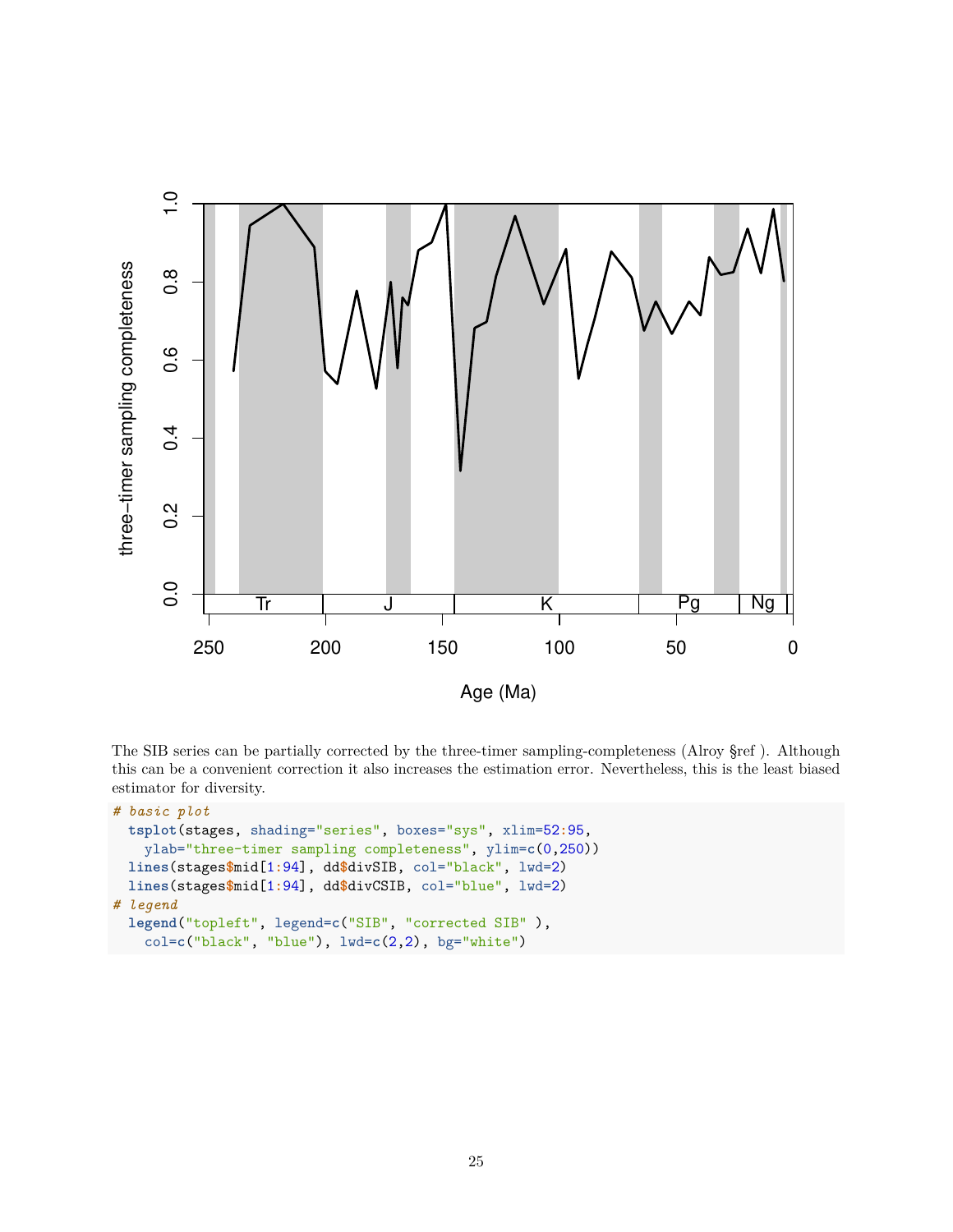

The omit() function is also embedded in the divDyn() function, so that the metrics are calculated after the omission of poorly sampled taxa (switched off by default). You can add this filter, by adding (the appropriate om arguments to the divDyn() function call.

## **4.2. Taxonomic rates with discrete time input**

Analyzing time series of originations and extinctions helps us to describe not just how diversity changed over time, by also why it changed. With taxonomic rates we can decompose changes in diversity to the relative contribution of cladogenetic processes (i.e. origination, the birth of a new taxon) and that of the disappearance of taxa (i.e. extinction, the death of a taxon). In the discrete time model, the most straightforward way to express these contributions is through simple exponential decay models (Raup, 1985). For convenience, these variables are named as extTYPE and oriTYPE for extinction and origination rates, respectively.

#### **4.2.1. Different metrics of turnover**

In the package, the proportional rates (extProp and oriProp) and per capita rates (extPC and oriPC) of Foote (1999), the three-timer rates (ext3t and ori3t) of Alroy (2008), their corrected counterparts (extC3t and oriC3t), the gap-filler rates (extGF and oriGF) of Alroy (2014) and the improved second-for-third (ext2f3 and ori2f3) of Alroy (2015) are provided.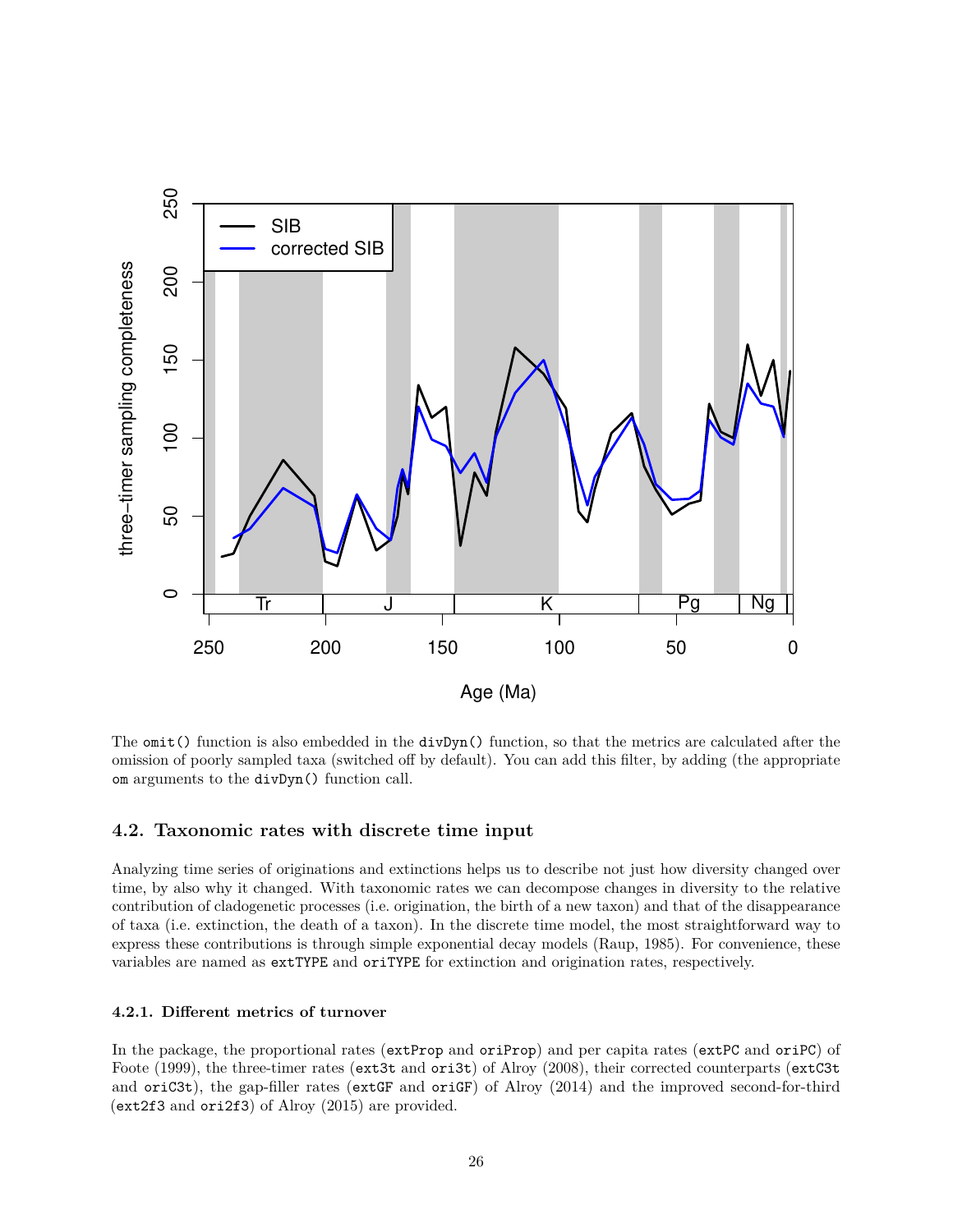```
# basic plot
 tsplot(stages, shading="series", boxes="sys", xlim=52:95,
   ylab="extinction rates", ylim=c(0,2))
 lines(stages$mid[1:94], dd$extPC, col="black", lwd=2)
 lines(stages$mid[1:94], dd$extGF, col="blue", lwd=2)
 lines(stages$mid[1:94], dd$ext2f3, col="green", lwd=2)
 # legend
 legend("topright", legend=c("per capita", "gap-filler", "second-for-third"),
   col=c("black", "blue", "green"), lwd=c(2,2,2), bg="white")
```


The documentation of the function (type in console ?divDyn) contains the formulas for the calculation of the rates. With heterogeneous, incomplete sampling the metrics have different properties that can be summarized as follows:

- Proportional 'rates': These metrics express what proportion of the cohort of taxa disappears until the new interval.
- The per capita rates of Foote (1999) use the range-through assumption to establish ranges for the taxa in the dataset. The rate value expresses what proportion of the taxa decayed until the end of the interval. The method is biased by the Signor-Lipps effect and edge effects (Foote 2000).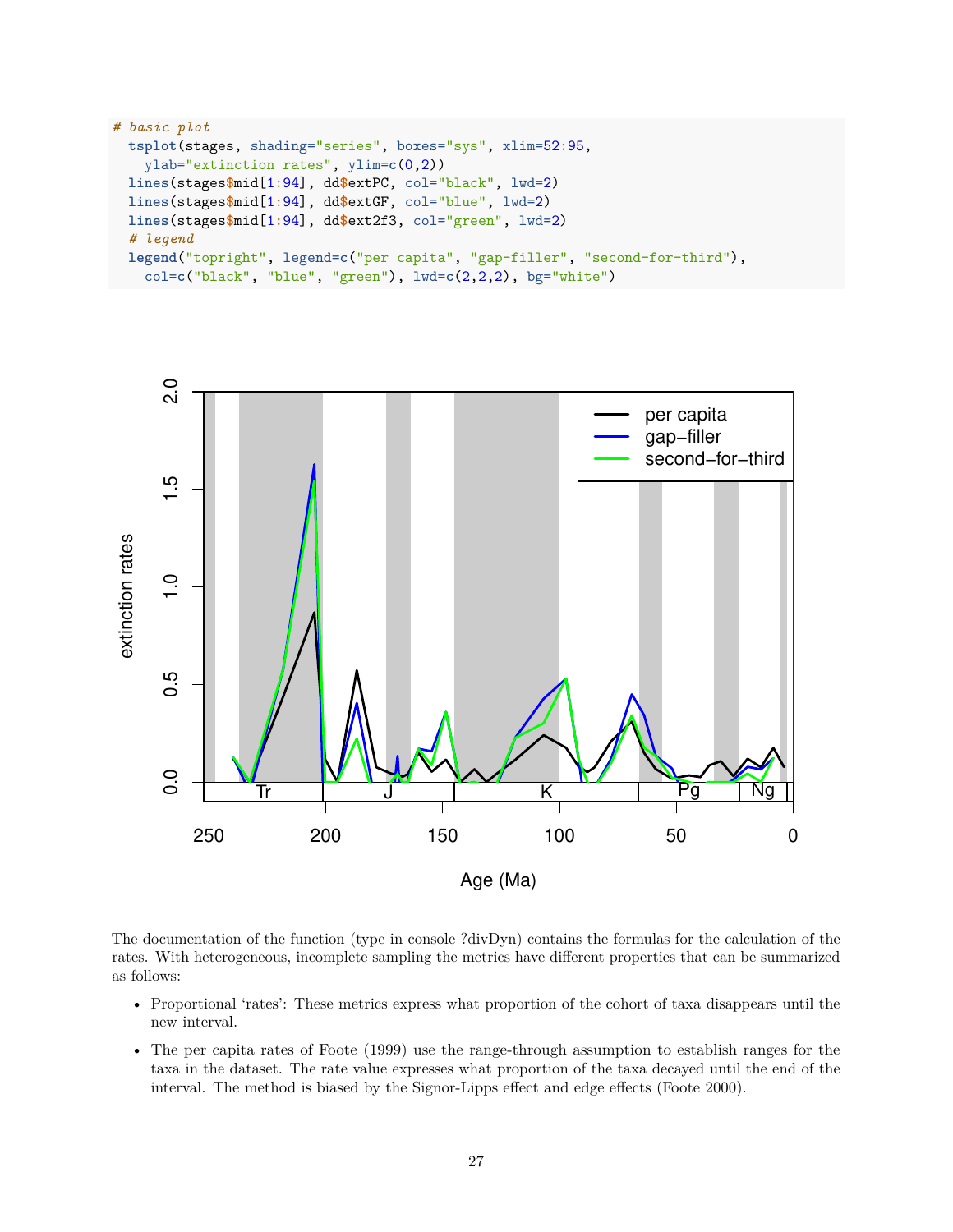- The 'three-timer' and 'corrected three-timer' rates (Alroy, 2008) are different estimators of the per capita rates but will converge on them when sampling tends to completeness. They use moving windows around the focal interval to select data that is more relevant to the focal interval. This metric is unbiased by the Signor-Lipps and edge effects. The three-timer sampling completeness can be used to correct this metric, but it will not improve its susceptibility to random sampling error.
- The 'gap-filler' rates (Alroy, 2014): gap-filler extinction rates are improved versions of the three-timer rates, using four-bin moving windows instead of three. This makes the rates less resistant to random error (more taxa are recognized by the categorizing procedure) and are an improvement on the threetimer rates. The method sometimes results in the seemingly nonsensical negative extinction rates, when the true extinction rates are near 0.
- The 'second-for-third' rates (Alroy, 2015) are further improvement of ideas the three-timer and gap-filler rates represent. By adding an algorithmic approach the frequency of negative extinction rates are further decreased. Extinction and origination proportions described by Alroy (2015) can also be used (E2f3 and O2f3, respectively).

### **4.2.2. Selectivity testing for the per capita rates**

Although extinction and origination rates can provide information about events and background processes on their own, sometimes it is more useful to assess them in comparison between taxa. The most frequent way of doing this is by splitting a group to subsets and comparing the patterns of turnover in certain intervals between the two groups. In the case of selectivity testing, an ecologically, taxonomically important grouping variable indicates that one of the groups has a higher turnover at a specific point in time. For the sake of convenience in hypothesis testing for selectivity for one state of the variable (e.g. heavily calcified), the available methods assess selectivity between two groups.

The general problem of extinction selectivity is the error estimation of the rate values. More data (e.g. more taxa) will lead to more reliable estimates while, splitting the same dataset to two subsets will lead to higher uncertainty in the rate estimates for the two rate values in the selected interval. The selectivity testing incorporates two aspects: (1) the difference between the two rate values, (2) and whether this distance is meaningful or not. In practice, these two criteria can be summarized by whether it is more supported by the data to describe two rate values, or is it better founded to describe just one. These two alternatives are sometimes called as *single-rate model* and the *dual-rate model* (Kiessling and Simpson, 2011; Kiessling and Kocsis, 2015). In the case that a dual rate model is better supported, that means that the difference between the two values of rates is statistically meaningful, and the extinction or origination event selectively affected the group with the higher value. For example, here are the raw origination rates of corals, plotted for the *az* and the *z* group separately and together:

```
# split by ecology (az = azooxanthellate, z = zooxantehllate)
  z<- fossils[fossils$ecology=="z",]
  az<- fossils[fossils$ecology=="az",]
# calculate diversity dynamics
  ddZ<-divDyn(z, tax="genus", bin="stg")
  ddAZ<-divDyn(az, tax="genus", bin="stg")
# origination rate plot
tsplot(stages, boxes="sys", shading="series", xlim=54:95,
  ylab="raw per capita originations")
lines(stages$mid[1:94], dd$oriPC, lwd=2, lty=1, col="black")
lines(stages$mid[1:94], ddZ$oriPC, lwd=2, lty=1, col="blue")
lines(stages$mid[1:94], ddAZ$oriPC, lwd=2, lty=2, col="red")
legend("topright", inset=c(0.1,0.1), legend=c("total", "z", "az"),
 lwd=2, lty=c(1,1,2), col=c("black", "blue", "red"), bg="white")
```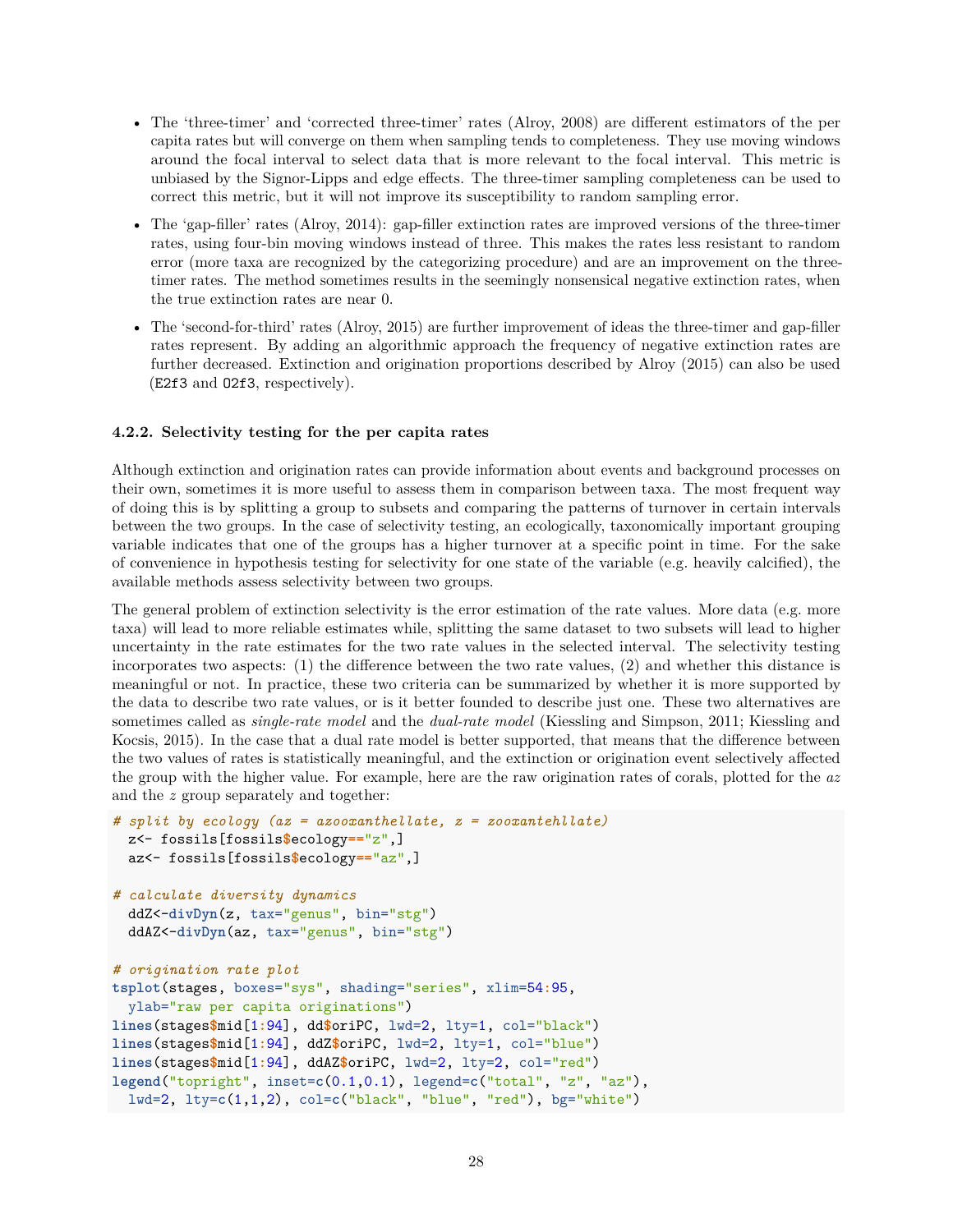

The question that arises in this case is whether some intervals can be characterized by actually higher origination rates (for *az* taxa in the Cretaceous), or is this just a sampling artifact. The testing framework is implemented currently only for the per capita extinction rates of Foote (1999) in the ratesplit function. The function will take the occurrence dataset as an argument and will calculate the rates values similarly to the divDyn function. The function requires a separator variable for the selection testing (sel) that will be used for splitting the dataset into two (this column has to have two possible states i.e. binary code). The implementation of the process for the symbiotic status is:

```
rs<-ratesplit(fossils, sel="ecology", tax="genus", bin="stg")
rs
## $ext
## integer(0)
##
## $ori
## [1] 57 59 75 81
```
The default output of this function by default is a list of two vectors: ext and ori, extinction rates and origination rates, respectively. Each vector contains the bin numbers where the dual rate model is better supported than the single rate model, where selectivity is plausible. In the example above, selectivity for the extinctions is unlikely and it is supported for bin 57 (Norian), 59 (Hettangian), 75 (Albian) and 81 (Maastrichtian). The statistical testing in this case is based on the number of taxa and can be performed in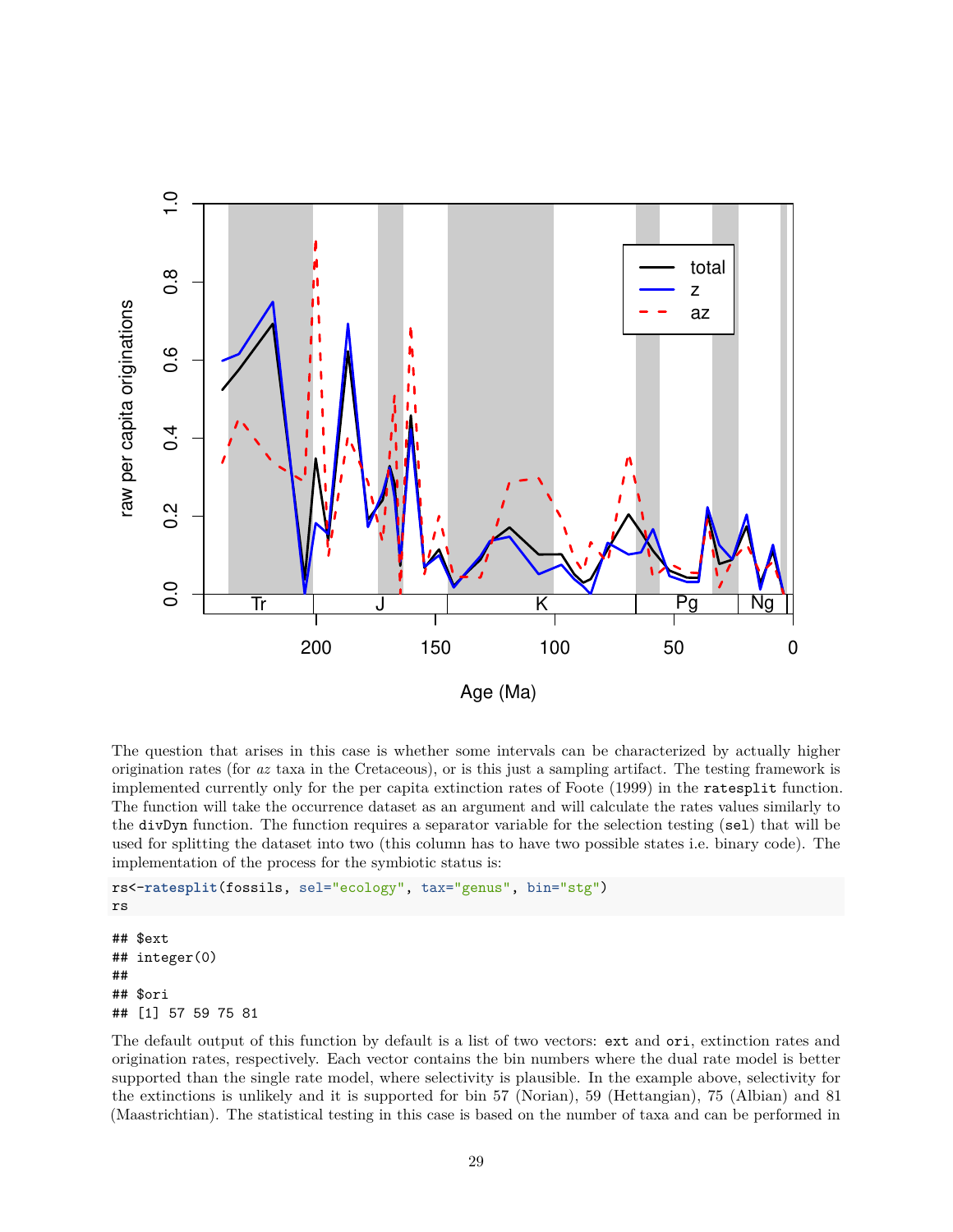two different ways, set with the method argument. The less stringent binom method implements binomial testing, with a significance value set with the alpha parameter that defaults to 0.05.

```
rsBin95<-ratesplit(fossils, sel="ecology", tax="genus",
  bin="stg", method="binom")
rsBin95
## $ext
## [1] 62
##
## $ori
## [1] 57 59 75 79 81 83 88
rsBin90<-ratesplit(fossils, sel="ecology", tax="genus",
  bin="stg", method="binom", alpha=0.1)
rsBin90
## $ext
## [1] 62 80
##
## $ori
## [1] 57 59 65 74 75 76 79 81 82 83 88
```
The more conservative approach is to use model selection criteria for the testing of support for the *single* or *dual rate models*, which involves calculating Akaike Information Criteria and then Akaike weights. This is the default method (method=AIC). The alpha argument in this case depicts the minimum Akaike weight that serves as a threshold for the *dual rate model* to be supported. As the ratio of these weights represent likelihood ratios, by default it is set to 0.89 that roughly represents 8 times higher likelihood for the *dual rate model*. This can be toggled the way it is deemed useful for the question at hand.

```
rsAIC0.5<-ratesplit(fossils, sel="ecology", tax="genus",
  bin="stg", alpha=0.5)
rsAIC0.5
## $ext
## [1] 57 66 80 81
##
## $ori
```
## [1] 57 59 65 74 75 76 81 82 83 88 91

In the case above, the 0.5 alpha value indicates that the dual rate model should be supported if it is more likely than the single rate model.

This output, listing supported intervals, is useful for plotting the selectivity values that could be easily visualized by dots. You can add these to the plot of *z* and *az* coral origination rates by running:

```
# select rate values in the intervals of selectivity
selIntervals<-cbind(ddZ$oriPC, ddAZ$oriPC)[rs$ori,]
# which is higher? TRUE: AZ, FALSE: Z
groupSelector<-apply(selIntervals, 1, function(x) x[1]<x[2])
# draw the points
# for the AZ corals
points(
  stages$mid[rs$ori[groupSelector]],
  ddAZ$oriPC[rs$ori[groupSelector]],
  pch=16, col="red", cex=2)
# for the Z corals
points(
 stages$mid[rs$ori[!groupSelector]],
```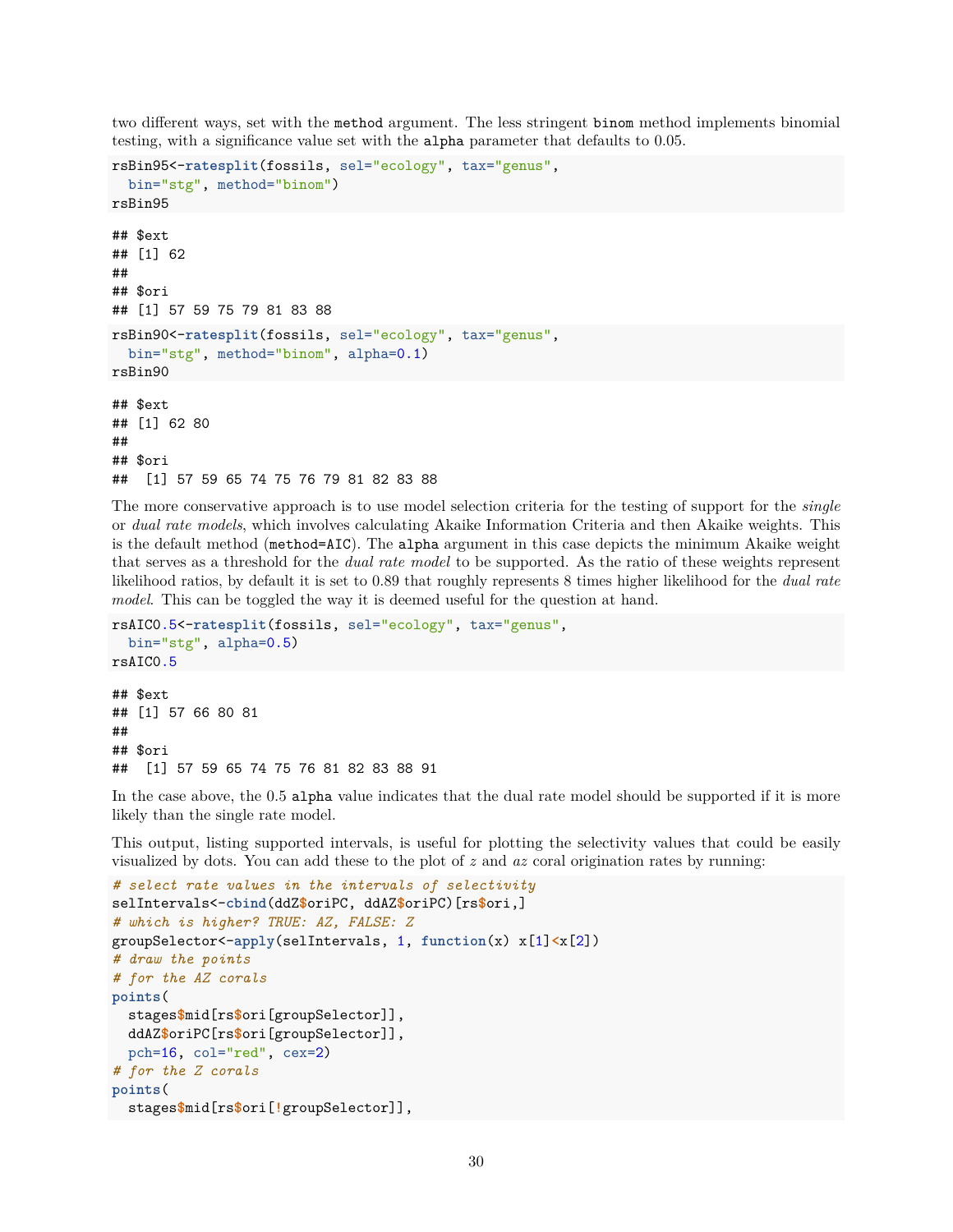ddZ**\$**oriPC[rs**\$**ori[**!**groupSelector]], pch=16, col="blue", cex=2)



The combine method will employ both schemes for testing, but with the default alpha levels, the binomial test would not limit the set of selective intervals further than the one base on AIC.

Naturally the ratesplit() function can return the *p*-values of the binomial tests and the Akaike weights by setting the output argument to "full" .

## **4.3. Diversity dynamics with age input**

The added option to use a time variable that contains real values allows users to use different data to express the passing of time. This addition enables the application of the basic function to examples of high temporal resolution, where time is close to continuous, or samples in relative time such as expressed by meters within the section.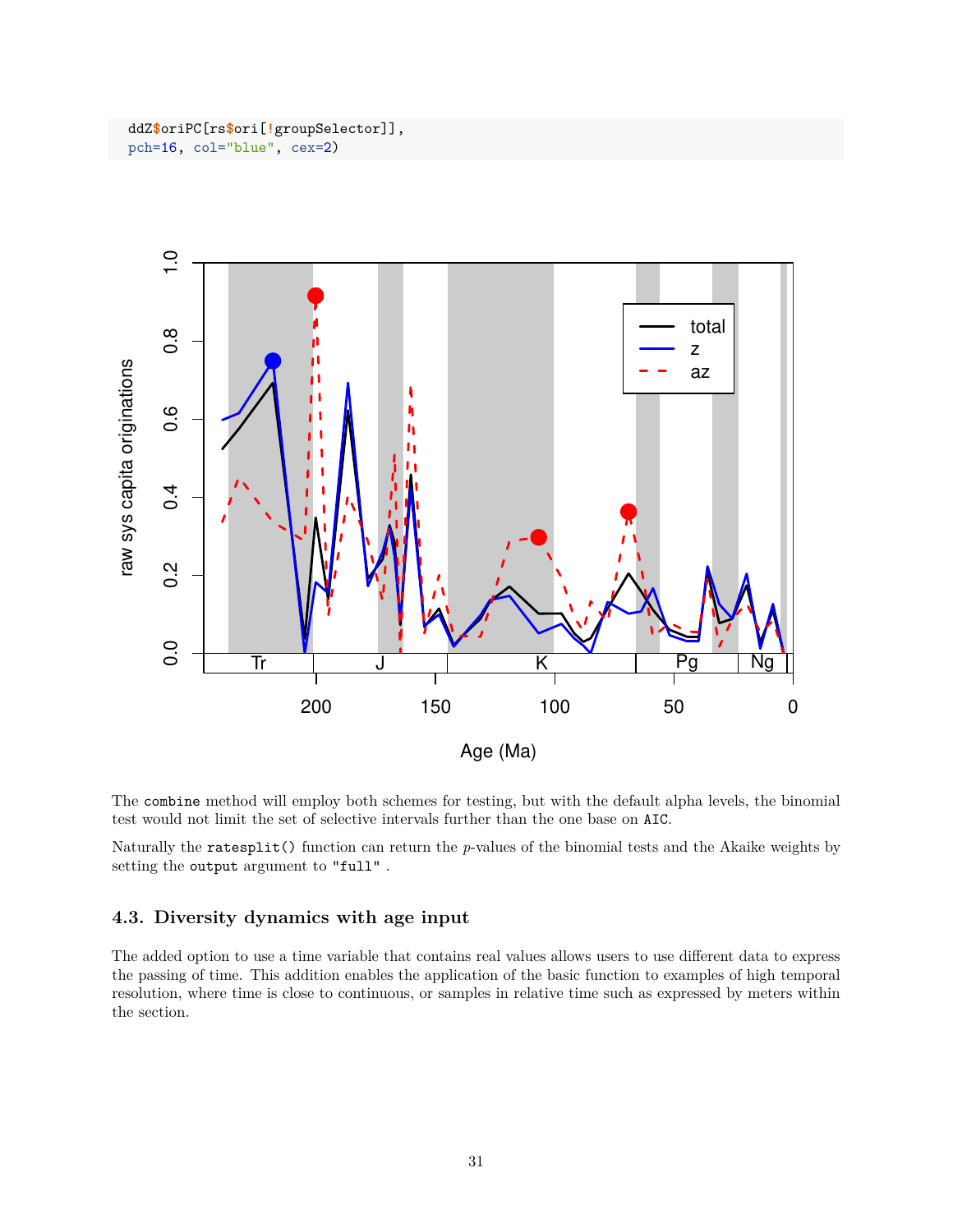#### **4.3.1. Using the bin argument – unique values code intervals**

In the case of the coral dataset, we can try this numerical binning approach by assigning the estimated age mid points to the occurrences. This is a very 'dirty' way of treating occurrence data as the assumed uncertainty of the age estimate is practically reduced to 0, and overlapping intervals that express uncertainty will have different assigned bins.

fossils**\$**mid\_ma<- **apply**(fossils[,**c**("max\_ma","min\_ma")], 1, mean)

If this column is set as the bin argument, then occurrences will be treated to represent the same time interval that have the same value in this column. The entries will be ordered by the function. Similarly to physical systems time is assumed to flow from lower to larger values when it is provided as the **bin** argument. This means that **time has to be reversed, otherwise extinctions become originations and vice versa**. You can toggle this by setting revtime=TRUE.

```
ddIDbin <- divDyn(fossils, tax="genus", bin="mid_ma", revtime=TRUE)
```
Please note that this is example is for illustration purposes only. As there are too many unique entries in this bin variable, with the corals, this resolution will be too high to produce potentially meaningful patterns. Range-through diversities are possibly the closest to reality with this method. With this type of binning, the first variable of the divDyn output (name specified in bin) contains the ages for the bins, which you can use for plotting.

```
# basic plot
  tsplot(stages, shading="series", boxes="sys", xlim=52:95,
   ylab="Diversity, range-through", ylim=c(0,300))
  lines(ddIDbin$mid_ma, ddIDbin$divRT, col="black", lwd=2)
  lines(stages$mid[1:94], dd$divRT, col="red", lwd=2)
legend("topleft", legend=c("unique mid entries", "stg stages"),
  col=c("black", "red"), lwd=c(2,2), bg="white")
```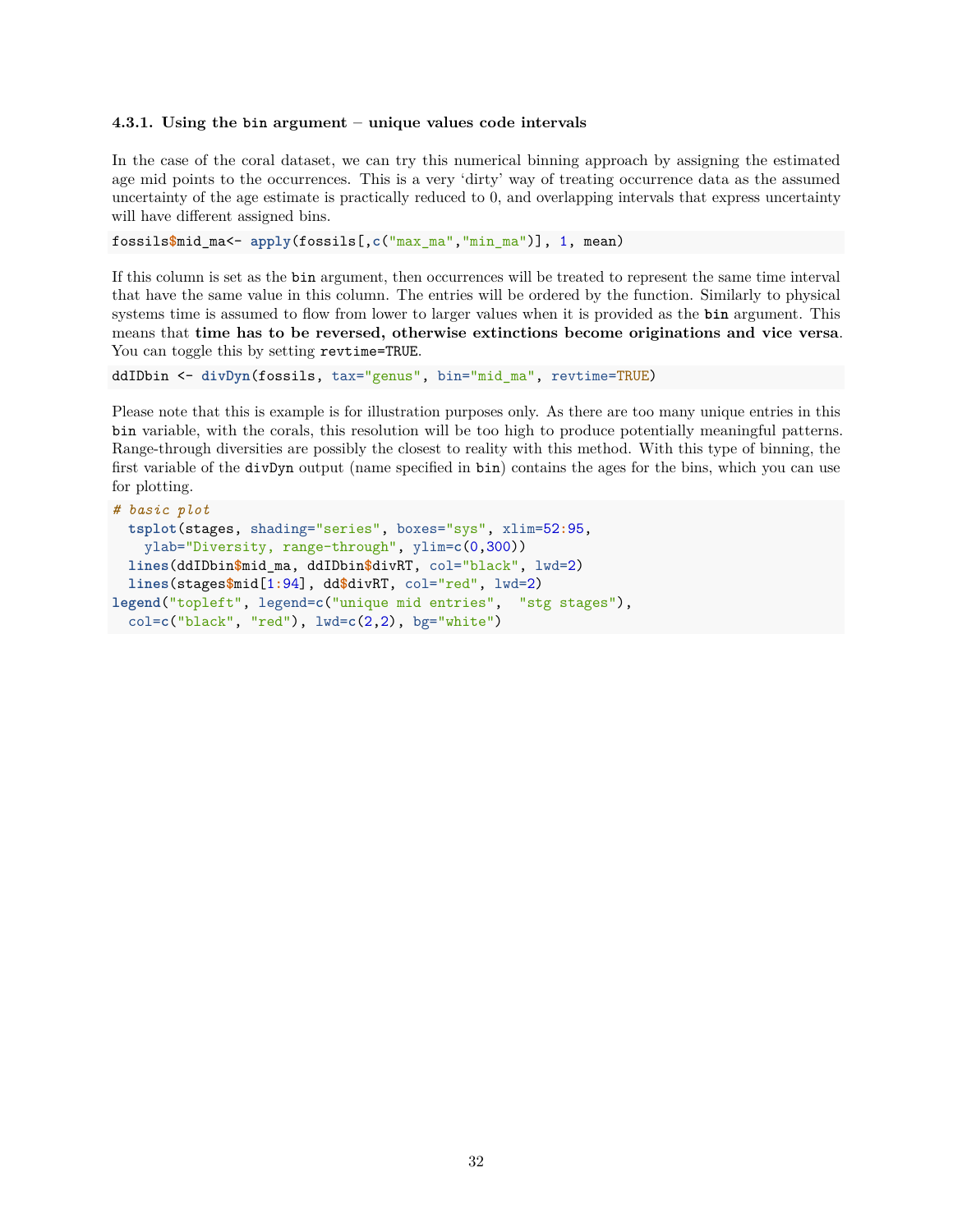



The term slicing refers to the discretization of continuous time. A potentially more promising solution is to assign the occurrences that go along a continuous time scale to regularly spaced bins. However, we have to keep the direction of time in mind: age values decrease as time passes by. This is achieved with the slice() function, that can also produce a time scale object, similarly to the stages data.frame. This function converts a continuous time vector to positive integers. To achieve this, you have to supply a numeric vector to the breaks argument function. The entries in this vector will represent the breakpoints or boundaries of the interval, similarly to the breaks argument of the cut() or hist() function in the base R distribution. For the sake of simplicity, let's try a 10 million year bin resolution.

```
# resolve time
  breakPoints <- seq(270, 0, -10)
sliTen <- slice(fossils$mid_ma, breaks=breakPoints, ts=TRUE)
str(sliTen)
## List of 2
## $ slc: num [1:29544] 11 12 12 12 12 12 12 16 16 16 ...
## $ ts :'data.frame': 27 obs. of 4 variables:
## ..$ bottom: num [1:27] 270 260 250 240 230 220 210 200 190 180 ...
```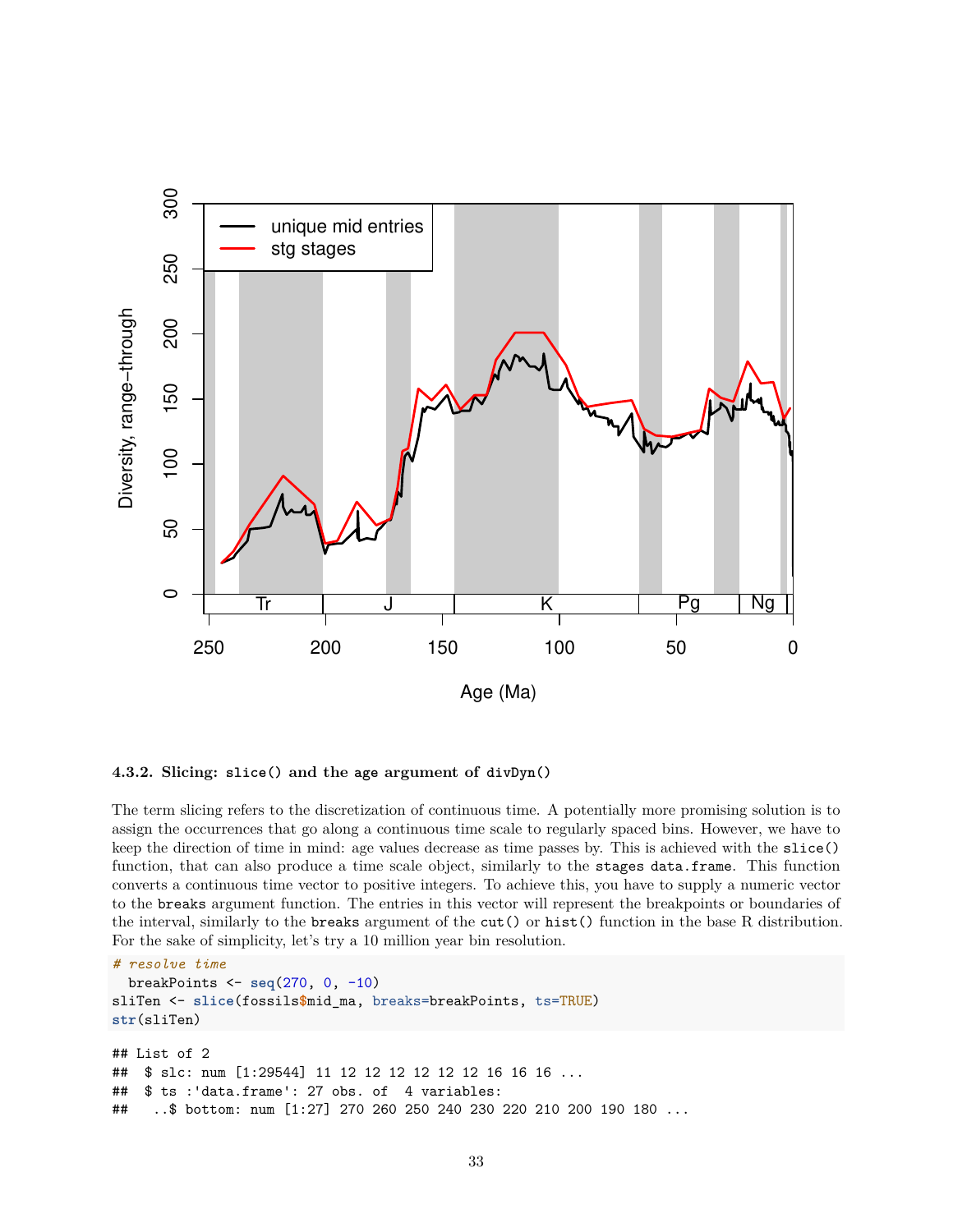## ..\$ mid : num [1:27] 265 255 245 235 225 215 205 195 185 175 ... ## ..\$ top : num [1:27] 260 250 240 230 220 210 200 190 180 170 ... ## ..\$ slc : num [1:27] 1 2 3 4 5 6 7 8 9 10 ...

The first element of the output list (\$slc) is the discretized version of the original vector, with reversed time: in the original vector it was flowing from higher to lower values, whereas in \$slc time flows from lower to higher values. The second element is the time scale object that is synthesized from the given breaks. It also has an \$slc column that reflects the connection between the age estimates and the slice numbers. This output can be used to run the divDyn() function and to visualize the results

```
# assign new column to the data frame
fossils$slc <- sliTen$slc
# run divDyn with the new column
  auto10<-divDyn(fossils, tax="genus", bin="slc")
  auto10$divRT
```
## [1] NA NA 24 56 55 87 77 45 73 80 150 165 165 165 194 197 189 ## [18] 184 150 156 165 126 124 173 165 183 177

Note, that the rows of the divDyn() output are aligned with the rows of the slice() output sliTen\$ts. The results are practically identical to when you do the binning automatically with the age argument of the divDyn() function.

```
# and calculate diversity dynamics
 ddMid10<-divDyn(fossils, tax="genus", age="mid_ma", breaks=breakPoints)
 ddMid10$divRT
```
## [1] 0 0 24 56 55 87 77 45 73 80 150 165 165 165 194 197 189 ## [18] 184 150 156 165 126 124 173 165 183 177

In this case, the age variable of the output will contain the mid ages of the discrete intervals. Do not worry about setting the exact values for the start and end of slicing (270 and 0 in the example above). If no data occurs in the outlined bins, then the corresponding rows will be empty in the table.

```
# lines
lines(ddMid10$mid_ma, ddMid10$divRT, col="blue", lwd=2)
# new legend
legend("topleft", legend=c("age estimates, 10MY",
  "stg stages", "unique mid entries"), col=c("blue", "red", "black"),
 lwd=c(2,2,2), bg="white")
```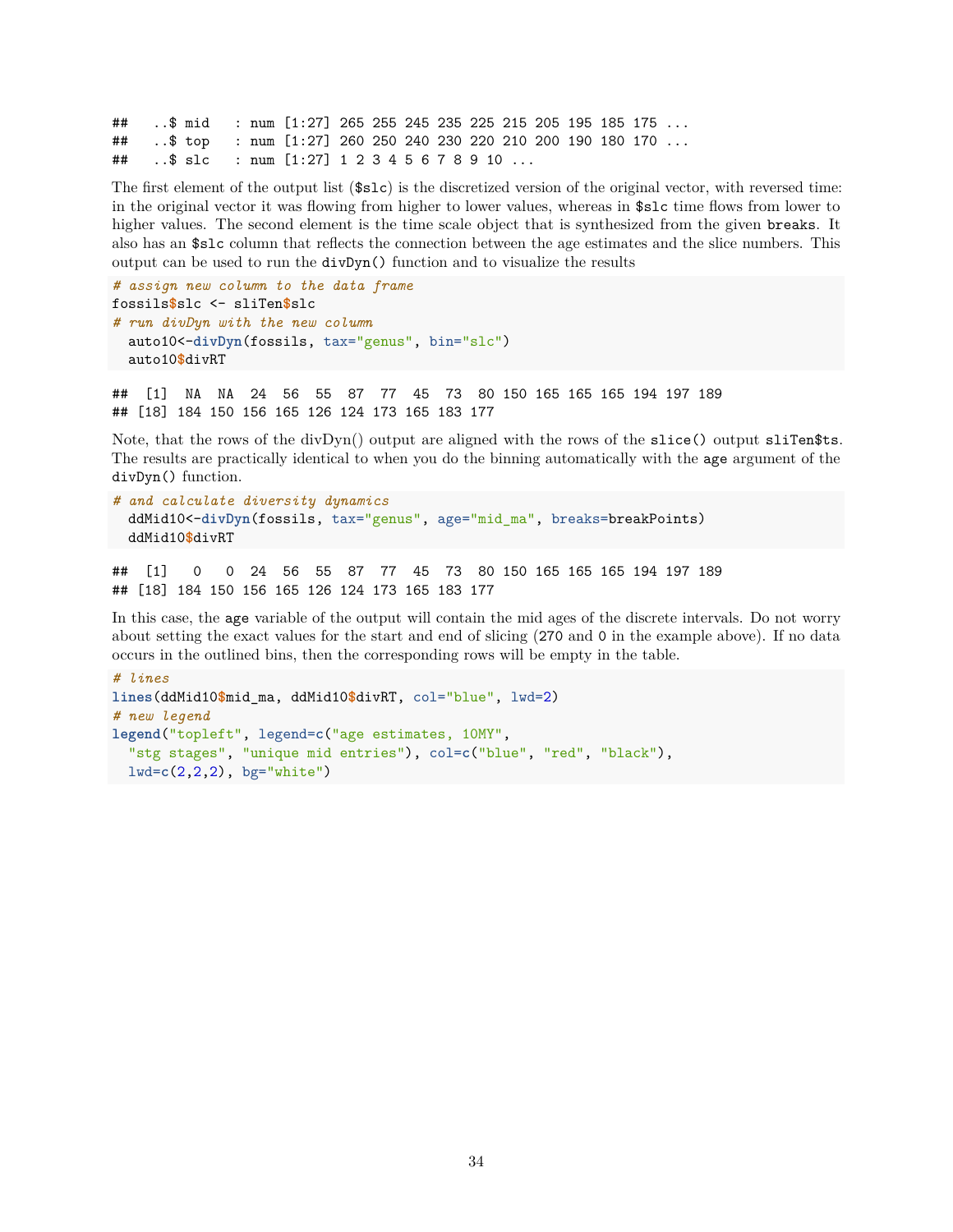

#### **4.3.3. Summary – about slicing and the direction of time**

It is better practice to use discretized time for analyses, as the nature of the data supports it better. Interval names are more conservative than age estimates that tend to vary with the evolving geologic timescale, whereas the stratigraphic positions of fossils barely change. In case you only have age estimates, I recommend to bin them separately first with the slice() function, rather than using the age argument of the divDyn() function. The integer bins can be used in any procedures, such as selectivity testing and subsampling, and you get better control over your calculations.

When time is fed to the divDyn function with its bin argument, it will assume by default that you are using discrete bins, with identifiers that increase as time passes by. On the other hand, using the age argument will assume that you use ages, with identifiers that decrease with flow of time. As the slice() function is designed to process age data, the way it handles time is similar to the age argument of the divDyn() function. You can override the default behavior in all by setting revtime=TRUE. **In short: bin uses forward time, while age and slice() use backward time.**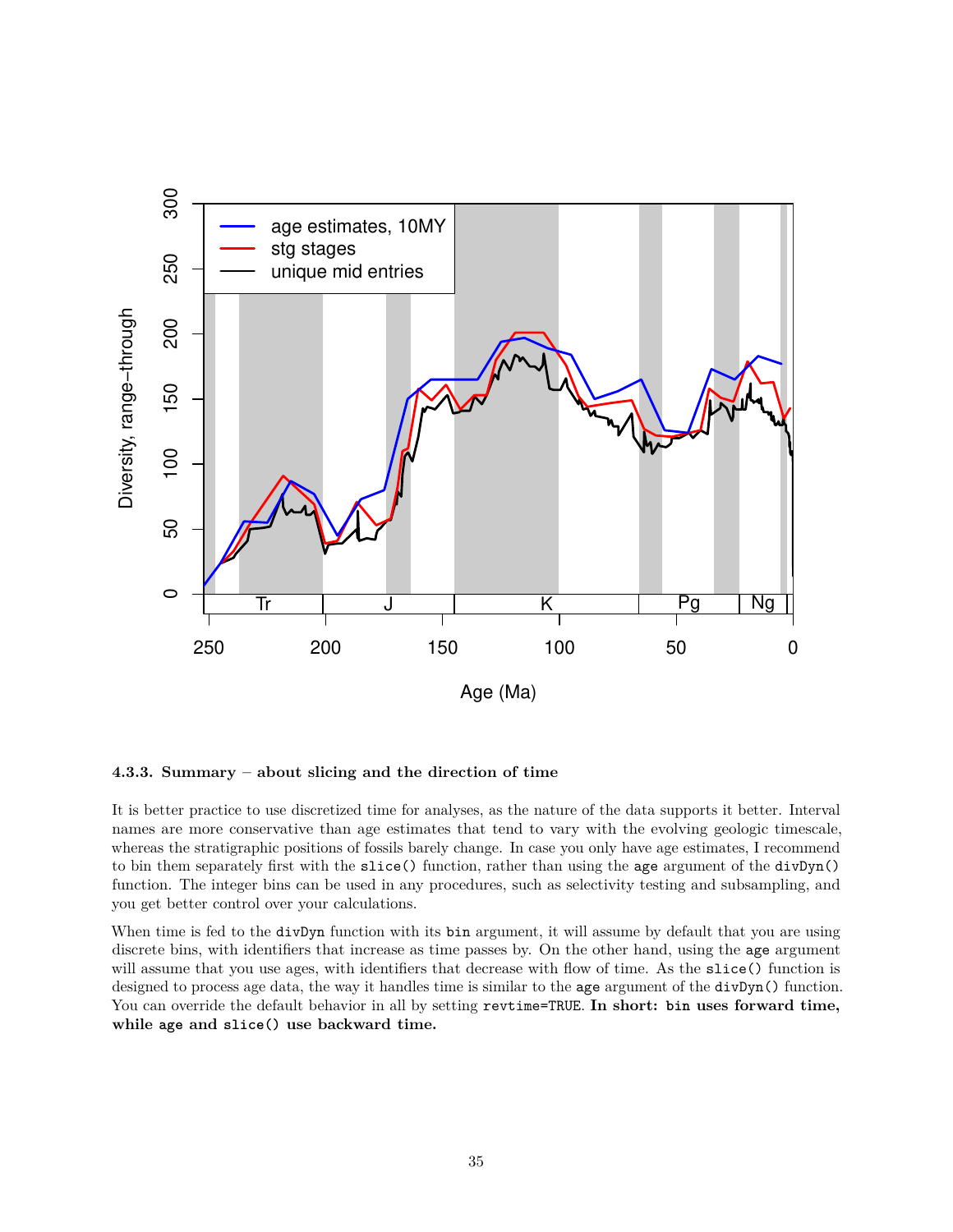### **4.4. Origination and extinction dates in binary response variables**

The occurrence dataset can be represented a taxon/bin matrix that taxa populate with presences or absences. Among the cells in this matrix, some mark the apparent origination or extinction dates of taxa. Two binary matrices can be outlined from this matrix: one for extinctions, and one for originations. Cells, where the taxa are assumed to be present are marked by 0s, and cells corresponding to the origination (or extinction) dates of taxa contains 1s (the rest are missing). Linearizing these matrices to binary vectors allows the application of statistical modelling techniques to infer which entries in additional variables are associated with the apparent origination and extinction events. You can transform the occurrence dataset to a data frame of such structure with the modeltab() function:

```
# basic function call
 mtab <- modeltab(corals, tax="genus", bin="stg")
 mtab[mtab[,"genus"]=="Acanthogyra",]
```
## ori ext genus stg ## 8 TRUE FALSE Acanthogyra 67 ## 9 FALSE FALSE Acanthogyra 68 ## 10 FALSE FALSE Acanthogyra 69 ## 11 FALSE FALSE Acanthogyra 74 ## 12 FALSE TRUE Acanthogyra 75

The ext variable stands for extinctions and the ori column corresponds to originations. The basic output of the function only includes rows corresponding to the time bin/taxon matrix where the taxa are sampled. However, one could argue that intervals where the taxa are assumed to be present (although they are not sampled) are legitimate observations that they do not go extinct or originate. You can add these interpolated points by setting the rt argument of the function to TRUE:

```
# basic function call
 mtabrt <- modeltab(corals, tax="genus", bin="stg", rt=TRUE)
 mtabrt[mtabrt[,"genus"]=="Acanthogyra",]
```

```
## occurrence ori ext genus stg
## 8 TRUE TRUE FALSE Acanthogyra 67
## 9 TRUE FALSE FALSE Acanthogyra 68
## 10 TRUE FALSE FALSE Acanthogyra 69
## 11 FALSE FALSE FALSE Acanthogyra 70
## 12 FALSE FALSE FALSE Acanthogyra 71
## 13 FALSE FALSE FALSE Acanthogyra 72
## 14 FALSE FALSE FALSE Acanthogyra 73
## 15 TRUE FALSE FALSE Acanthogyra 74
## 16 TRUE FALSE TRUE Acanthogyra 75
```
Interpolated "occurrences" are marked with FALSE values in the occurrence variable of the output dataset. It is important to mention that this method is vulnerable to patterns of incomplete sampling, as the rt extension of ranges only uses interpolation, but no extrapolation.

Single-interval species require separate treatment as the ext and ori response cannot be anything else but TRUE. For this reason, these taxa are omitted by the function by default (singletons=FALSE). If you want to include these entries for some reason, you can do so by setting the singletons argument to TRUE.

Additional variables can be directly added by specifying the original column names of the taxon-specific entries (that have one to one agreement with the taxon entries defined in the tax ) as the taxvars argument of modeltab():

```
# function call with additional taxon-specific variables
 modTab<- modeltab(corals, tax="genus", bin="stg",
   rt=TRUE, taxvars=c("ecology", "growth"))
```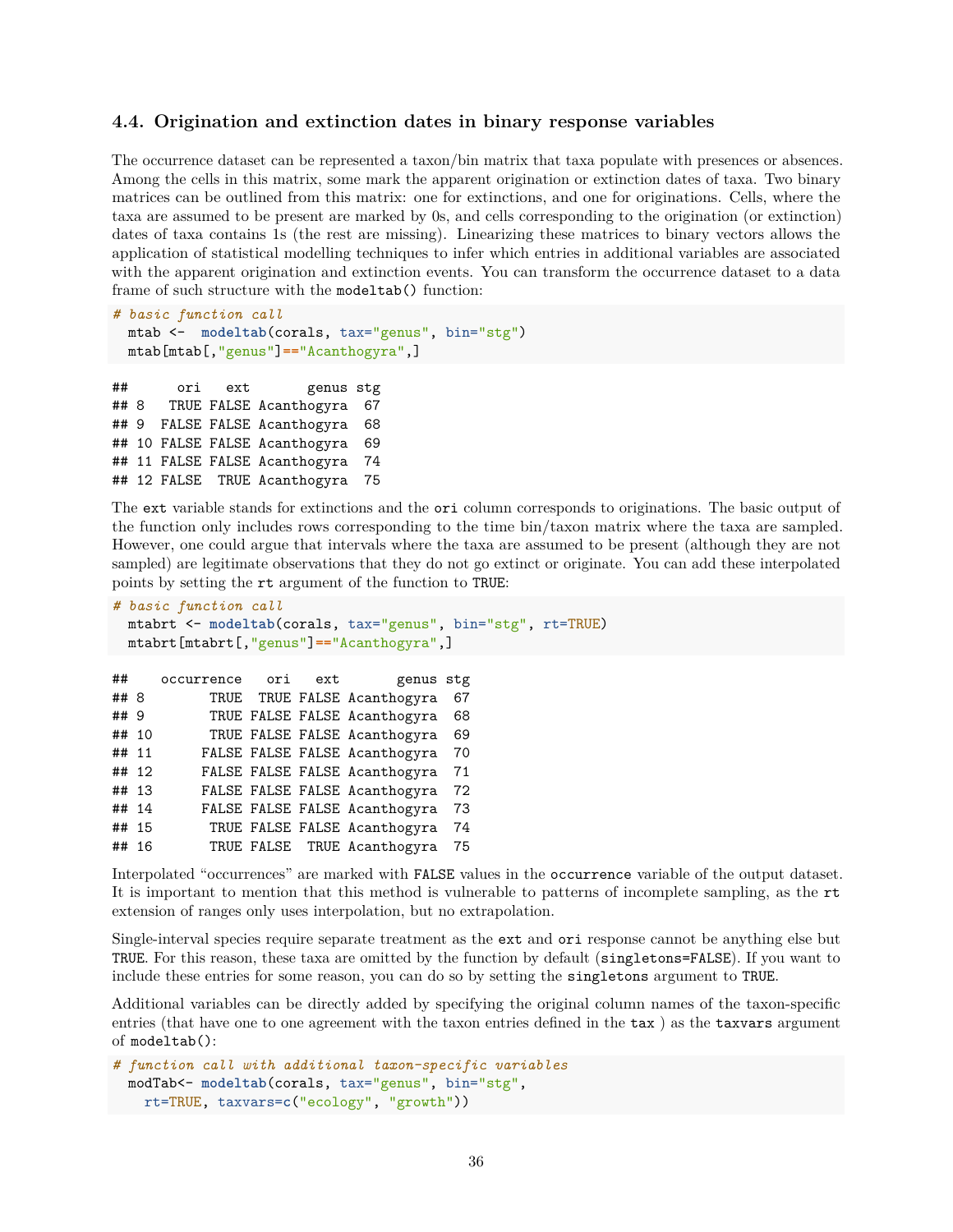modTab[1**:**10,]

| ##     | occurrence | ori | ext |                               |    | genus stg ecology | growth     |
|--------|------------|-----|-----|-------------------------------|----|-------------------|------------|
| ## 1   |            |     |     | TRUE TRUE FALSE Acanthastrea  | 89 |                   | z colonial |
| ##2    |            |     |     | TRUE FALSE FALSE Acanthastrea | 90 |                   | z colonial |
| ##3    |            |     |     | TRUE FALSE FALSE Acanthastrea | 91 |                   | z colonial |
| ## $4$ |            |     |     | TRUE FALSE FALSE Acanthastrea | 92 |                   | z colonial |
| ## 5   |            |     |     | TRUE FALSE FALSE Acanthastrea | 93 |                   | z colonial |
| ## 6   |            |     |     | TRUE FALSE FALSE Acanthastrea | 94 |                   | z colonial |
| ##7    |            |     |     | TRUE FALSE TRUE Acanthastrea  | 95 |                   | z colonial |
| ## 8   | TRUE       |     |     | TRUE FALSE Acanthogyra        | 67 |                   | z colonial |
| ## 9   |            |     |     | TRUE FALSE FALSE Acanthogyra  | 68 |                   | z colonial |
| ## 10  |            |     |     | TRUE FALSE FALSE Acanthogyra  | 69 |                   | z colonial |

You are encouraged to use these structures as a framework for modelling the extinction and origination events by concatenating your own variables to this data.frame. Then you can use your preferred modelling technique, with calls such as:

simpleMod<- **glm**(ext **~** ecology **+** growth, family="binomial", data=modTab)

## **5. Sampling standardization**

### **5.1. Concepts**

#### **5.1.1. The goal of sampling standardization**

Raw patterns of biodiversity are biased by heterogeneous, incomplete sampling. Consider the built-in example of the coral subset, where both the number of occurrences and the number of collections vary drastically over time.

```
sam <-binstat(fossils, bin="stg", tax="genus", coll="collection_no", duplicates=F)
cor.test(dd$divRT, sam$occs, method="spearman")
## Warning in cor.test.default(dd$divRT, sam$occs, method = "spearman"):
## Cannot compute exact p-value with ties
##
## Spearman's rank correlation rho
##
## data: dd$divRT and sam$occs
## S = 4708.8, p-value = 4.944e-05
## alternative hypothesis: true rho is not equal to 0
## sample estimates:
## rho
## 0.589824
cor.test(dd$divSIB, sam$occs, method="spearman")
## Warning in cor.test.default(dd$divSIB, sam$occs, method = "spearman"):
## Cannot compute exact p-value with ties
##
## Spearman's rank correlation rho
##
## data: dd$divSIB and sam$occs
```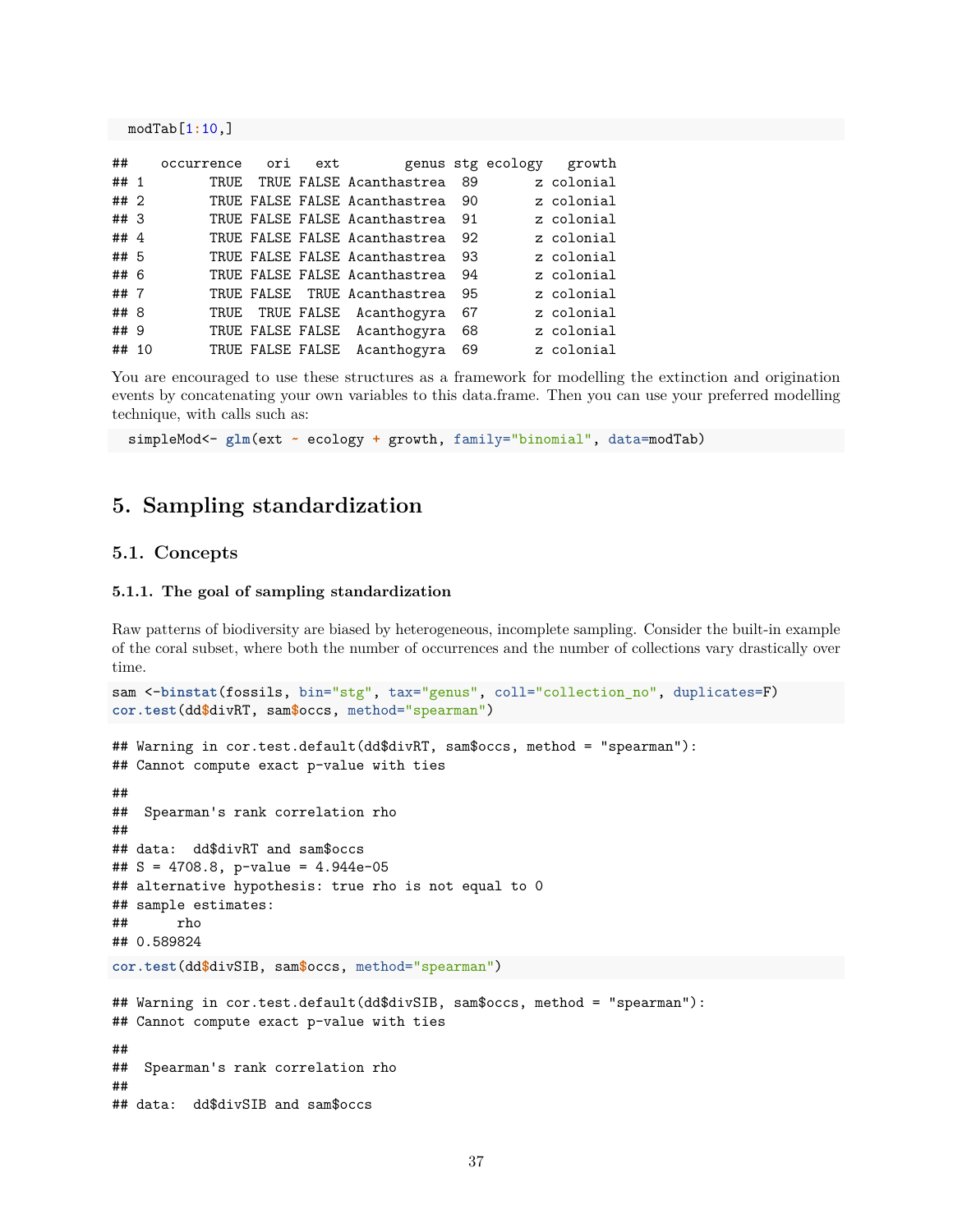```
## S = 1453.9, p-value = 9.464e-14
## alternative hypothesis: true rho is not equal to 0
## sample estimates:
## rho
## 0.8733499
```
Sampling standardization allows the researcher to answer the question: would the patterns change, if sampling was homogeneous over time? There are two ways to answer this question: extrapolation and interpolation. Extrapolation methods try to infer on information we do not have. Interpolation methods, on the other hand, omit information to make sampling intensity comparable. The latter are more frequently employed in the paleontological context, and is usually referred to as 'subsampling', while the former has more robust applications when sampling is already quite extensive. Beware: as subsampling omits information, the result gained by subsampling is not an unequivocal substitute to the raw patterns, but rather their confirmation!

#### **5.1.2. The formal representation of subsampling**

Although rarefaction is defined as a deterministic estimator, due to the advancement of computational speed, recent implementations of the process use Monte Carlo estimation to get expected results of the subsampling procedure. This just means that a random subset of a given size is taken from the data, the desired statistic (e.g. taxonomic richness) is calculated, and these steps are iterated. The omission of information effectively simulates lower levels of sampling (but conditioned on the realized sampling).

This general question 'what would the pattern would be like?' is not specific to estimators of richness, but is generalizable to all other statistics that depend on sampling intensity. If the result of this estimator (*Res*) is dependent on the information from the time slice, it is essentially just a function *f* of the data (*D*) at hand with potential additional arguments *argF*:

$$
Res = f(D, argF).
$$

The same metric can be calculated by using the subsampled data in the time slice, but first we have to calculate this set with the subsampling procedure. This is just another function g that outputs a subset of the input dataset, to which we will refer to as the 'trial dataset':

$$
sub = g(D, argD)
$$

Therefore, the metric in question in a trial is dependent on both the two functions and their additional arguments. We can generalize such an implementation of subsampling with the following notation:

$$
f(g(D, \arg G), \arg F)
$$

resulting in the *trial result*. However this only applies to simple estimates that only use information from a single bin (e.g. simple diversity metrics such as SIB). But most other metrics are dependent on multiple slices, which means that the function result can be formalized as

$$
res = f(D1, D2, ...Dn, argF).
$$

In order to make sampling standardization work, the subsampling procedure has to be applied to every bin-specific datasets. This means that a single trial result will be

$$
tri = f(g(D1, argG), g(D2, argG), ..., g(Di, argG), argF)
$$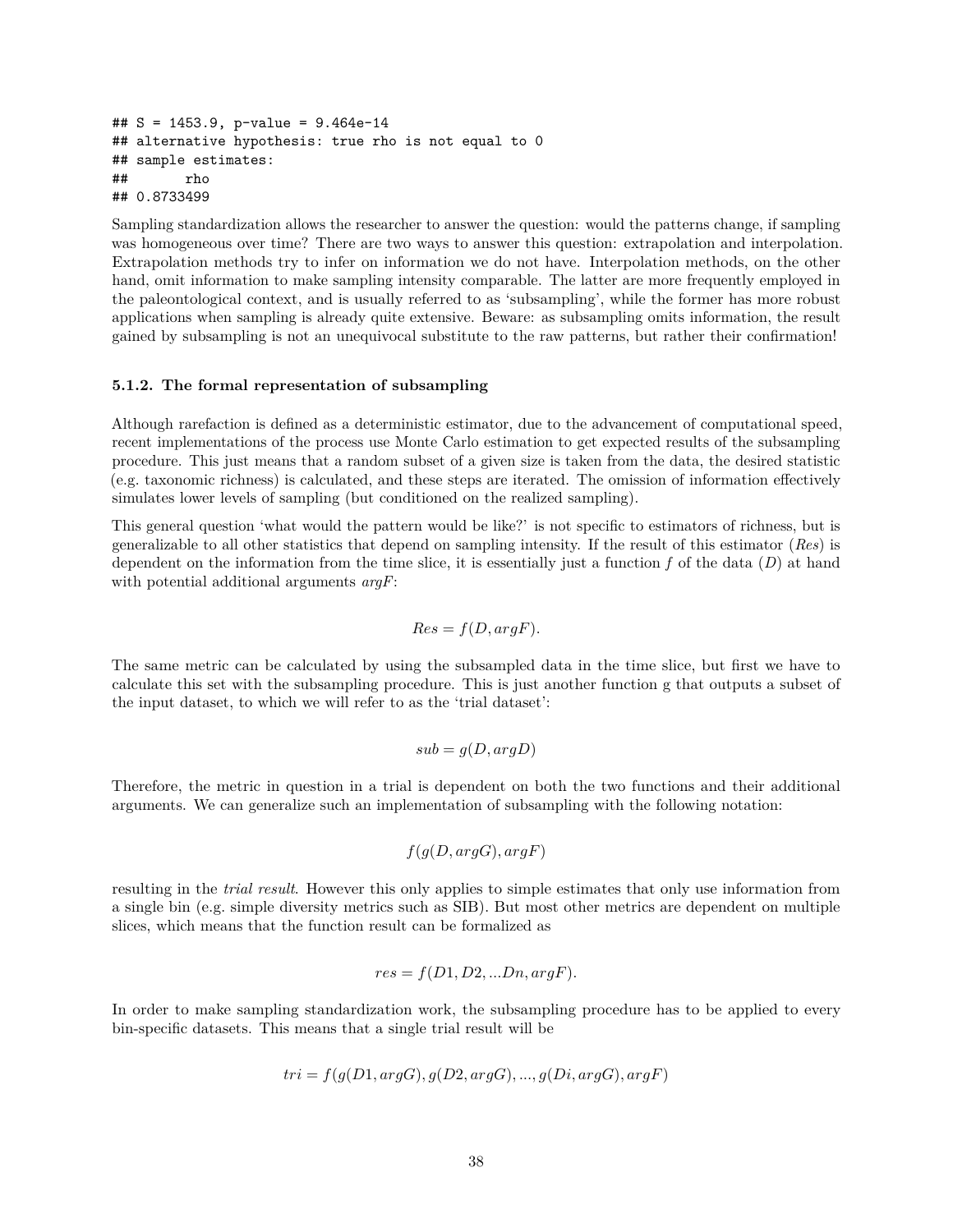As the trial result is the manifestation of the randomness in procedure g it has to be recalculated iteratively. In order to extract the expectation of this procedure, the results will also have to be averaged in some way, both of which are implemented in the subsample() function. With this notation, the function f is the *applied function* which can be specified with the FUN argument, the g is the *subsampler* function, which includes predefined procedures (will be expanded so that the users can write custom procedures). The arguments *argF* and *argG* are the *applied* and *subsampling arguments* respectively. Naturally, you can use the function with different instances that have the same abstract representation. The basic arguments of subsampling are discussed in the next chapter.

## **5.2. Basic arguments**

Some arguments must be provided in order to make the function run. These will be demonstrated with the simplest, Classical Rarefaction method (CR, Raup, 1975). All other subsampling methods (see section '5.4. Different Subsampling Types) use these input parameters, but most of them will require additional arguments. In all cases, you will have to specify the input dataset, the column containing the categories (taxon names) and the binning variable, by which the data will be dissected to run the subsampler function. These are the x, tax, and bin arguments, respectively. As the function is expected to be used on Paleobiology Database data, the duplicates argument (see section below on this argument) is set to FALSE by default for quicker use in these cases. This necessitates the 'coll' argument that defines the column name of the collection identifiers, which is set to the database default collection no. This variable designates samples in the occurrence dataset. If you do not have such samples, then set the duplicates argument to TRUE, which makes it possible to run the function without such a variable.

## **5.2.1. Subsampling level**

The only other mandatory input is the 'level' of subsampling, which can be specified using the q argument. The exact nature of this value is dependent on the subsampler function (see section 'Different Subsampling Methods'), but in general it expresses sampling intensity. For the CR subsampling method, this argument represents the subsampling quota, the desired number of occurrences in the 'trial datasets'. Increasing values will result in increasingly higher sampled diversities. The 'q' argument cannot be negative. With the subsampling quota of 40 and 60 occurrences the function outputs the following results for the coral dataset:

```
# basic plot
 tsplot(stages, shading="series", boxes="sys", xlim=52:95,
   ylab="SIB diversity", ylim=c(0,200))
# raw diversity
 lines(stages$mid[1:94], dd$divCSIB, col="black", lwd=2)
# subsampling
  # with 40 occs.
 subCR40 <-subsample(fossils, bin="stg", tax="genus", q=40)
 lines(stages$mid[1:94], subCR40$divCSIB, col="blue", lwd=2)
 # with 80 occs.
 subCR80 <-subsample(fossils, bin="stg", tax="genus", q=80)
 lines(stages$mid[1:94], subCR80$divCSIB, col="red", lwd=2)
# legend
 legend("topleft", legend=c("raw", "CR, q = 40","CR, q = 80"),
```
col=**c**("black", "blue", "red"), lwd=**c**(2,2,2), bg="white")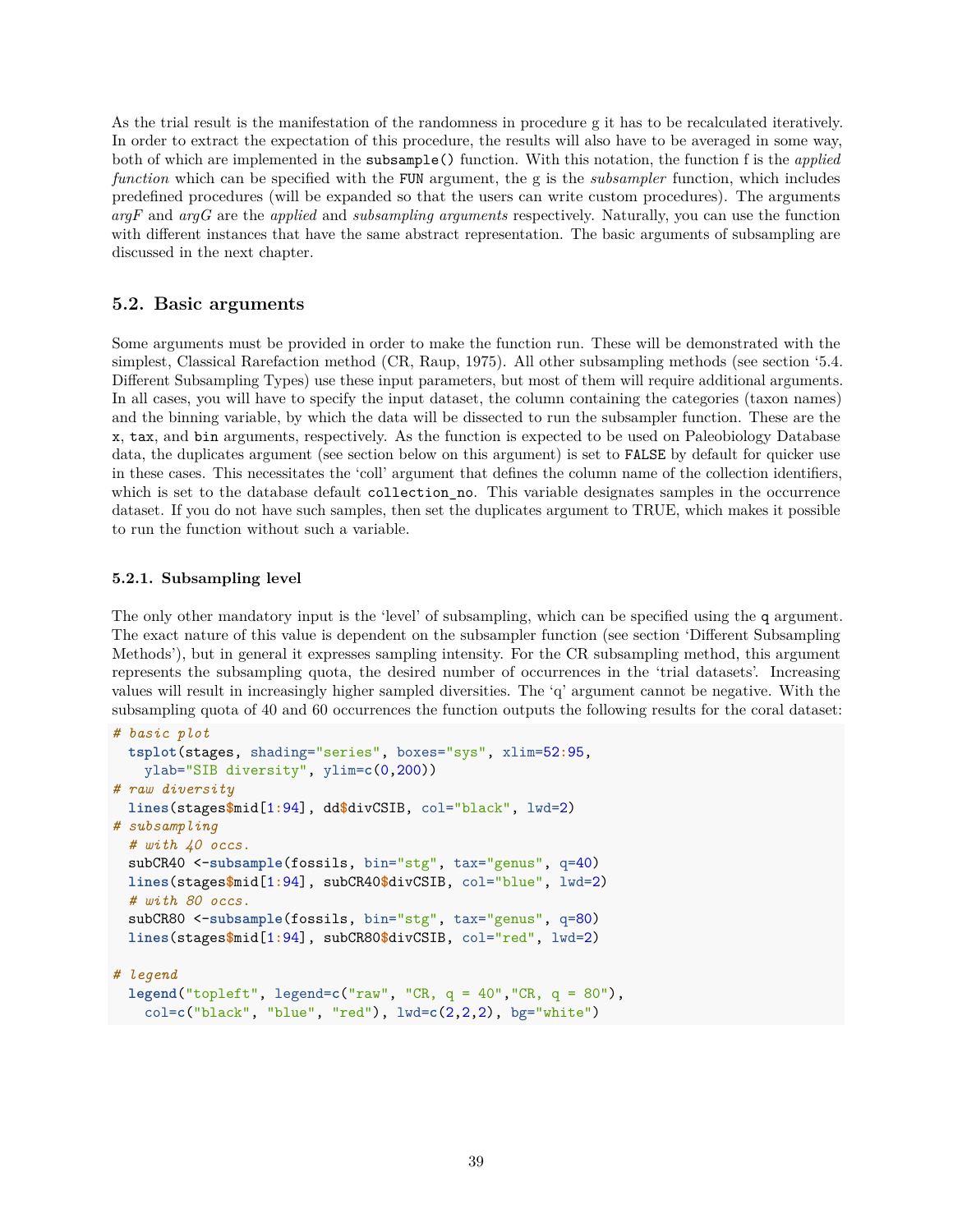

### **5.2.2. The number of iterations/trials**

The precision of the simulations can be chosen by changing the number of iterations the function will run. This can set with the iter argument that has to be a single positive integer. In general, the more iterations, the better the results, but the time the function needs to run has a linear relationship with the iteration number. Most paleontological examples are stable after a couple hundred iterations. However, if the result of the function changes with every run, you will have to increase this number!

```
# basic plot
  tsplot(stages, shading="series", boxes="sys", xlim=52:95,
   ylab="genus richness (corrected SIB)", ylim=c(0,200))
  lines(stages$mid[1:94], dd$divCSIB, col="black", lwd=2)
## subsampled, stable
  subStab <-subsample(fossils, bin="stg", tax="genus", iter=100, q=30)
  lines(stages$mid[1:94], subStab$divCSIB, col="blue", lwd=2)
## subsampled, unstable
  subInstab <-subsample(fossils, bin="stg", tax="genus", iter=5, q=30)
  lines(stages$mid[1:94], subInstab$divCSIB, col="red", lwd=2)
# legend
```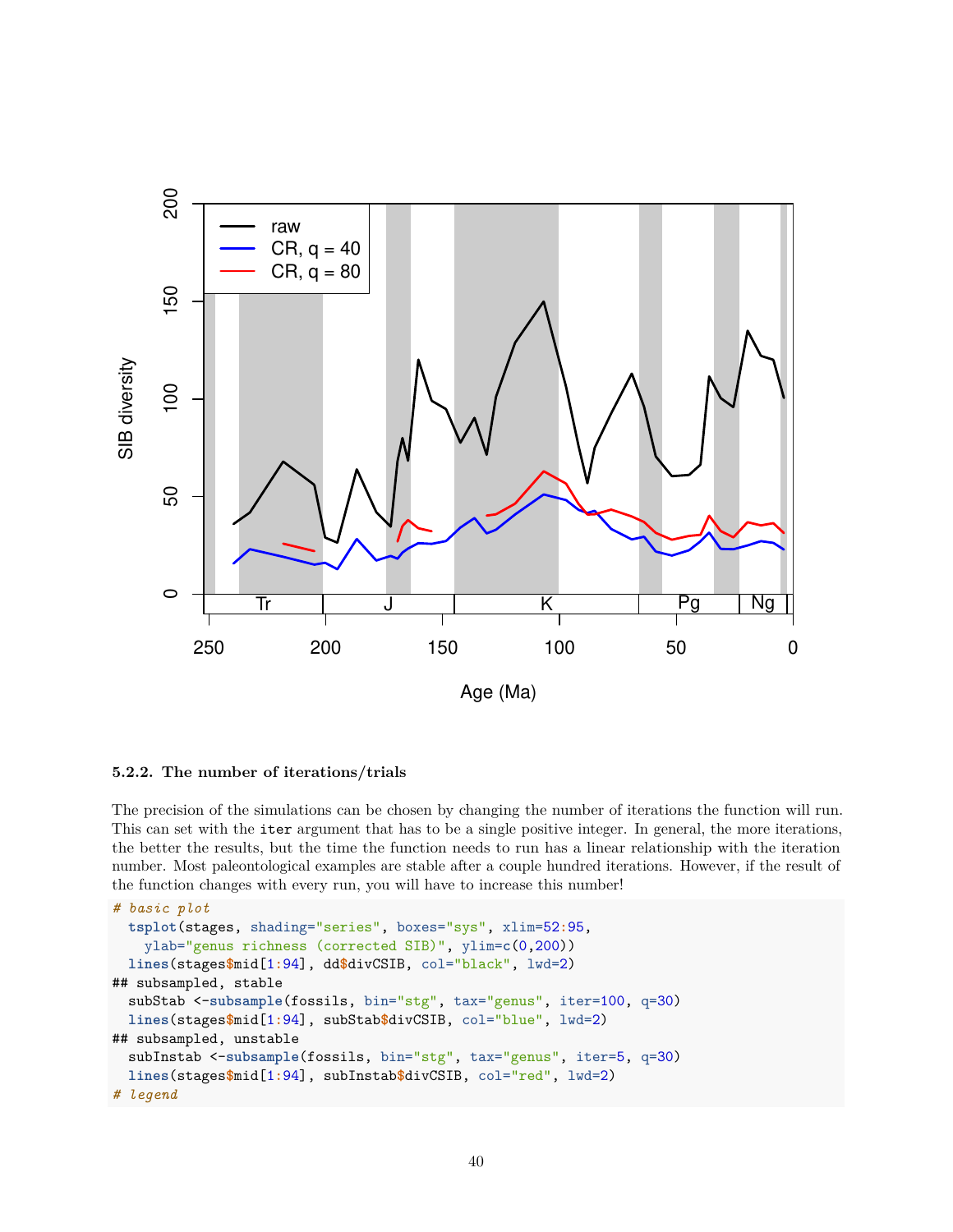```
legend("topleft", legend=c("raw", "CR, q=30, stable",
  "CR, q=30, unstable"), col=c("black", "blue", "red"),
 lwd=c(2,2,2), bg="white")
```


In this example, the red line is based on only 5 iterations, while the blue one is based on 100. This typically means that the low iteration number will have similar trajectory to the other series, but will have more volatility due to the random sampling error.

#### **5.2.3. The duplicates argument**

In the Paleobiology Database, occurrences are organized in collections, and are recorded as lists of taxa. These entries optimally are on the species-level of taxonomic resolution while most analyses operate at the level of genera. As multiple species can be registered in a single collection, the same genus name can appear multiple time in the collection list. This will have an effect on the occurrence-based subsampling methods. Using the duplicates arguments, you can toggle whether the surplus entries should be omitted (duplicates=FALSE, default) or whether they should be kept (duplicates=TRUE). The omission is applied to the variables defined in tax and coll variables. In case duplicates=FALSE the coll argument is mandatory.

```
## subsampled, stable
  subCRnd <- subsample(fossils, bin="stg", tax="genus",
```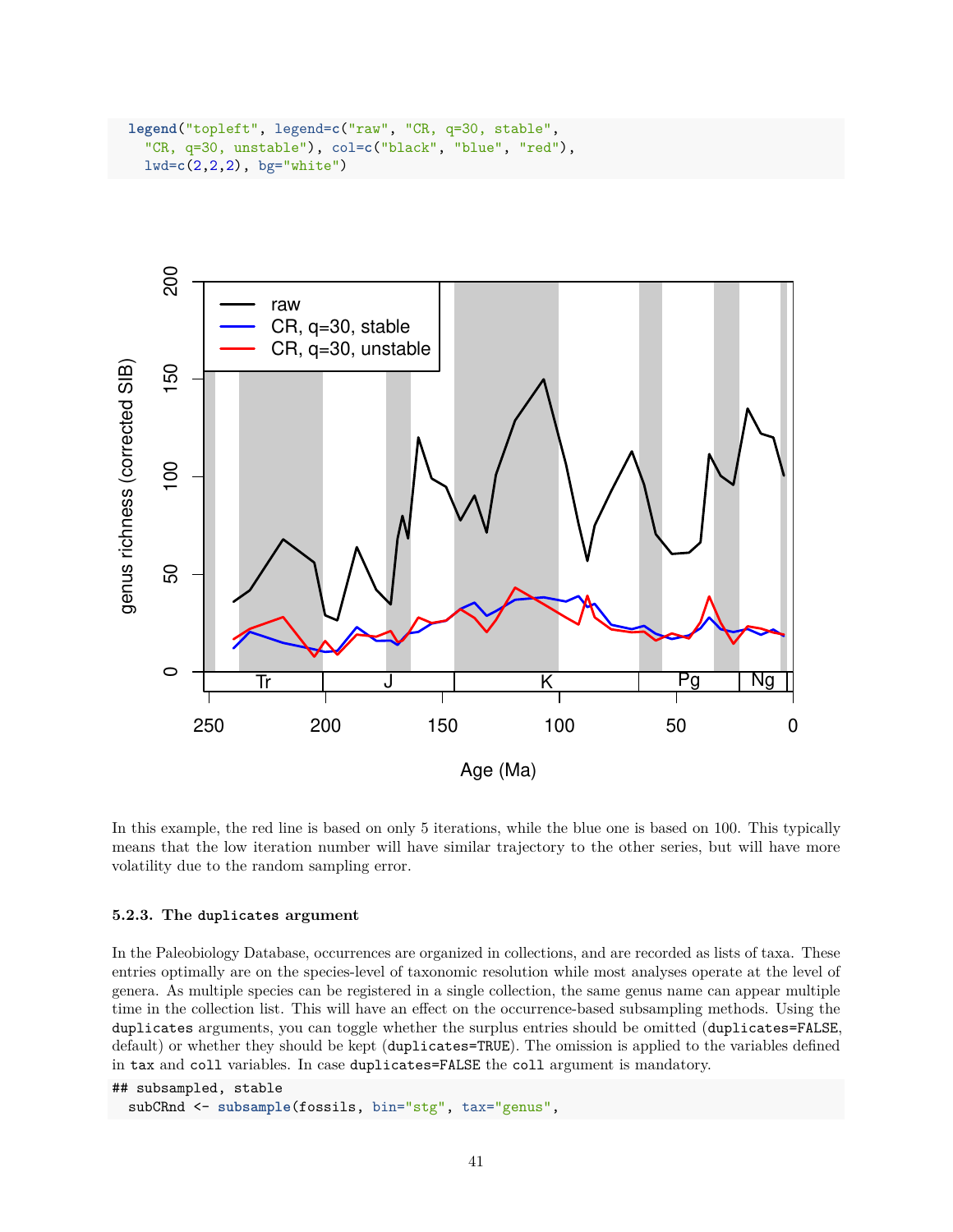```
coll="collection_no", iter=100, q=40, duplicates=FALSE)
# basic plot
 tsplot(stages, shading="series", boxes="sys", xlim=52:95,
   ylab="number of occurrences", ylim=c(0,100))
 lines(stages$mid[1:94], subCR40$divCSIB, col="blue", lwd=2)
 lines(stages$mid[1:94], subCRnd$divCSIB, col="black", lwd=2)
 legend("topleft", legend=c("CR, q=40 (with duplicates)",
    "CR, q=40"), col=c("blue", "black"),
   lwd=c(2,2), bg="white")
```


This particular dataset actually contains multiple genus occurrences, so changing this argument to FALSE is justified. However, as it lengthens the function call considerably, the following examples will be based on data that already had this filtering step:

```
# indicate identical collection/genus combinations
collGenus <- paste(fossils$collection_no, fossils$genus)
# omit the duplicates from the occurrence datasets
fossGen <- fossils[!duplicated(collGenus),]
```
Just remember that this step can be skipped by adding duplicates=FALSE to the subsample() function call.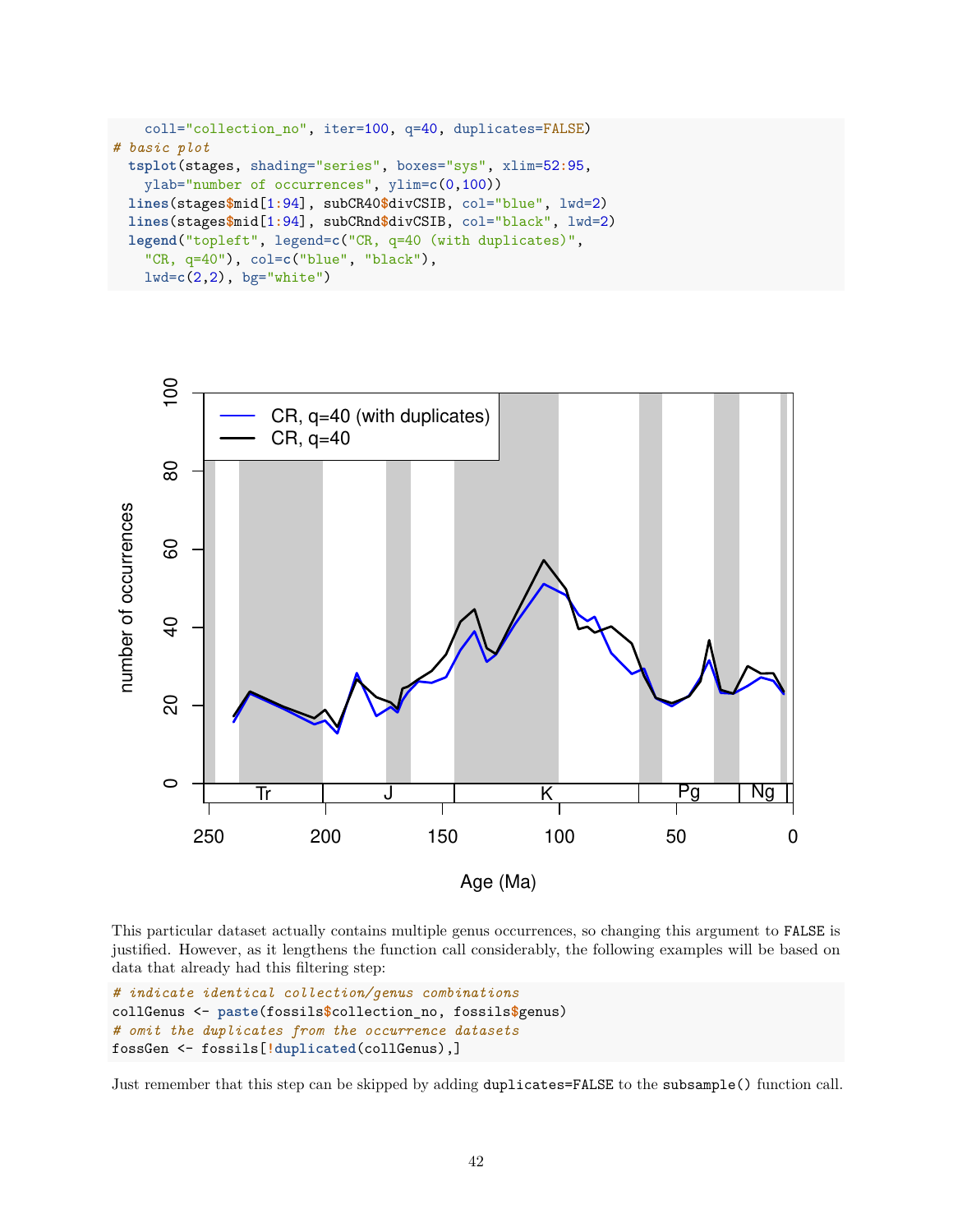#### **5.2.4. The useFailed argument**

The subsampling level can be set as high as the user wants it to be. Depending on whether the data in the time slices reach the subsampling quota or not, the time slices can be included or excluded from the results. If the useFailed argument is set to FALSE, then the time slices that do not have enough information to reach the subsampling quota will be omitted from the resulting series. This is the default setting, and if the *applied function* output is a scalar or a vector, then the corresponding results will be omitted. If useFailed=TRUE then the bins where the quota is not reached will be represented in the *trial dataset* with all their sampled occurrences.

```
# basic plot
 tsplot(stages, shading="series", boxes="sys", xlim=52:95,
   ylab="number of occurrences", ylim=c(0,100))
# subsampled, without failed
  withoutFail<-subsample(fossGen, bin="stg", tax="genus",
    iter=100, q=80, useFailed=FALSE)
 lines(stages$mid[1:94], withoutFail$divCSIB, col="black", lwd=2)
# subsampled, with failed
  withFail <-subsample(fossGen, bin="stg", tax="genus",
    iter=100, q=80, useFailed=TRUE)
  lines(stages$mid[1:94], withFail$divCSIB, col="blue", lwd=2)
  legend("topleft", legend=c("CR, q=80, without failed",
    "CR, q=100, with failed"), col=c("black", "blue"),
   lwd=c(2,2), bg="white")
```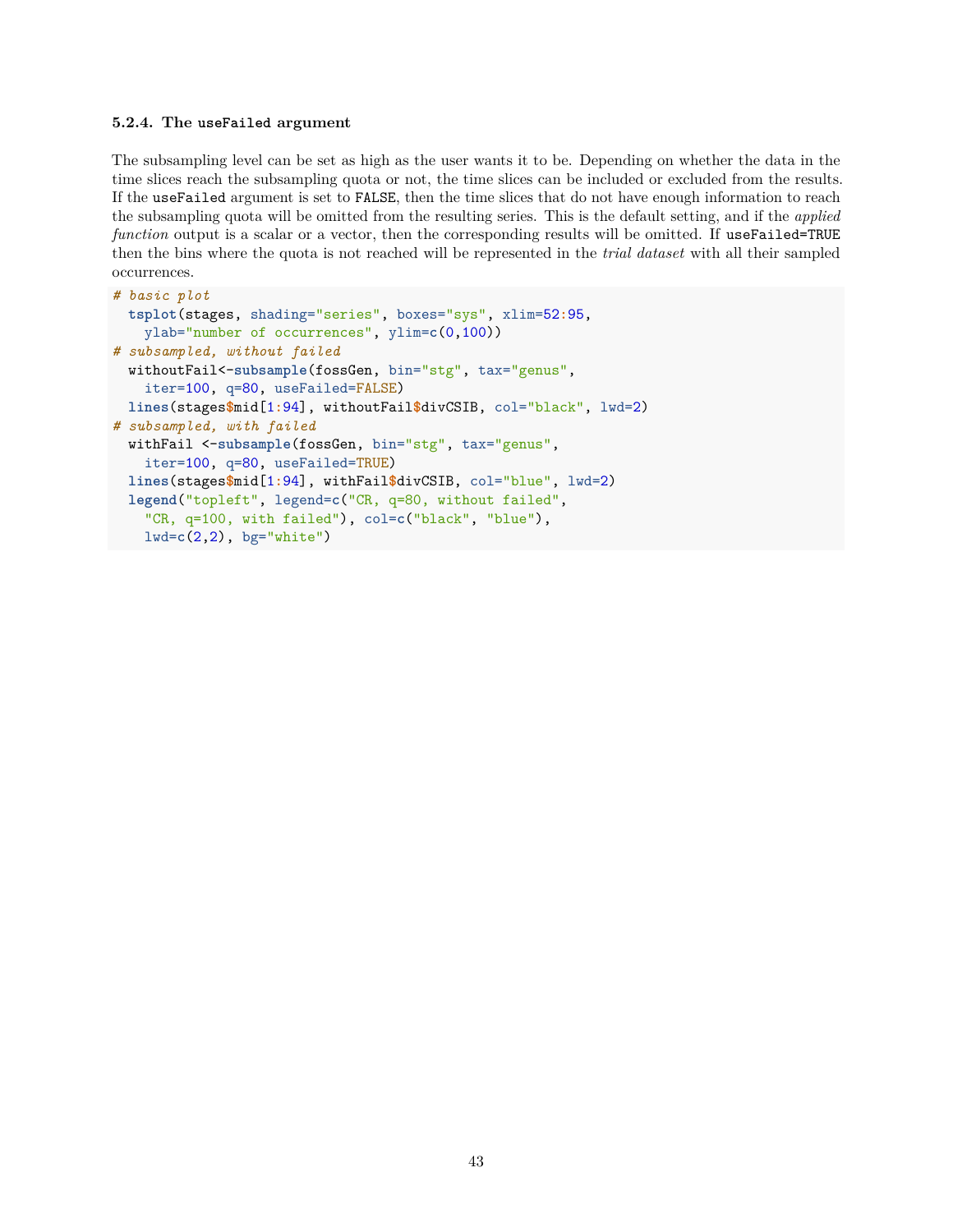

### **5.2.5. The keep and rem arguments**

These arguments handle which bins should be forced to be kept (included) or removed (excluded) from the *trial dataset*. It accepts a numeric vector, with the bin identifiers. Positive entries mean that the bins will be included in the *trial dataset* without subsampling. This can be useful if you want the inclusion of recent 'occurrences' to demonstrate the 'Pull of the Recent' effect. This example uses the original corals dataset to demonstrate how the argument works (with duplicates omitted).

```
# basic plot
  tsplot(stages, shading="series", boxes="sys", xlim=52:95,
   ylab="per capita extinction rates", ylim=c(0,1))
## subsampled, excluding the recent occurrences
  sub <- subsample(corals, bin="stg", tax="genus", iter=100,
    q=50, rem= 95, duplicates=FALSE, coll="collection_no")
  lines(stages$mid, sub$extPC, col="black", lwd=2)
## subsampled, including the recent
  subPR <- subsample(corals, bin="stg", tax="genus", iter=100,
    q=50, keep= 95, duplicates=FALSE, coll="collection_no")
  lines(stages$mid, subPR$extPC, col="blue", lwd=2)
```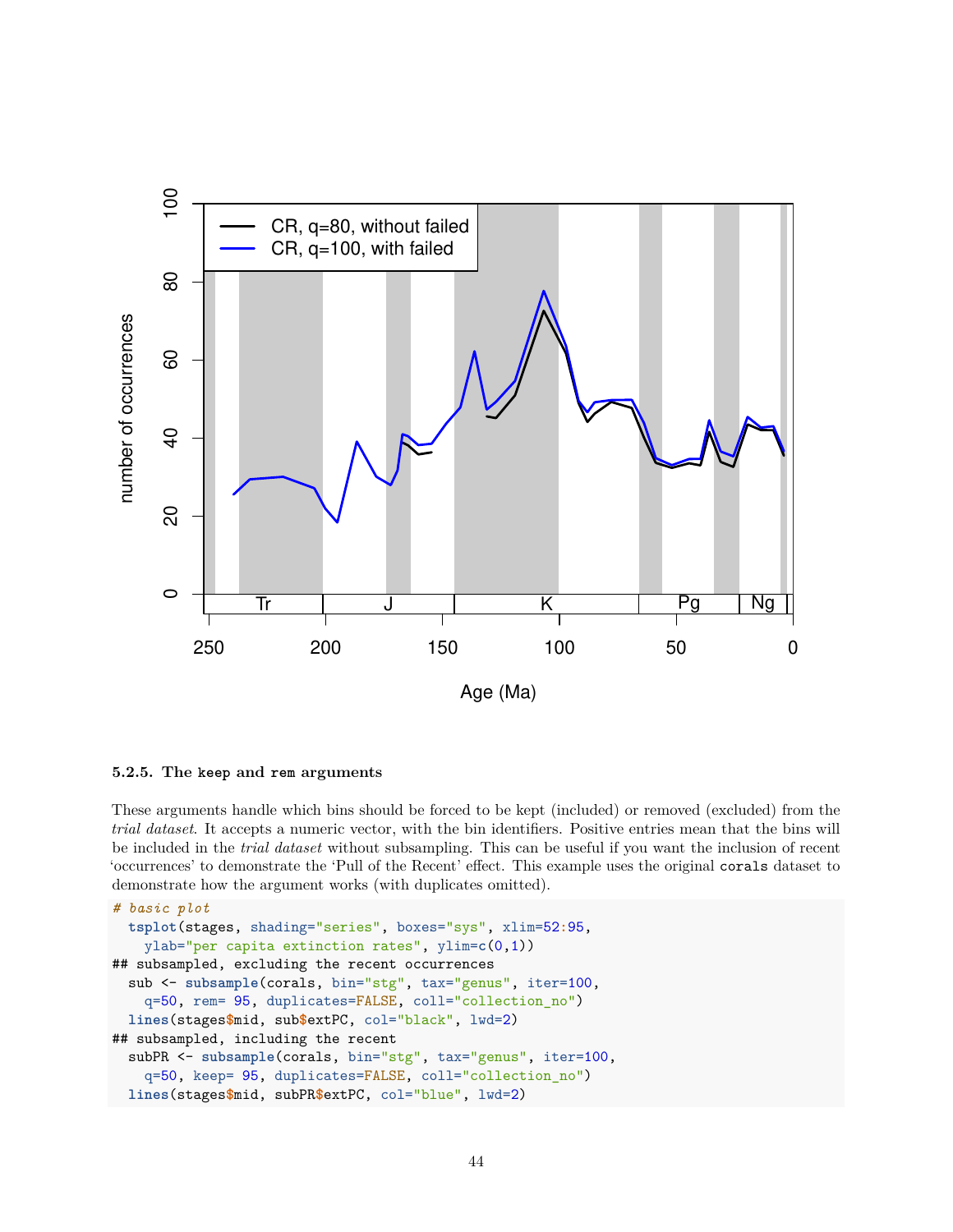```
# legend
 legend("topleft", legend=c("only fossils",
    "including the recent\n(not subsampled)"), col=c("black", "blue"),
   lwd=c(2,2), bg="white")
```


Between these two curves, neither shows perfectly accurate results. The per capita rates employ the rangethrough assumption. The first results (sub) is biased by edge effects, the closer the end of the time series is, the higher the rate values are due to decreasing total amount of range extensions. The inclusion of entries in the second dataset on the other hand allows the 'Pull of the Recent' to depress the extinction rates of the Late Cenozoic.

#### **5.2.6. Subsampling 'output' and plotting options**

The output type of the subsampling process can be set with the output argument. This should be dependent on the further use of the function results. The most direct output is the arithmetic (default) or geometric means of the trials. They provide almost the same output:

```
# basic plot
 tsplot(stages, shading="series", boxes="sys", xlim=52:95,
   ylab="richness of genera (corrected SIB)", ylim=c(0,100))
```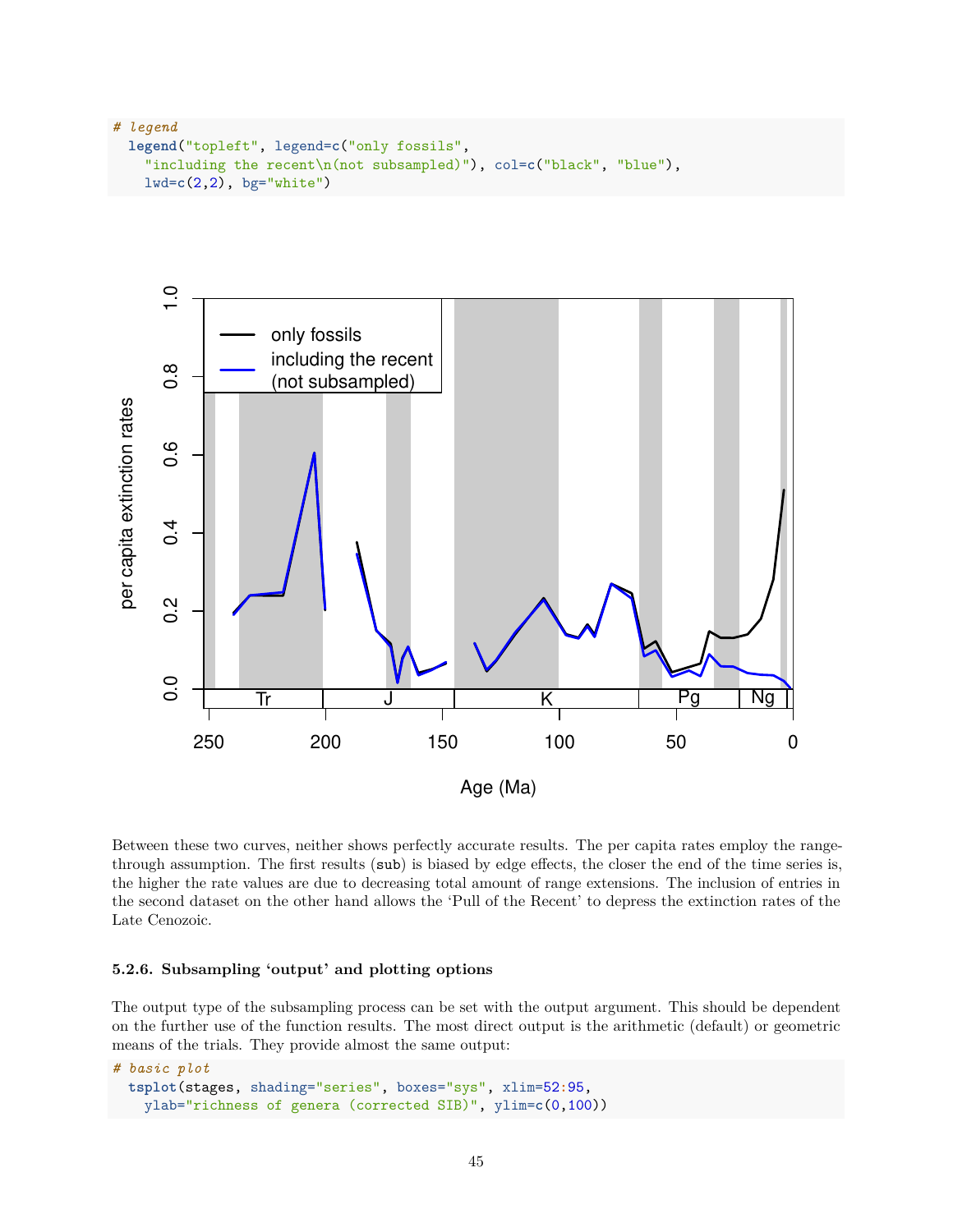```
## arithmetic mean output
  subArit <- subsample(fossGen, bin="stg", tax="genus", iter=100, q=40, output="arit")
  lines(stages$mid[1:94], subArit$divCSIB, col="black", lwd=2)
## geometric mean output
  subGeom <- subsample(fossGen, bin="stg", tax="genus",
    iter=100, q=40, output="geom")
  lines(stages$mid[1:94], subGeom$divCSIB, col="blue", lwd=2)
  legend("topleft", legend=c("arithmetic means", "geometric means"),
    col=c("black", "blue"), lwd=c(2,2), bg="white")
```


However, the subsampling outputs demonstrate the natural variance arising from the simulating nature of the process. The results of the individual trials can be conserved by setting the output argument to either "dist" or "list". The difference between these two options is that dist groups the results of the trials by the structure of the original function. In the cases when the divDyn() function is the *applied function* (every example until now), the output is a list, where all variables are matrices.

```
## subsampled, dist output
  subDist <- subsample(fossGen, bin="stg", tax="genus",
    iter=100, q=40, output="dist")
```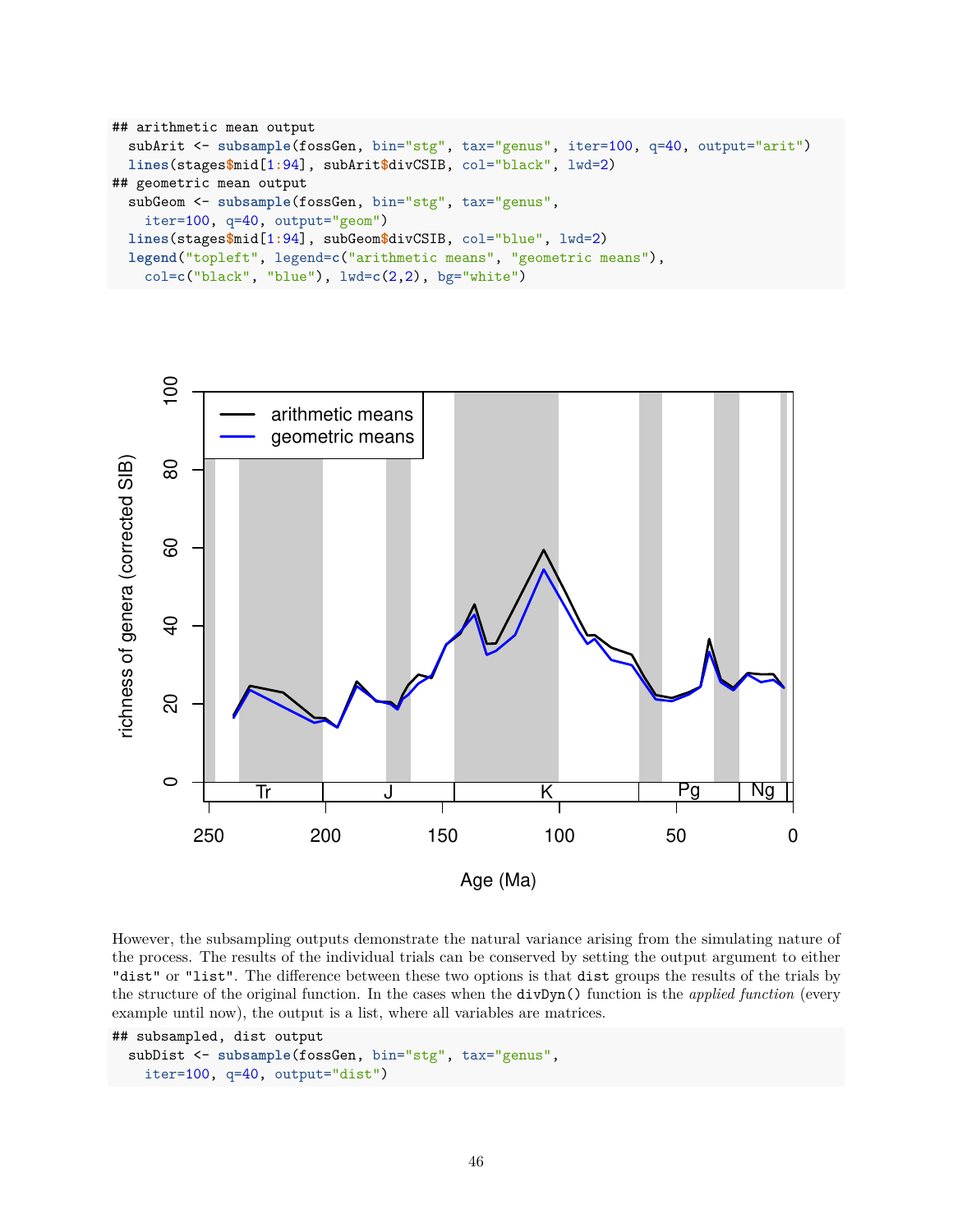```
# the variables
names(subDist)
# the dimensions of a single variable
dim(subDist$divCSIB)
```
Rows are time slices, while columns represent the individual trials. These can be visualized by a simple for() loop, and the arithmetic means can be calculated the regular way.

```
tsplot(stages, shading="series", boxes="sys", xlim=52:95,
 ylab="subsampled richness of genera (corrected SIB)", ylim=c(0,150))
```

```
plottedVar <- subDist$divCSIB
for(i in 1:ncol(plottedVar)){
  lines(stages$mid[1:94], plottedVar[,i], col="#00000099", lwd=2)
}
# the mean
csibMeans<- apply(plottedVar,1, mean, na.rm=T)
lines(stages$mid[1:94], csibMeans , col="red", lwd=2)
```


For convenience, this variance can also be plotted with the new shades() function. That will display the distribution of values by drawing transparent polygons. The quantiles of each distribution are calculated,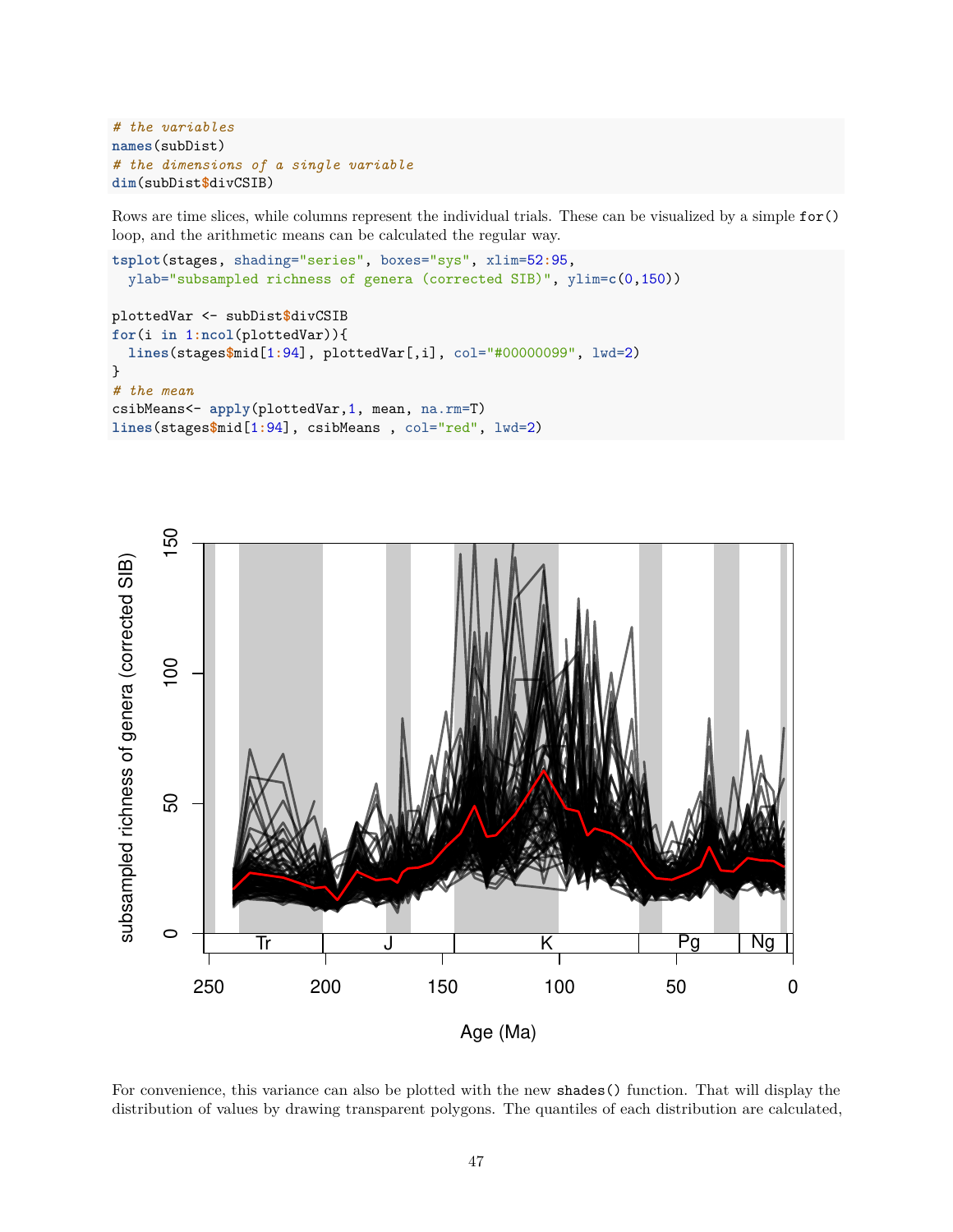and the same values are then connected (.75 to .75).

```
tsplot(stages, shading="series", boxes="sys", xlim=52:95,
 ylab="subsampled richness of genera (corrected SIB)", ylim=c(0,150))
shades(stages$mid[1:94], plottedVar, res=10, col="black")
```


Setting the res argument of this function controls the 'quantile resolution'. The higher the number, the more refined the transparency gradient will be. However, it is more useful to the enter the exact quantiles to be plotted in the form of a numeric vector:

```
tsplot(stages, shading="series", boxes="sys", xlim=52:95,
 ylab="subsampled richness of genera (corrected SIB)", ylim=c(0,150))
shades(stages$mid[1:94], plottedVar, col="blue", res=c(0.05,0.25,0.75,0.95))
```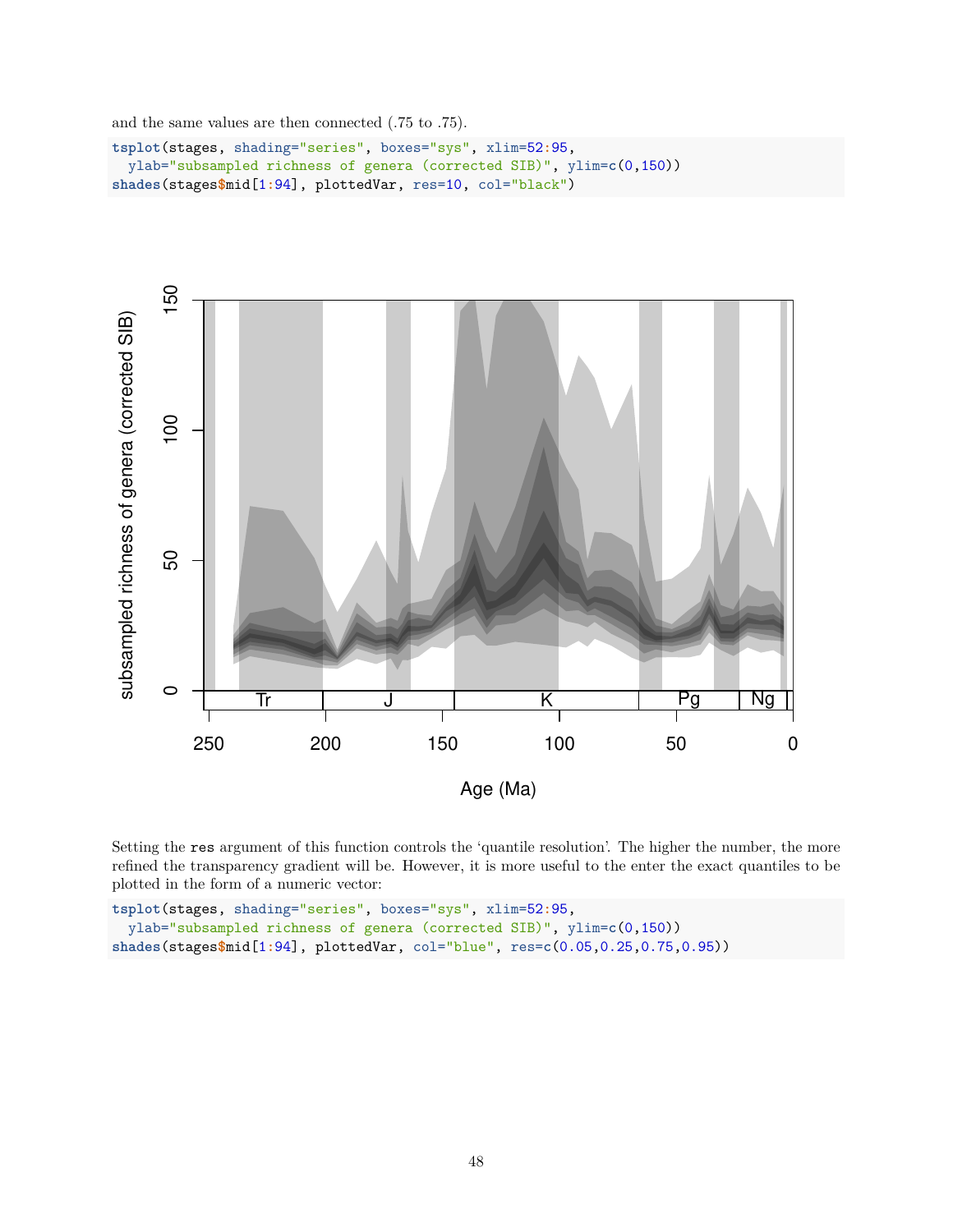

The function's color argument only accepts colors that are specified without the alpha channel (for instance "#00000066" is impossible, but "blue" or "#4433FF" are perfectly viable).

## **5.3. The applied function during the subsampling**

By default, executing the subsample() command on the occurrence data will run the divDyn() function in every iteration, which is specified by the FUN argument (function  $f$  in the notation above). Setting this argument to NULL will not run any function on the subsampled data subset of the trials (*trial data*). After all iterations are finished, the data subsets will be concatenated and the function will output them as a list of length iter. This option coerces the output type of the function to list, no other output type is possible.

```
## subsampled
subData <- subsample(fossGen, bin="stg", tax="genus",
  iter=100, q=40,FUN= NULL)
# characteristics
class(subData)
```
## [1] "list"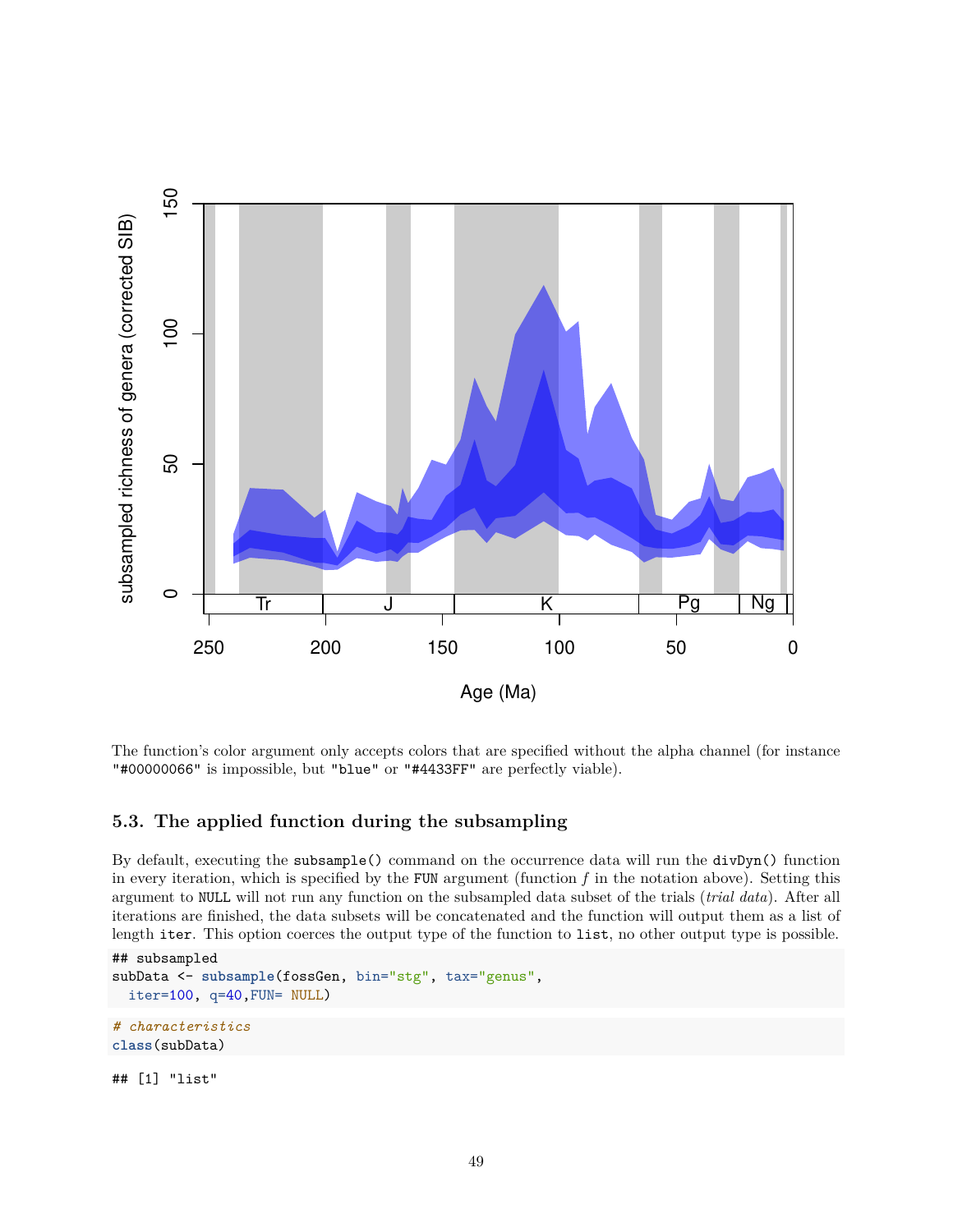**names**(subData)

## [1] "results" "failed" **length**(subData**\$**results)

```
## [1] 100
# columns of the trial dataset
colnames(subData$results[[1]])
```

| ## | $[1]$ "genus"         | "collection no" | "family"                         | "abund_value"   |
|----|-----------------------|-----------------|----------------------------------|-----------------|
| ## | [5] "abund_unit"      | "reference_no"  | "life_habit"                     | "diet"          |
| ## | [9] "country"         | "geoplate"      | "lat"                            | "lng"           |
|    | ## [13] "paleolat"    | "paleolng"      | "period"                         | "epoch"         |
|    | ## [17] "subepoch"    | "stage"         | "early_interval" "late_interval" |                 |
|    | ## [21] "max_ma"      | "min_ma"        | "stg"                            | "ten"           |
|    | ## [25] "env"         | "lith"          | "latgroup"                       | "bath"          |
|    | ## [29] "gensp"       | "ecology"       | "ecologyMostZ"                   | "ecologyMostAZ" |
|    | ## [33] "ecologyBoth" | "growth"        | "integration"                    | "mid"           |
|    | ## [37] "stgMid"      | "mid_ma"        | "slc"                            |                 |

The advantage of this option is that you can inspect the results of the subsampling output. You can also iterate a custom function on this output by using the lapply() interator in base R. The results of the function will be output as a list.

#### **5.3.1. Example 1: Checking the number of occurrences**

One of the functions we can check is the number of occurrences in the 'trial datasets'. By the rules of CR, this should be exactly q:

```
OCC <- function(x) table(x$stg)
# list of trials, each contains the number of occurrences in a bin (vector)
subOccs <- lapply(subData$results, OCC)
# one trial
subOccs [[1]]
```
## 54 55 56 57 58 59 60 61 62 63 64 65 66 67 68 69 70 71 72 73 74 75 76 77 78 ## 40 40 40 40 40 40 40 40 40 40 40 40 40 40 40 40 40 40 40 40 40 40 40 40 40 ## 79 80 81 82 83 84 85 86 87 88 89 90 91 92 93 94 ## 40 40 40 40 40 40 40 40 40 40 40 40 40 40 40 40

Extracting the central tendency (average of the trials) is more difficult this way, but some output structures (e.g. geographic shapes) might require special treatment that can be written as a custom function. Anyway, subsample() allows the simplification of this process, if you set the output argument to 'list' and by providing the custom function as the FUN argument. One rule is that the function must take the occurrence dataset as an argument, which is formally called x:

```
OCC <- function(x) table(x$stg)
subOccsInternal <- subsample(fossGen, bin="stg", tax="genus",
  iter=100, q=40,FUN= OCC, output="list")
```
#### subOccsInternal**\$**results[[1]]

##

##

## 54 55 56 57 58 59 60 61 62 63 64 65 66 67 68 69 70 71 72 73 74 75 76 77 78 ## 40 40 40 40 40 40 40 40 40 40 40 40 40 40 40 40 40 40 40 40 40 40 40 40 40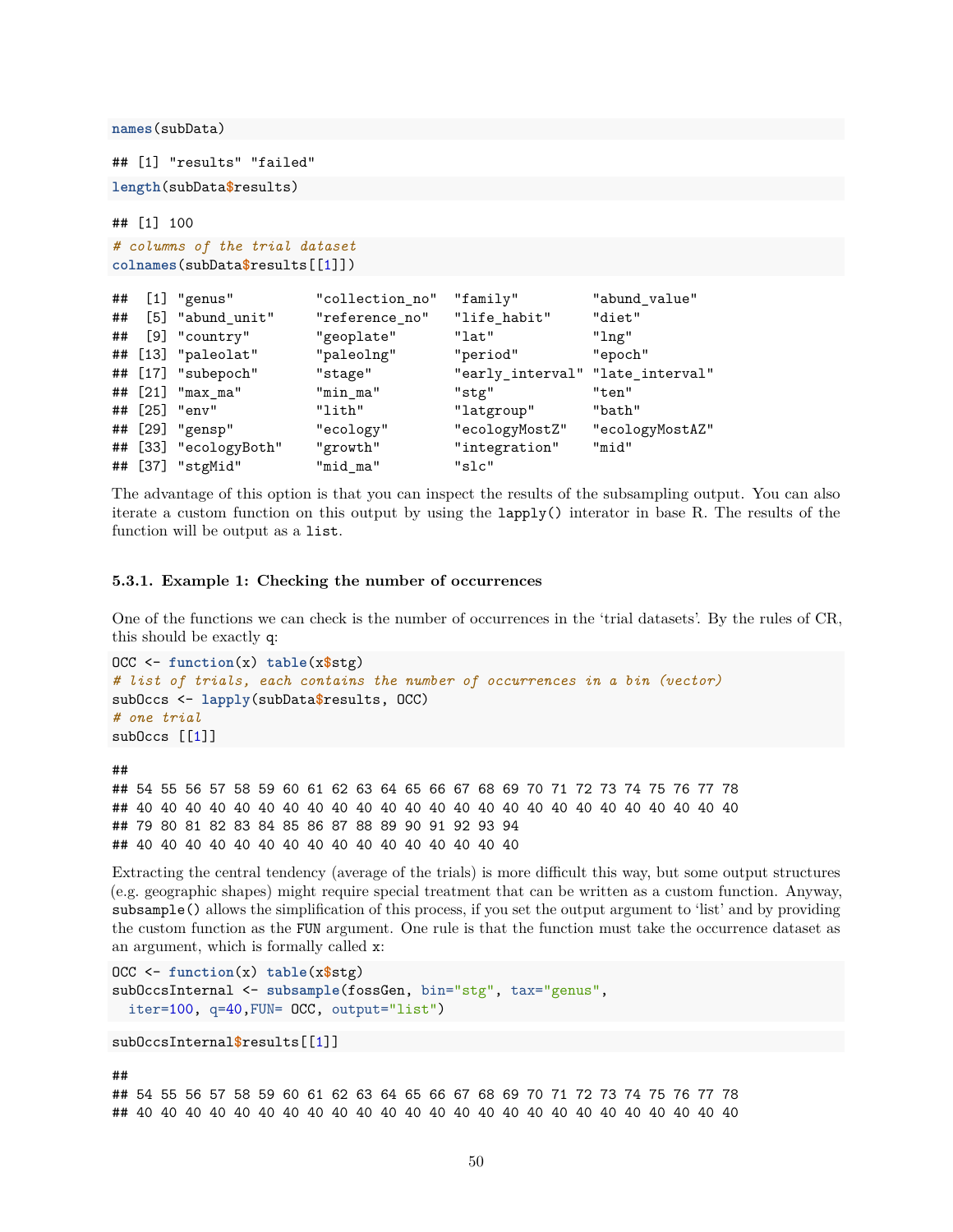## 79 80 81 82 83 84 85 86 87 88 89 90 91 92 93 94 ## 40 40 40 40 40 40 40 40 40 40 40 40 40 40 40 40

Whether averaging is possible will be dependent on the output of the *applied function*. If the output of the vector is scalar, then the output methods "arit" and "geom" will return a scalar, and "dist" will return a vector. If the output of the function is a vector, both "arit" and "geom" will return a single vector, and "dist" will return a matrix. If the result of the *applied function* is a data.frame, then the result of "arit" and "geom" will be a data.frame (from the result) too. In this case, if the output is "dist", then the output of the subsample function will be a list, each of its elements representing one of the variables in the output of the *applied function*, but instead of containing vectors, they will contain matrices. This is the case for the divDyn() function. Running the function OCC() above with the "dist" type output will produce a matrix of occurrences:

```
subDistOccs <- subsample(fossGen, bin="stg", tax="genus",
  iter=100, q=40,FUN= OCC, output="dist")
```

```
str(subDistOccs)
```

```
## int [1:41, 1:100] 40 40 40 40 40 40 40 40 40 40 ...
\# - attr(*, "dimnames")=List of 2
## ..$ : chr [1:41] "54" "55" "56" "57" ...
## ..$ : NULL
```
Note the dimensions of the matrix, which is 41 times 100, the number of sampled time slices and the number of subsampling trials. CAUTION: The averaging and the grouping of the resulting variables is possible because the *applied function* is run on the total dataset first, which will result in a container prototype that is used to store the *trial results*. If the function output structure (i.e. dimensions) is different when it is run for the subsets than when it is run on the total dataset, the subsample function will output an error.

#### **5.3.2. Example 2: maximum absolute paleolatitudes**

Let's say you are interested in the maximum absolute paleolatitude of the occurrences. This will be influenced by the number of occurrences, and should therefore be rechecked with subsampling. You can calculate this in the raw dataset with the following function, using the known variable names:

```
PL <- function(x){
  tRes<- tapply(INDEX=x$stg, X=x$paleolat, FUN=function(y){
    max(abs(y), na.rm=T)
  })
return(tRes)
}
maxPaLat<- PL(fossils)
```
This variable certainly increases with age,

**cor.test**(maxPaLat, stages**\$**mid[54**:**94], method="spearman")

```
##
## Spearman's rank correlation rho
##
## data: maxPaLat and stages$mid[54:94]
## S = 18336, p-value = 5.307e-05
## alternative hypothesis: true rho is not equal to 0
## sample estimates:
## rho
## -0.5972125
```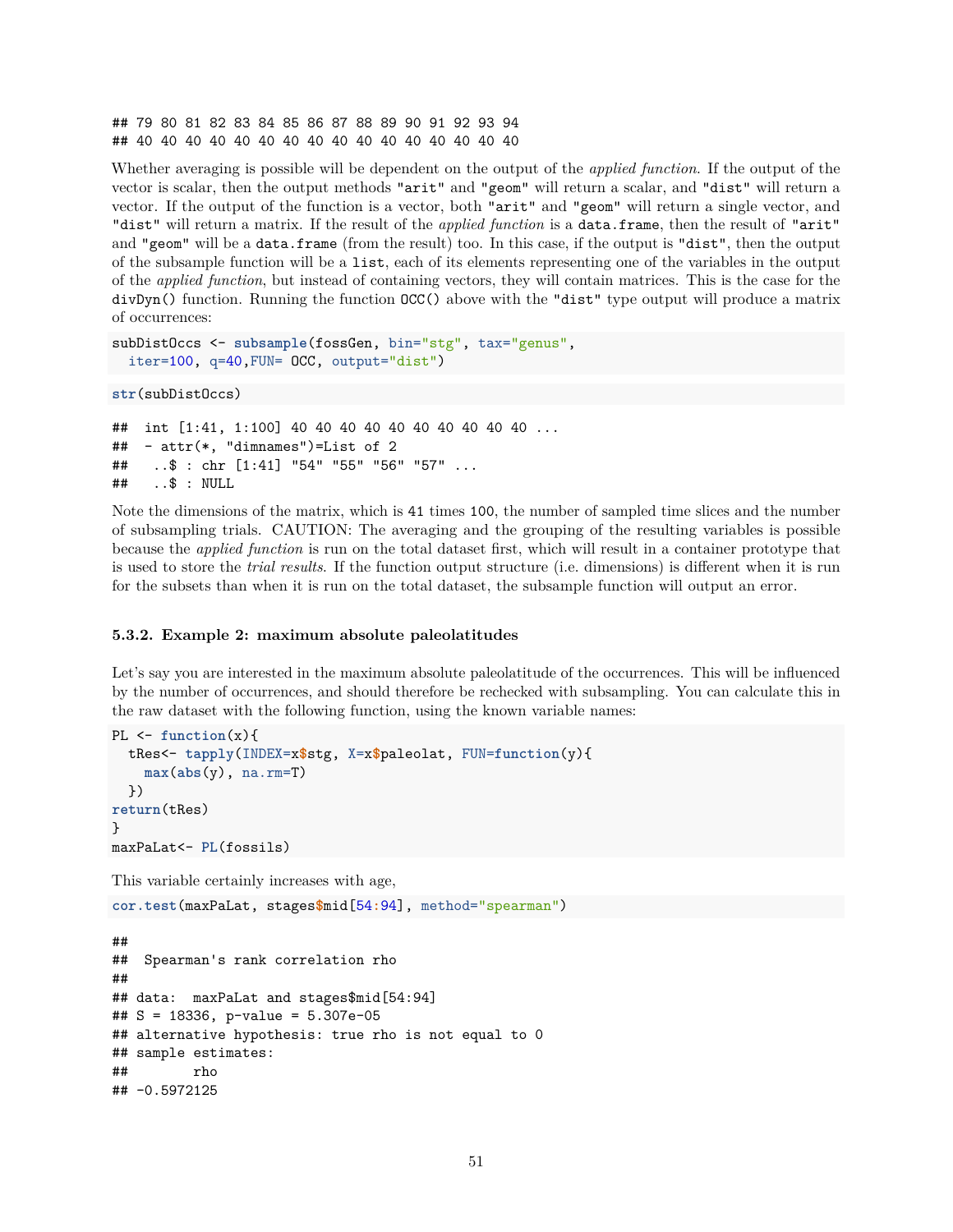but it is questionable at this point, whether the increasing number of occurrences is responsible for this pattern, or whether you would still see it, if the same number of occurrences were sampled from each time slice. You can quickly check this association at 20 occurrences and CR by running:

```
subMaxPaLat <- subsample(fossGen, bin="stg", tax="genus",
  iter=100, q=20,FUN=PL)
tsplot(stages, shading="series", boxes="sys", xlim=52:95,
  ylab="maximum sampled paleolatitude", ylim=c(0,90))
lines(stages$mid[54:94], maxPaLat, col="blue")
lines(stages$mid[54:94], subMaxPaLat, col="black")
# legend
legend("topleft", legend=c("max",
  "subsampled max"), col=c("blue","black"),
  bg="white", lty=c(1,1))
```


```
cor.test(subMaxPaLat, stages$mid[54:94], method="spearman")
```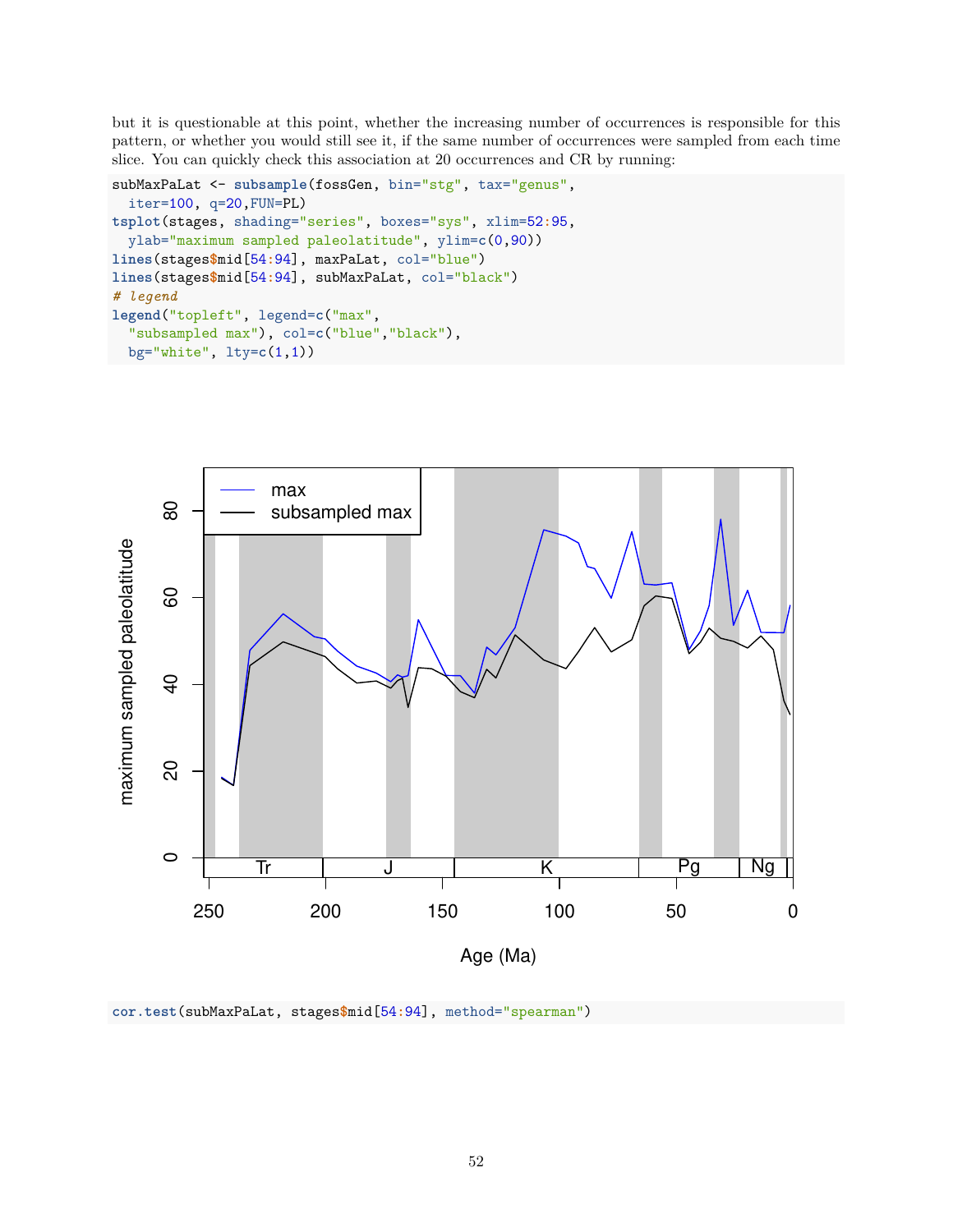## **5.4. Different subsampling types**

#### **5.4.1. Classical Rarefaction (CR)**

Classical Rarefaction is the most straightforward subsampling method. It is based on the assumption that the number of occurrences is a direct proxy for sampling intensity. Although this assumption can be criticized (see below), the general applicability of the method, and straightforward interpretation of the results makes it especially useful for checking the distorting effects of sampling. The arguments of the subsampling types are summarized at the help page of the subsampling trial functions (5.4.4.). The traditional classical rarefaction procedure was expanded to perform unit-based subsampling. In all cases above, CR used the number of rows within a bin as the units of the subsampling procedure which is set by the default argument unit=NULL. However, the calculation can also be run with multiple rows describing one unit (list) of the subsampling that is indicated by another variable. This way you can rarefy the data to a certain number of collections (UW subsampling, see below), references or whatever, while the all rows forming the units remain intact.

```
subUWunit <- subsample(fossGen, bin="stg", tax="genus",
  iter=100, q=10, type="cr", unit="collection_no")
```
#### **5.4.2. Occurrence-weighted by-list subsampling (O<sup>x</sup>W)**

By-list subsampling methods use information about how the occurrences are clustered in lists. In the PaleoDB, these clusters are the collections that 'contain' the occurrences, which are direct products of sampling. Depending on whether we would like to emphasize the sampling of collections (related to beta diversity) or the number of entries in lists, you can use the  $O^{\times}W$  group of subsampling (Alroy et al., 2001). Since the development of SQS (or CBR, see below) these methods have not been widely applied, but nevertheless, they could be useful in some projects. The basis of these methods is that collection integrity cannot be broken during the subsampling procedure. Entire lists are drawn from the subsampling pool of each time bin, while the number of occurrences are tracked. These lists are the collections that should be indicated by setting the coll variable appropriately. When the quota is reached, no more occurrences are drawn. The rest of the process (assembly of the *trial dataset*, running the *applied function*) is the same as with the CR method.

```
subOW <- subsample(fossGen, bin="stg", tax="genus", coll="collection_no",
  iter=100, q=40, type="oxw")
```
The output of the occurrence-weighted (OW) type is typically very close to the output of the corresponding level CR results:

```
subCR <- subsample(fossGen, bin="stg", tax="genus", iter=100, q=40)
tsplot(stages, shading="series", boxes="sys", xlim=52:95,
  ylab="corrected SIB diversity", ylim=c(0,90))
lines(stages$mid[1:94], subCR$divCSIB, col="black")
lines(stages$mid[1:94], subOW$divCSIB, col="blue")
legend("topleft", legend=c("CR - 40", "OW - 40"),
  col=c("black", "blue"), lwd=c(2,2), bg="white")
```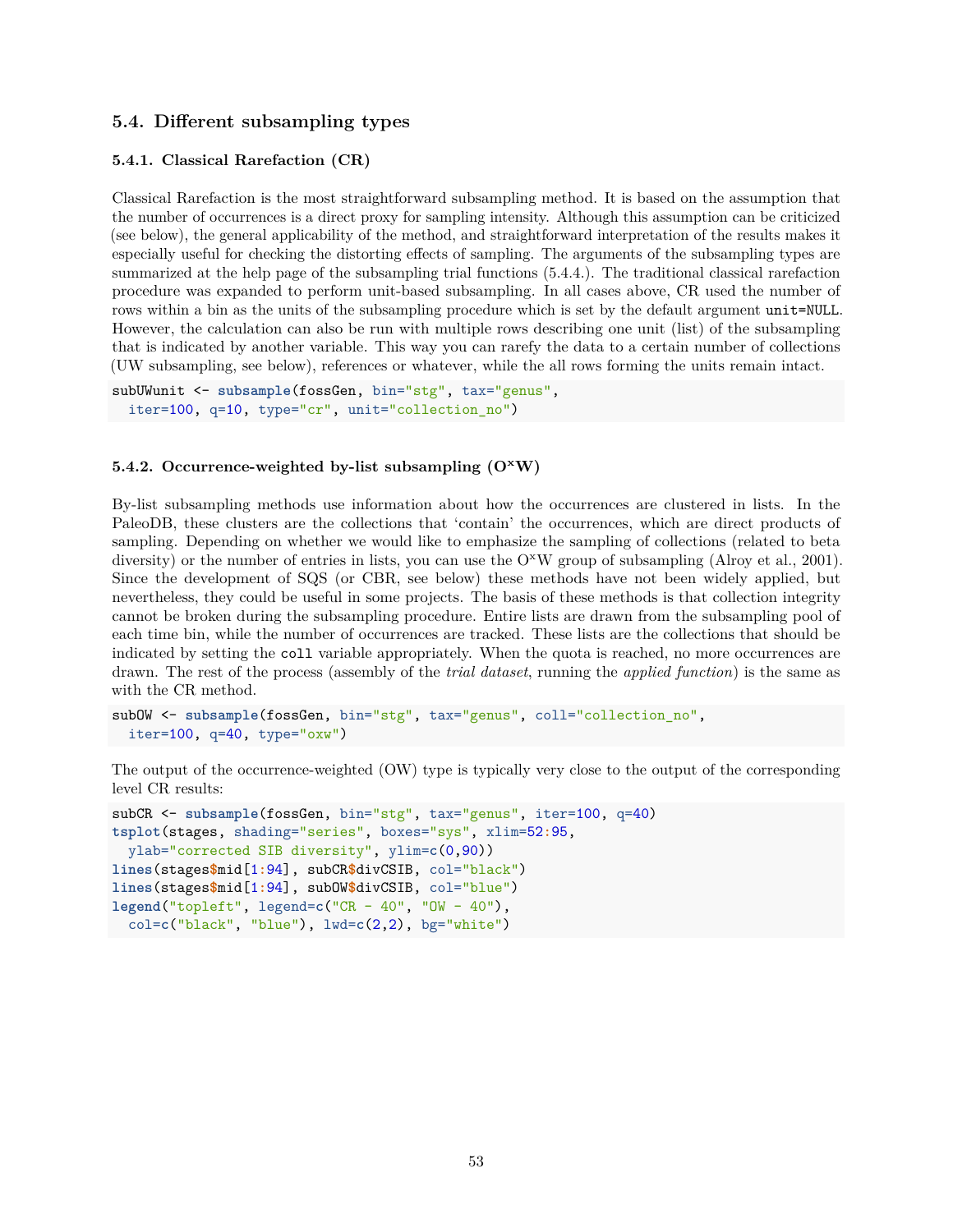

The reason why the method type is called the  $O^{\times}W$  is because, depending on the relative importance of the collections and the entries within the collection, lists express different aspects of sampling. This can be taken into consideration with the exponentiation of the occurrence counts in each collection. In these procedures, the number of occurrences in each collection will be raised to the power of xexp and the sum of the resulting values will be compared to the set subsampling quota. The simplest way of doing this is to raise the number of occurrences in a collection to the power of 0, which effectively means the selection of a certain number of collections in all different time slices (no matter how many occurrences there are in a collection it will be 1 if raised to the power of 0). Setting the xexp argument to 0, will force this setting. This is sometimes referred to as the 'unweighted subsampling' method, which effectively means to subsample the data to a certain number of collections in a bin. In this case the q argument will represent the quota of collections.

```
trialsUW <- subsample(fossGen, bin="stg", tax="genus", coll="collection_no",
  iter=100, q=20, type="oxw", xexp=0, FUN=binstat)
# the number of sampled collections on average in each timeslice
trialsUW[54:94, "colls"]
subUW <- subsample(fossGen, bin="stg", tax="genus", coll="collection_no",
  iter=100, q=10, type="oxw", xexp=0)
```
By this principle, it is not difficult to see that depending on the size of the collections, the actual number of occurrences will be somewhat higher than the quota. You can quickly check the exact number of occurrences drawn with the binstat() function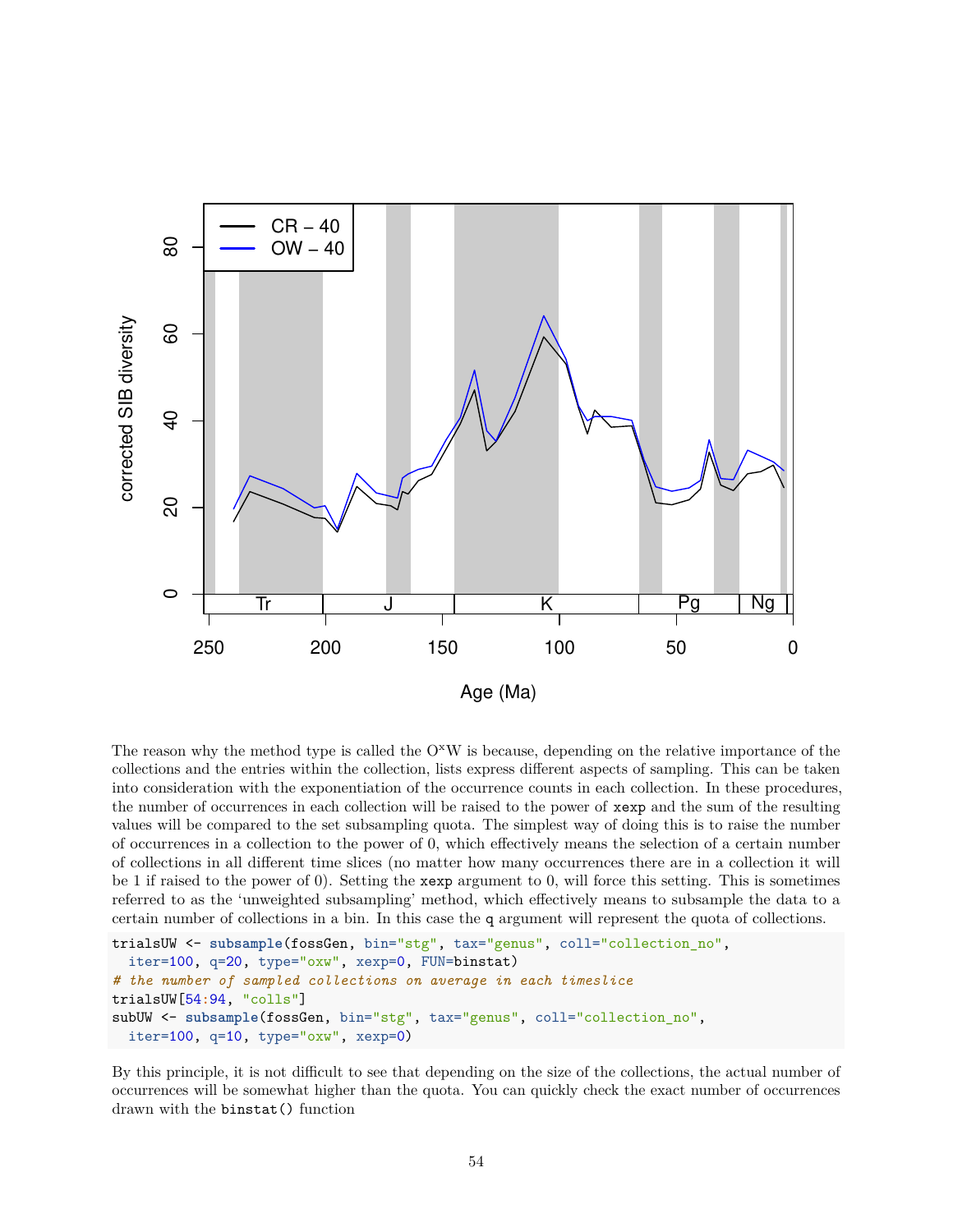```
subST <- subsample(fossGen, bin="stg", tax="genus", coll="collection_no",
  iter=100, q=20,FUN=binstat, type="oxw")
```

```
subST[54:94, "occs"]
```
## [1] 22.61 22.72 25.12 24.24 26.42 23.72 21.64 24.48 22.03 23.50 23.00 ## [12] 26.13 23.85 26.51 29.73 29.27 24.36 27.73 25.49 27.99 27.04 25.13 ## [23] 26.52 22.78 25.61 25.54 24.73 23.45 22.63 24.17 22.65 23.14 22.68 ## [34] 26.87 26.54 25.87 26.45 23.83 24.48 26.17 24.82

Although there are ways to improve the accuracy of the subsampling process, the variation induced by this problem is only minuscule compared to those introduced by sampling and binning uncertainties. However, typically this xexp value is set to a value between 1 and 2 (e.g. 1.4). In these cases, you have to calculate the intensity of sampling . Although there is some discrepancy between the methods, the overall trajectories are quite similar.

```
subO2W <- subsample(fossGen, bin="stg", tax="genus", coll="collection no",
  iter=100, q=80, type="oxw", xexp=2)
tsplot(stages, shading="series", boxes="sys", xlim=52:95,
 ylab="corrected SIB genus richness", ylim=c(0,90))
lines(stages$mid[1:94], subCR$divCSIB, col="black")
lines(stages$mid[1:94], subOW$divCSIB, col="blue")
lines(stages$mid[1:94], subUW$divCSIB, col="red")
lines(stages$mid[1:94], subO2W$divCSIB, col="green")
legend("topleft", legend=c("CR - 40", "OW - 40", "UW - 10", "O2W - 80"),
  col=c("black", "blue", "red", "green"), lwd=c(2,2), bg="white")
```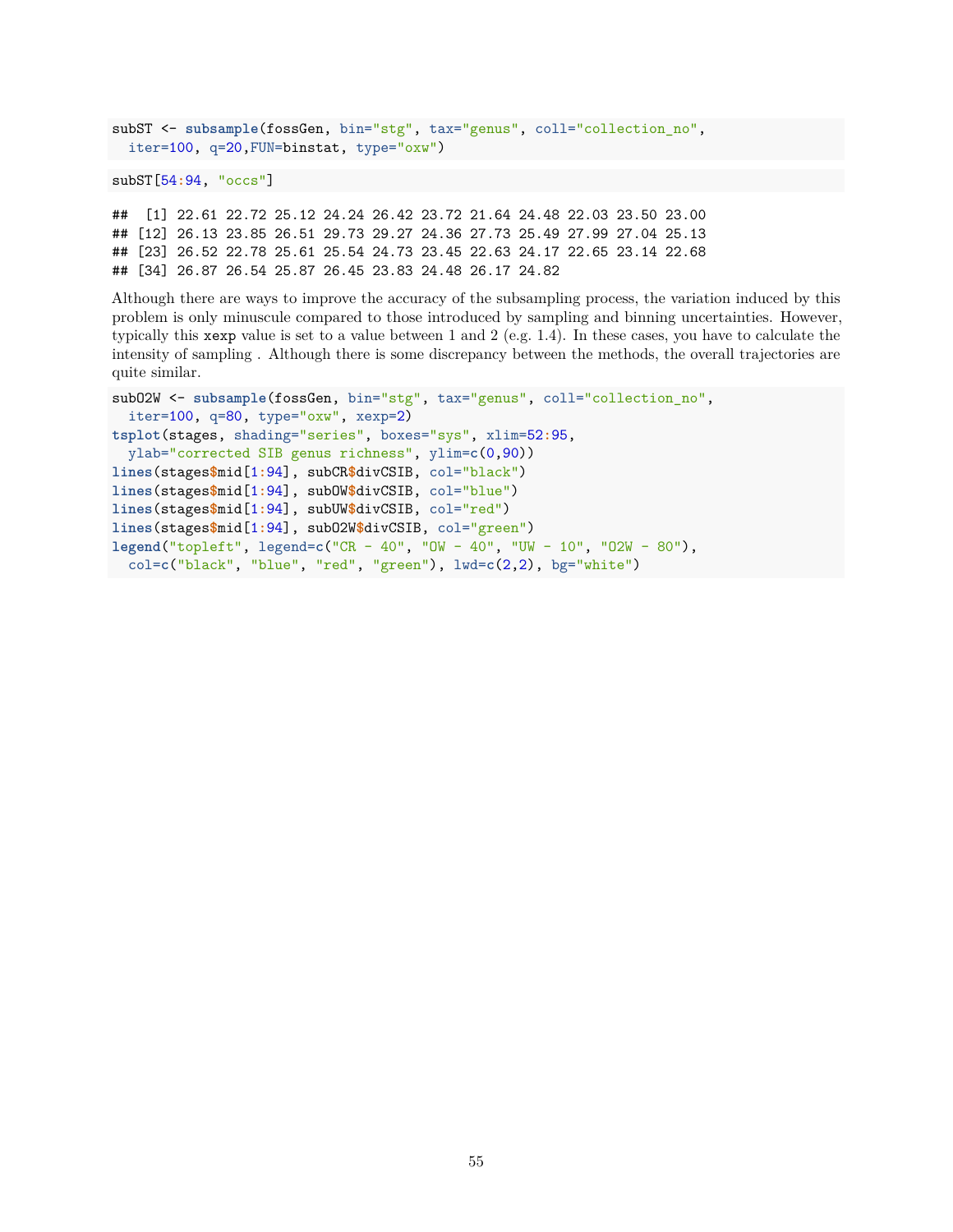

### **5.4.3. Shareholder Quorum Subsampling (SQS)**

As intuitive as the CR approach is to understand, the method has been criticized for being 'unfair' (Alroy, 2010). The results of CR will not reflect changes of richness appropriately, if two localities with different diversities are compared and their total richnesses are not equal. This can be visualized by progressively lowering the subsampling quota for CR, which will result in not just decreased levels of richness but also in a pronounced decrease in variance (Alroy, 2010b). This effect can be illustrated by rerunning CR iteratively with progressively lower quotas.

```
# repeat CR subsampling for a set of quotas
quotas<-seq(70,10,-10)
for(i in quotas){
   # actual CR
   cr<-subsample(fossGen, iter=50, q=i,tax="genus", bin="stg",
   useFailed=FALSE)
  # store output
  assign(paste("cr", i, sep=""), cr)
}
```
The code above reruns the CR algorithm on the dataset with 70, 60, 50 . . . and 10 occurrences as the quota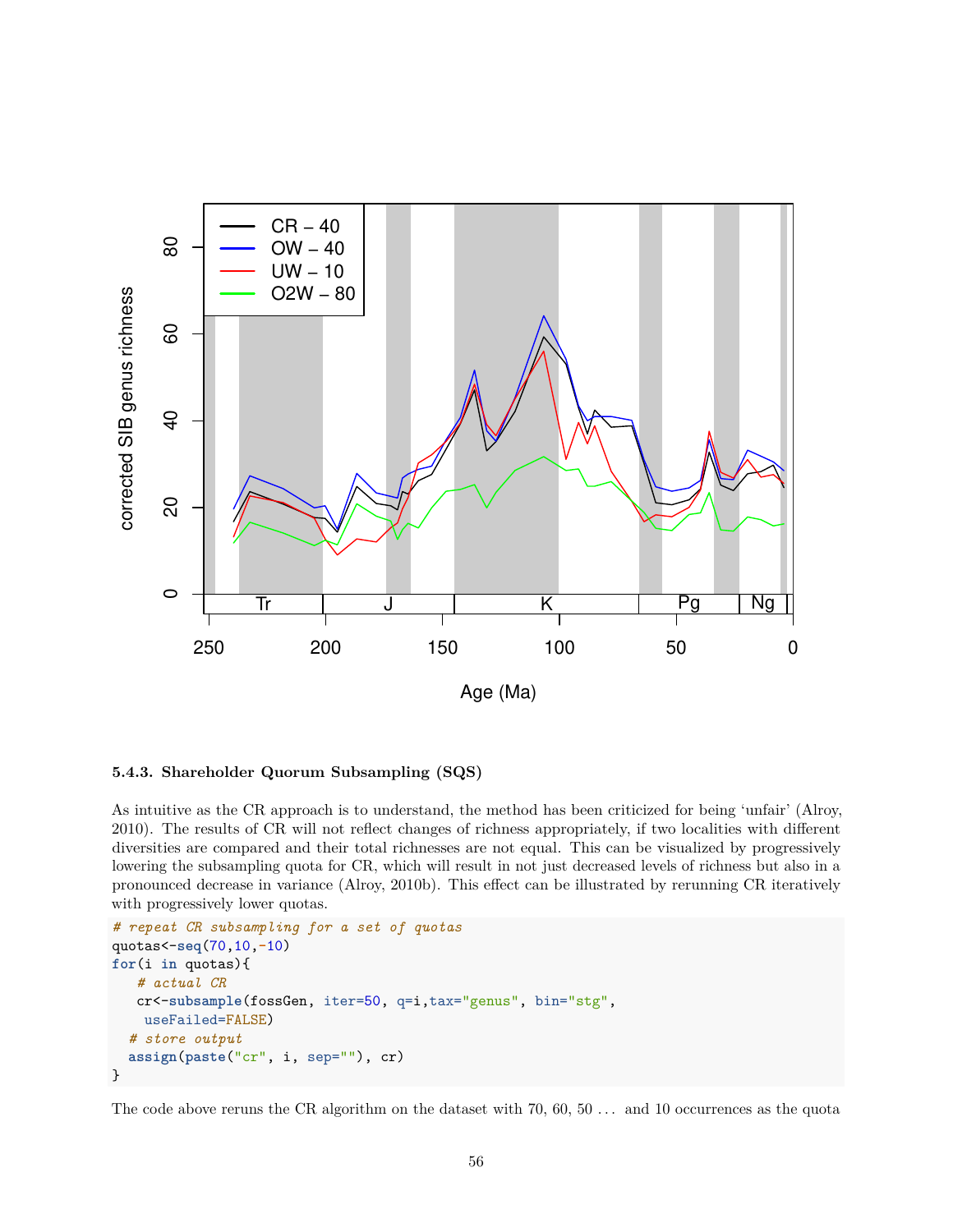of the subsampling. Then the results can be plotted with:

```
tsplot(stages, shading="series", boxes="sys", xlim=52:95,
  ylab="corrected SIB richness", ylim=c(0,90))
for(i in quotas){
  current <- get(paste("cr", i, sep=""))
  lines(stages$mid[1:94], current $divCSIB, col="red")
}
```


As the subsampling quota decreases, so does the mean value of richness, and also the relative deviation of the series. The Shareholder Quorum subsampling approach (Alroy, 2010) effectively circumvents this problem by using a different proxy for sampling completeness, other than the number of occurrences. Rather than looking at the basic unary information of occurrences, the SQS method assesses sampling with frequency coverage. Coverage is an intuitive way to express the completeness of sampling. In the species sampling pool all species have a frequency  $(F^k)$  that sum up to 1. In this sense, the coverage of a sample is the sum of species frequencies in the original sampling pool  $(F^k)$ , but only for those species that actually have been sampled. This rule effectively coerces sampling coverage between 0 and 1. Different levels of sampling can be created by maximizing the desired coverage of a sample. This desired coverage is referred to as the 'quorum'. After the work of Chao and Jost (2012), ecologists usually refer to this approach as coverage-based rarefaction.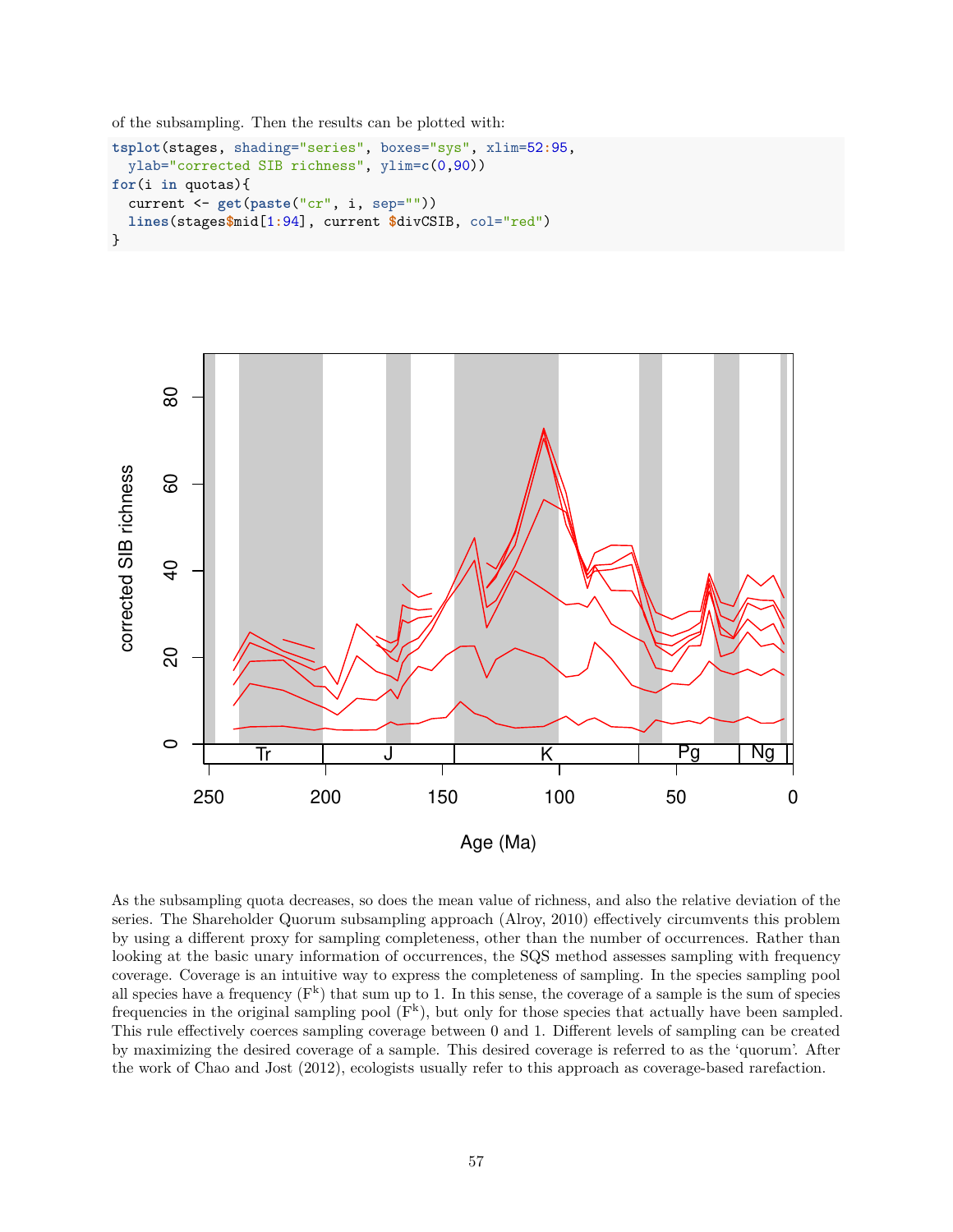#### **5.4.3.1. The 'inexact' approach to SQS**

The original description of the SQS algorithm ensured different levels of coverages by going through the occurrences (or collections) randomly and aggregating the estimated frequencies of the species that are taken from the sample until this sum reached the subsampling quorum. John Alroy (2014) referred to this approach as the 'inexact' method to perform SQS. This is the default way to do SQS.

```
# sqs with 0.6 quorum
sqs0.6 <-subsample(fossGen, iter=50, q=0.6,
 tax="genus", bin="stg", type="sqs")
#sqs with 0.3 quorum
sqs0.3 <-subsample(fossGen, iter=50, q=0.3,
 tax="genus", bin="stg", type="sqs")
# plotting
tsplot(stages, shading="series", boxes="sys", xlim=52:95,
  ylab="corrected SIB richness", ylim=c(0,175))
lines(stages$mid[1:94], sqs0.6$divCSIB, col="blue")
lines(stages$mid[1:94], sqs0.3$divCSIB, col="green")
lines(stages$mid[1:94], dd$divCSIB, col="black")
legend("topleft", legend=c("raw", "SQS, q=0.6", "SQS, q=0.3"),
 col=c("black", "blue", "green"), lwd=c(2,2,2), bg="white")
```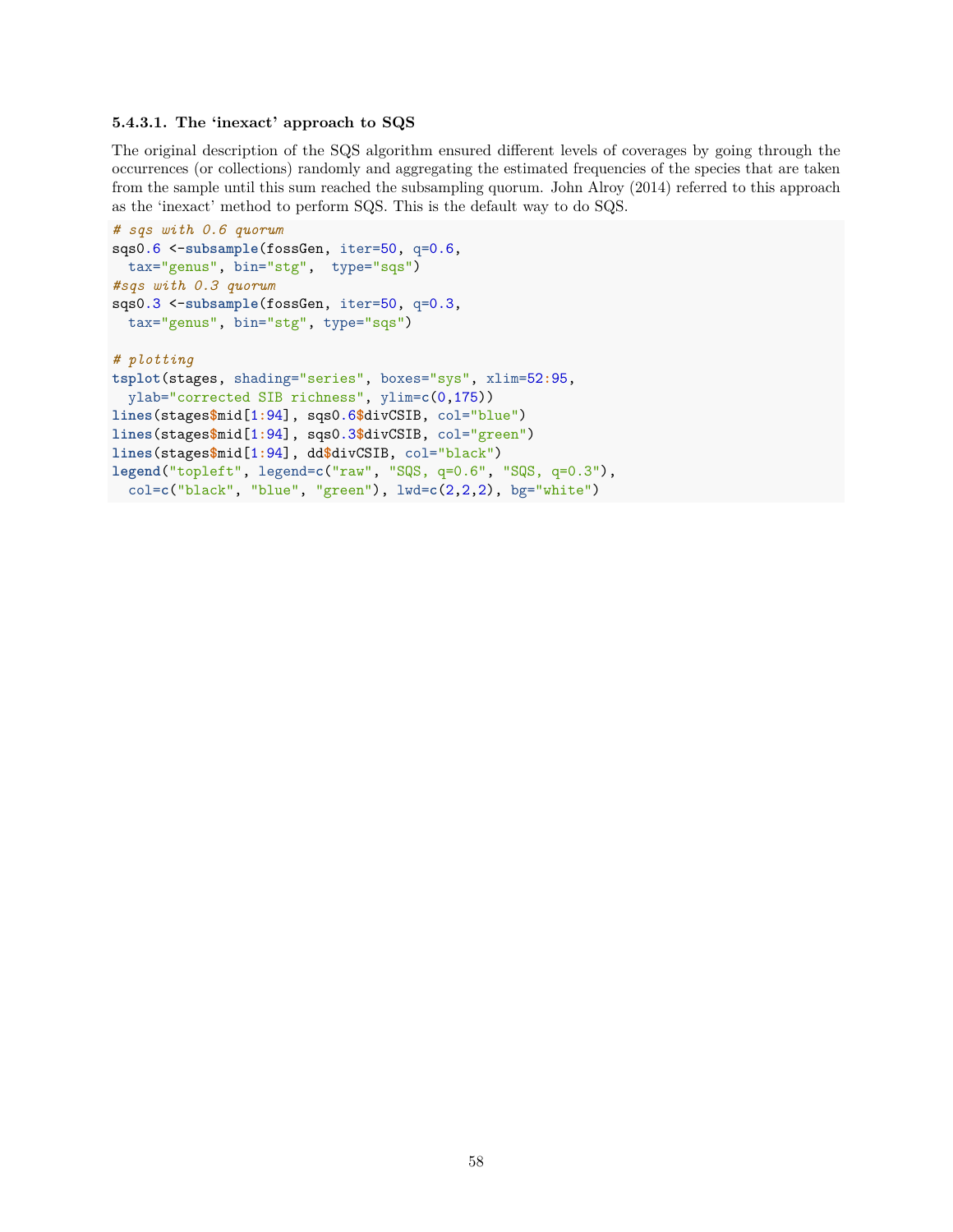

This procedure is dependent on the proper estimation of the species' frequencies in the sampling pool (?frequencies). Alroy (2010) suggested that the observed frequencies should be adjusted with Good's total sample coverage estimator *u*, which is dependent on the number of occurrences (*o*) and the number of single-collection (single-occurrence) taxa  $(^1O)$ .

$$
u = 1 - 10/o
$$

This is the first correction of Alroy (2010, for overall coverage). He also suggested that for Paleobiology Database occurrences, a different version of this estimator (*u'*) might be more accurate that is estimated using the single reference taxa, instead of single-collection taxa. This estimator is then used to estimate the true frequencies of species. You can choose between these versions by toggling the singleton argument between "occ" (default), "ref" and it can be switched off by setting it to FALSE. Note that "ref" will require you to provide a reference variable (ref argument). The discrepancy between the methods is very small:

```
sqsCollSing <-subsample(fossGen, iter=50, q=0.4,
  tax="genus", bin="stg", type="sqs",
  singleton="occ")
sqsRefSing <-subsample(fossGen, iter=50, q=0.4,
  tax="genus", bin="stg", type="sqs", ref="reference_no",
  singleton="ref")
sqsNoSing <-subsample(fossGen, iter=50, q=0.4,
```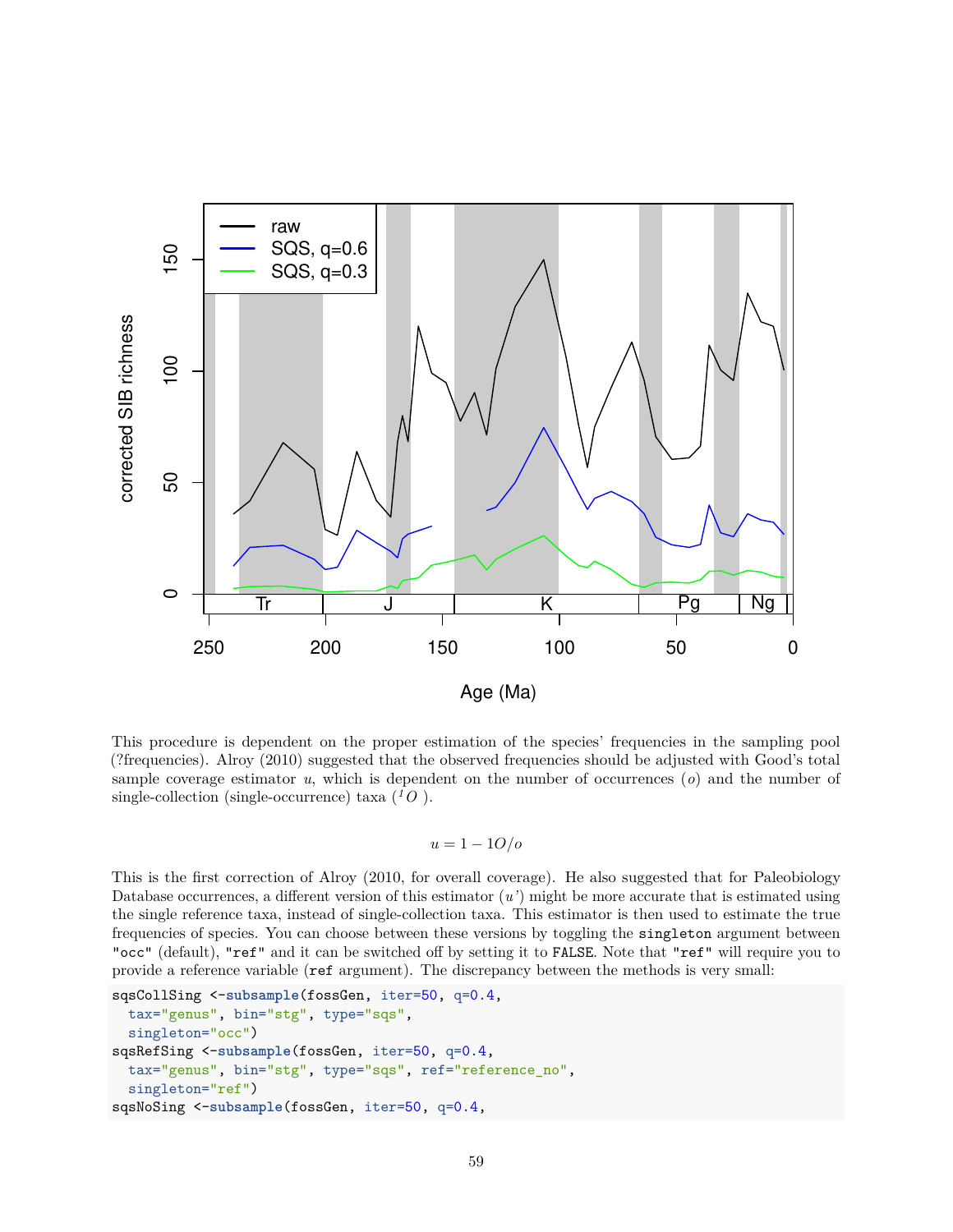```
tax="genus", bin="stg", type="sqs", singleton=FALSE)
# plotting
tsplot(stages, shading="series", boxes="sys", xlim=52:95,
 ylab="corrected SIB richness", ylim=c(0,100))
lines(stages$mid[1:94], sqsRefSing$divCSIB, col="blue")
lines(stages$mid[1:94], sqsCollSing$divCSIB, col="black")
lines(stages$mid[1:94], sqsNoSing$divCSIB, col="red")
legend("topleft", legend=c("SQS, q=0.4", "SQS, q=0.4, ref", "SQS, q=0.4, occ"),
  col=c("black", "blue", "red"), lwd=c(2,2,2), bg="white")
```


Alroy (2010) also mentioned two additional corrections (for *Evenness and Dominance* and *Single large collections*) that also have minor effects on the overall results. You can use the excludeDominant and largestColl arguments to turn these on. Note that you have to provide a collection variable to make largestColl work, which is only available if excludeDominant=TRUE.

```
sqsPure <-subsample(fossGen, iter=50, q=0.5,
 tax="genus", bin="stg", type="sqs")
sqsCorr <-subsample(fossGen, iter=50, q=0.5,
tax="genus", bin="stg", ref="reference_no",coll="collection_no",
type="sqs", singleton="ref", excludeDominant=T, largestColl=T)
```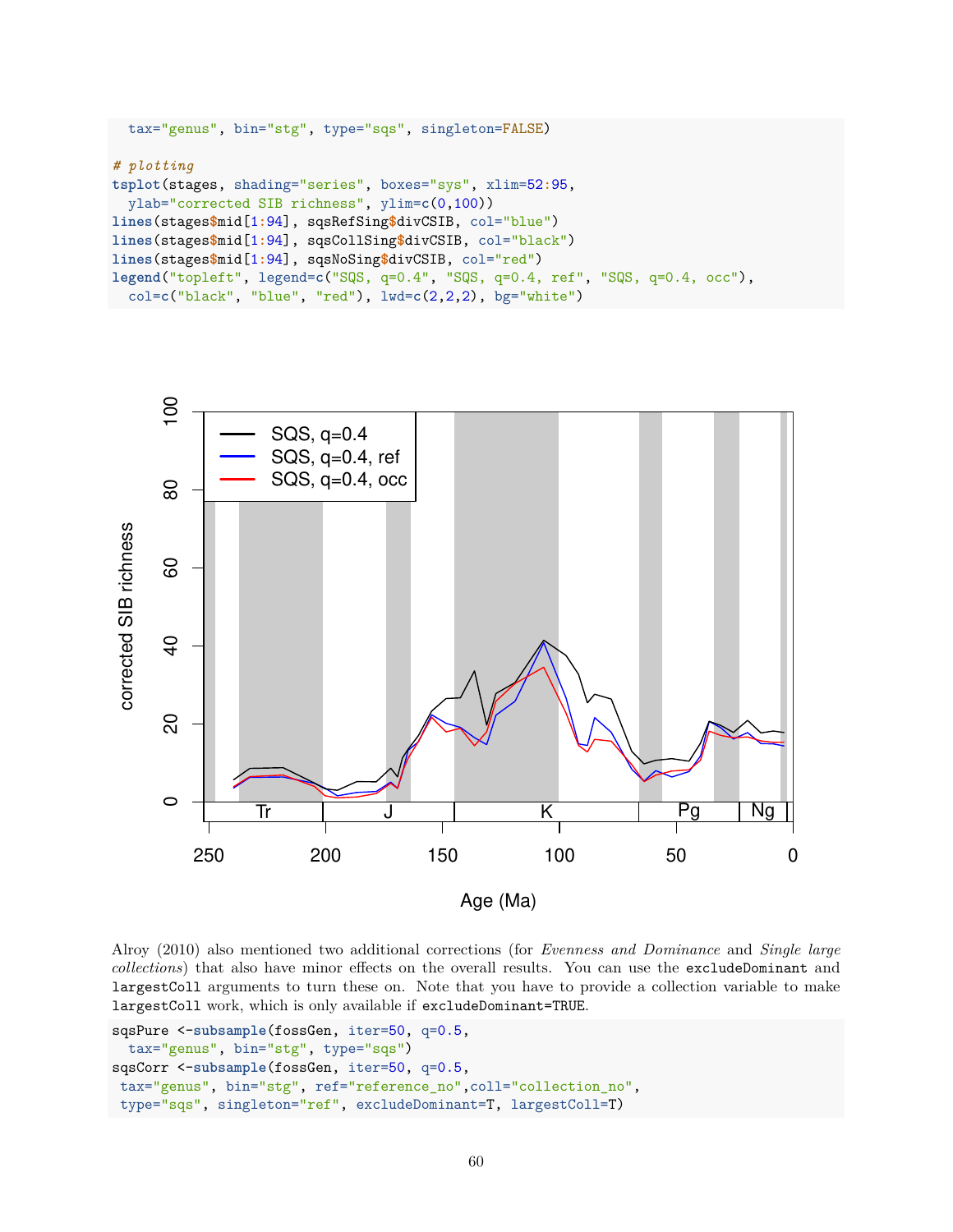```
# plotting
tsplot(stages, shading="series", boxes="sys", xlim=52:95,
  ylab="corrected SIB richness", ylim=c(0,100))
lines(stages$mid[1:94], sqsPure$divCSIB, col="blue")
lines(stages$mid[1:94], sqsCorr$divCSIB, col="black")
legend("topleft", legend=c("uncorrected SQS",
  "corrected SQS"), col=c("blue", "black"),
  lwd=c(2,2), bg="white")
```


So far, these calculations were based on occurrence-based rarefaction, but SQS can be calculated similarly to OW, by tallying the occurrences collection-by-collection. This can be enforced with the byList=TRUE option.

```
sqsByColl <-subsample(fossGen, iter=50, q=0.5,
tax="genus", bin="stg", ref="reference_no",coll="collection_no",
type="sqs", singleton="ref", excludeDominant=T, largestColl=T, byList=TRUE)
# plotting
tsplot(stages, shading="series", boxes="sys", xlim=52:95,
 ylab="corrected SIB richness", ylim=c(0,100))
lines(stages$mid[1:94], sqsByColl$divCSIB, col="blue")
```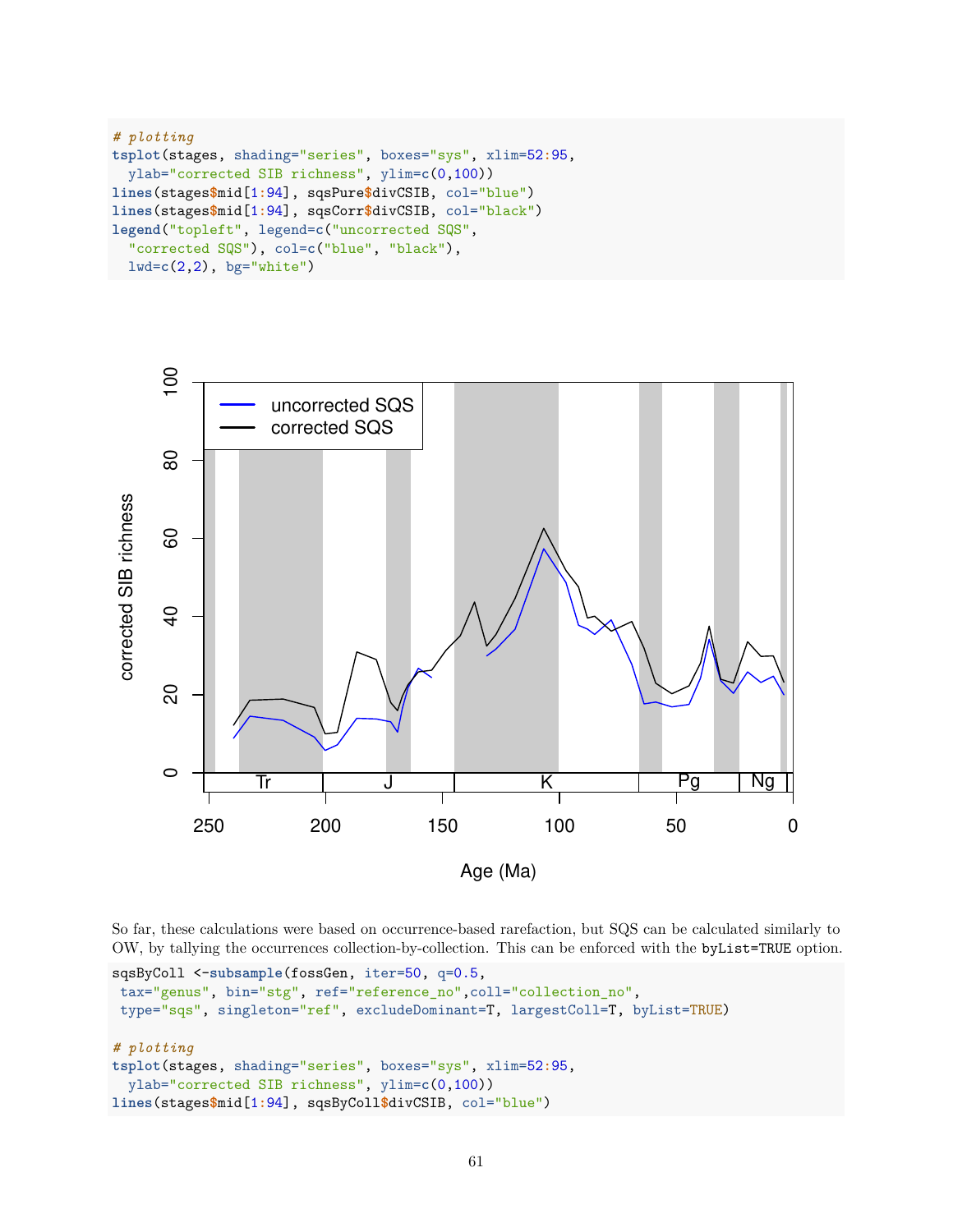```
lines(stages$mid[1:94], sqsCorr$divCSIB, col="black")
legend("topleft", legend=c("by-list SQS",
  "by-occurrence SQS"), col=c("blue", "black"),
  lwd=c(2,2), bg="white")
```


#### **5.4.3.2. Concluding remarks on SQS**

SQS is probably the most appropriate method we have today for sampling standardization of diversity curves. Although the number of potential influencing factors is high, they do not influence the overall trajectory of the curves, and the induced variation is almost equal to the variability that is created by subsampling itself (plot some results with output="dist"). The systematical evaluation of these options is still lacking, but we are working on the appropriate testing framework.

#### **5.4.4. Subsampling trial functions**

The different subsampling types can be contrasted by comparing the subsampling trial functions (subtrialCR(), subtrialOXW() and subtrialSQS()).The procedures are of these functions are also implemented within the subsample() function, and they can be used to produce one 'trial dataset' from the total sampled data. The output of these function is a logical vector indicating the rows of the data that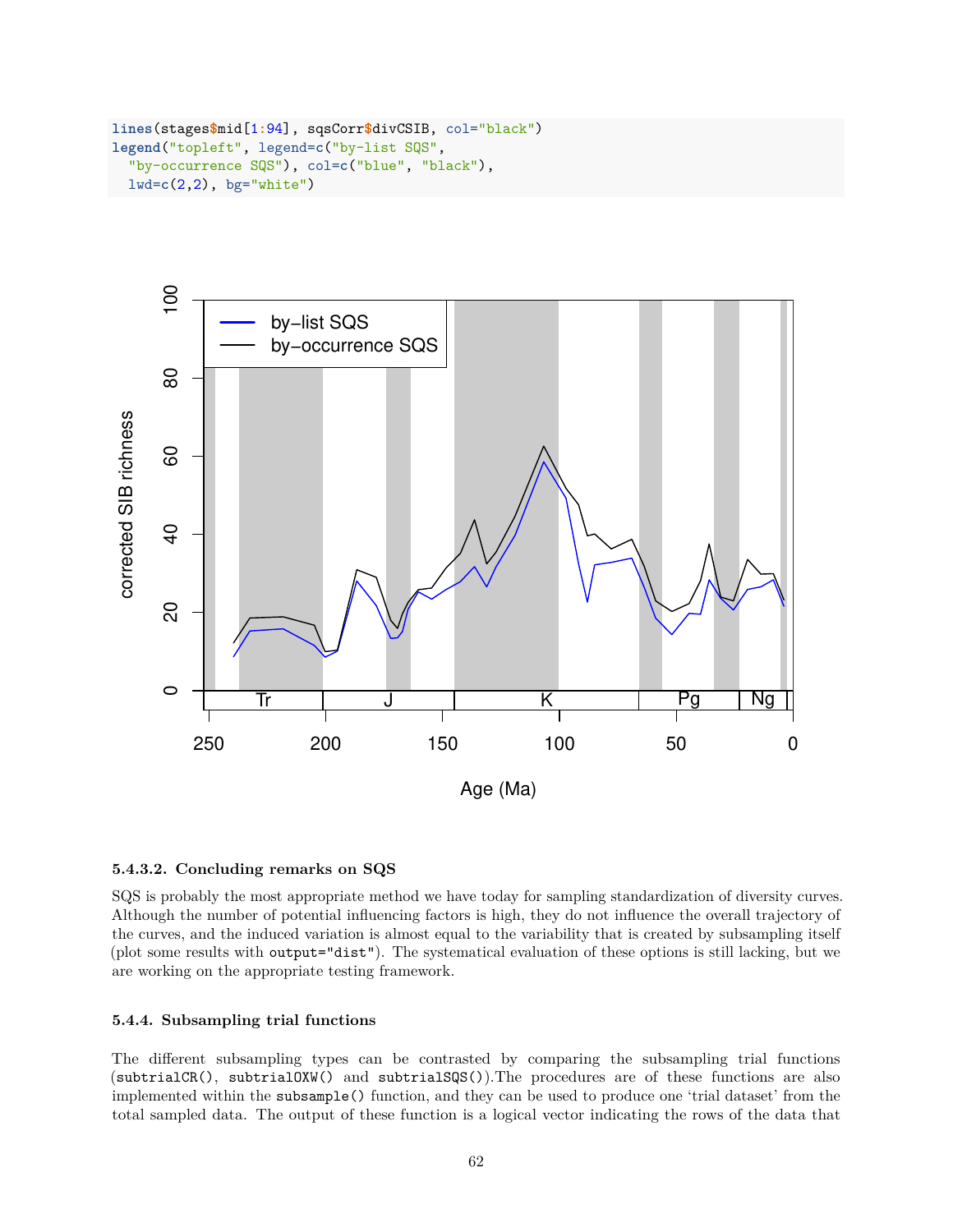should be present in one particular trial dataset. Future versions of the package will allow the writing and application of custom subsampling trial functions, with which the subsample() function will be entirely customizable.

## **6. Taxon-specific characteristics**

### **6.1. Environmental affinities**

Most taxa prefer certain environments. Our understanding of environmental affinities of different taxa depend on the characteristics of sampling. In some questions the definition of two contrasting environments suffices, and most hypotheses can be tested with univariate statistics between two samples. Using the most basic logic, one could infer that a taxon preferred environment *A* to environment *B*, all other things being equal, if it occurs more in that particular environment over its lifetime. This is sometimes referred to as the majority rule of affinity, and is very straightforward to implement. In our test example, a number of variables are added based on the raw data, which express the environmental conditions of the dataset. For the sake of demonstration, the bathymetric affinities bath will be calculated. First, we have to omit those occurrences that have unknown depth conditions.

knownBath <- fossils[fossils**\$**bath**!=**"uk",]

#### **6.1.1. Majority rule**

After this simple filtering, the affinity() function can be applied to the dataset, with specifying the usual arguments, plus the "majority" method. The function also needs to be notified about the column (its name. env="bath" in our case) that contains the binary environmental variable in question:

```
affMajor <- affinity(knownBath, bin="stg", tax="genus",
  method="majority", coll="collection no", env="bath")
table(affMajor)
```
## affMajor ## deep shal ## 25 693

The output of this function is a single character vector, values specifying the apparently preferred environments and the names attribute defining the taxon names. NA entries occur when the function is unable to define an affinity (i.e. the number of occurrences from both environments is the same). It is not mandatory to provide collection identifiers (coll). If these are given, then the multiple occurrences of a taxon within a collection (sample) will be treated as one. As you can see, an overwhelming majority of the taxa have shallow affinities based on this method, but this is not surprising, as most of the occurrences come from shallow environments.

#### **table**(knownBath**\$**bath)

## ## deep shal ## 1035 25644

## **6.1.2. Binomial method**

If sampling is so dominated by shallow occurrences, then the obvious question that arises is whether the apparent pattern of affinity only is present because this biased sampling. In order to correct for this 'background' sampling issue, Foote (2006) suggested that the environment affinity should be determined by comparing the taxon's observed pattern of occurrences to that present in the total dataset (null sampling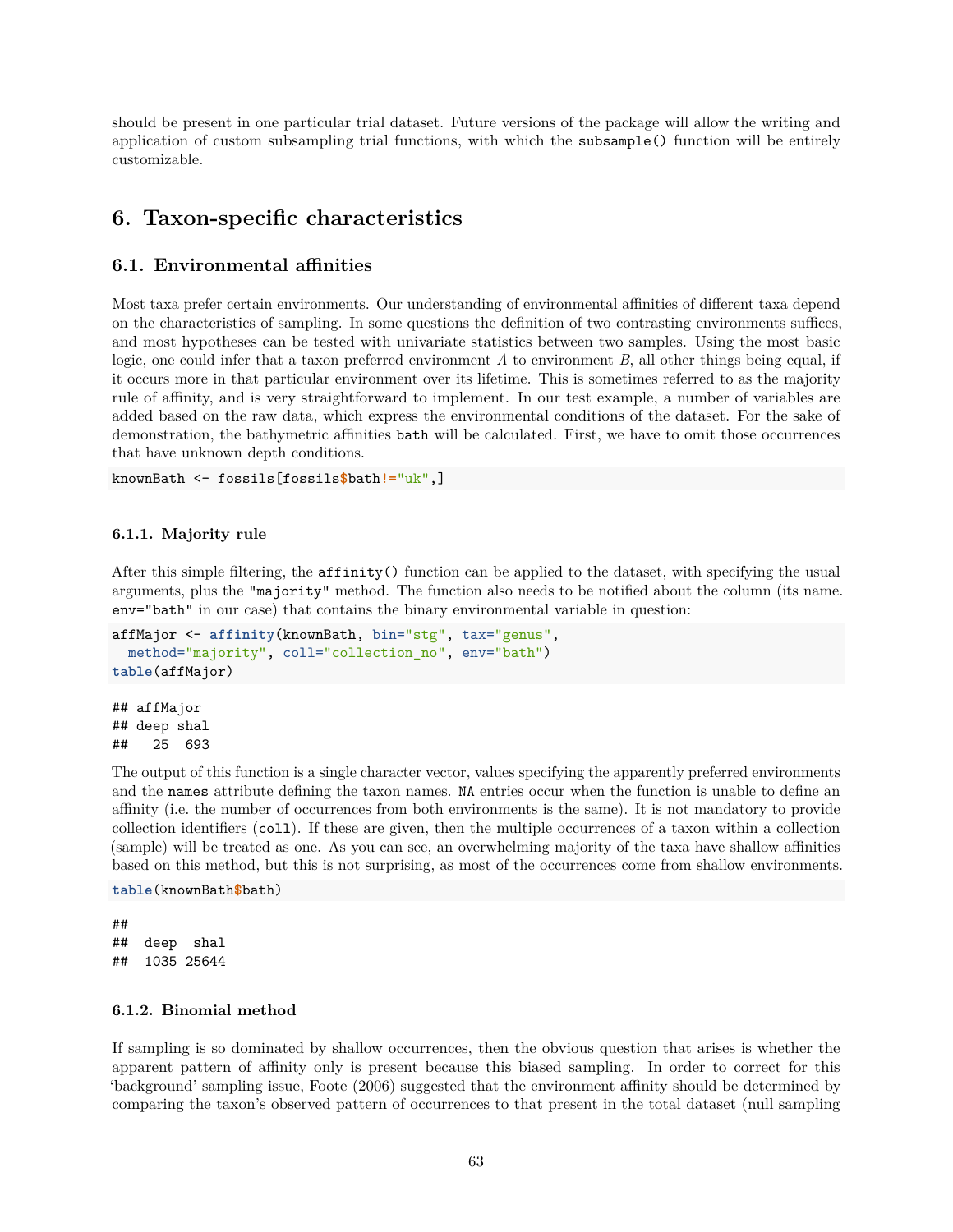probability of the environment). This approach was also used by Kiessling and Aberhan (2007) and Kiessling and Kocsis (2015) in later studies. The sampling probability of the environment is calculated by taking the proportion of occurrences in the two environments in the total dataset from the range of the taxon. Under random sampling conditions, the number of total occurrences and the number among these that come from an environment is modelled by a binomial distribution. Given a certain level of confidence one can guess whether the sampled occurrences of a taxon represent a significantly higher or lower proportion than predicted by the null probability. The more likely it is that a simple binomial model can produce the observed success/total trial ratio, the less we know about the affinity of the taxon. This approach is implemented by the default "binom" method.

```
affBin1 <- affinity(knownBath, bin="stg", tax="genus",
  method="binom", coll="collection_no", env="bath")
table(affBin1)
```
## affBin1 ## deep shal ## 135 574

The significance of the binomial tests can be chosen by the alpha argument that toggles the breadth of proportions that is considered to be output by the randomness of sampling. The default alpha = 1 setting (above) will not perform the binomial test. It will only compare the taxon's observed proportion of occurrences from the different environments to those observed in the total dataset. The lower this alpha value is, the less taxa will get an assigned affinity.

```
affBin0.5 <- affinity(knownBath, bin="stg", tax="genus",
  method="binom", coll="collection_no", env="bath", alpha=0.5)
table(affBin0.5)
## affBin0.5
## deep shal
## 127 149
affBin0.1 <- affinity(knownBath, bin="stg", tax="genus",
  method="binom", coll="collection_no", env="bath", alpha=0.1)
table(affBin0.1)
## affBin0.1
## deep shal
```
## 77 56

Using the standard 95% percent as alpha level is an arbitrary choice. As the fossil record has quality issues, a 90% confidence (alpha = 0.1) is preferred in most cases. It is also possible to do the calculations based on the collection counts, instead of the number of occurrences. For these the argument bycoll has to be set to TRUE.

## **6.2. Changing characteristics**

The entire occurrence dataset can be subdivided into time-bin and taxon-specific subsets. We can use each of these subsets to describe the taxa's ecological characteristics if we assert that these occurrences are contemporaneous.

## **6.2.1. Geographic range**

One of the most ecologically relevant characteristics of a taxon is its total geographic range, which can be calculated with the georanges() function, using a number of methods. These rely on the geographic coordinates of the occurrences, which are in this case reconstructed internally by the Paleobiology Database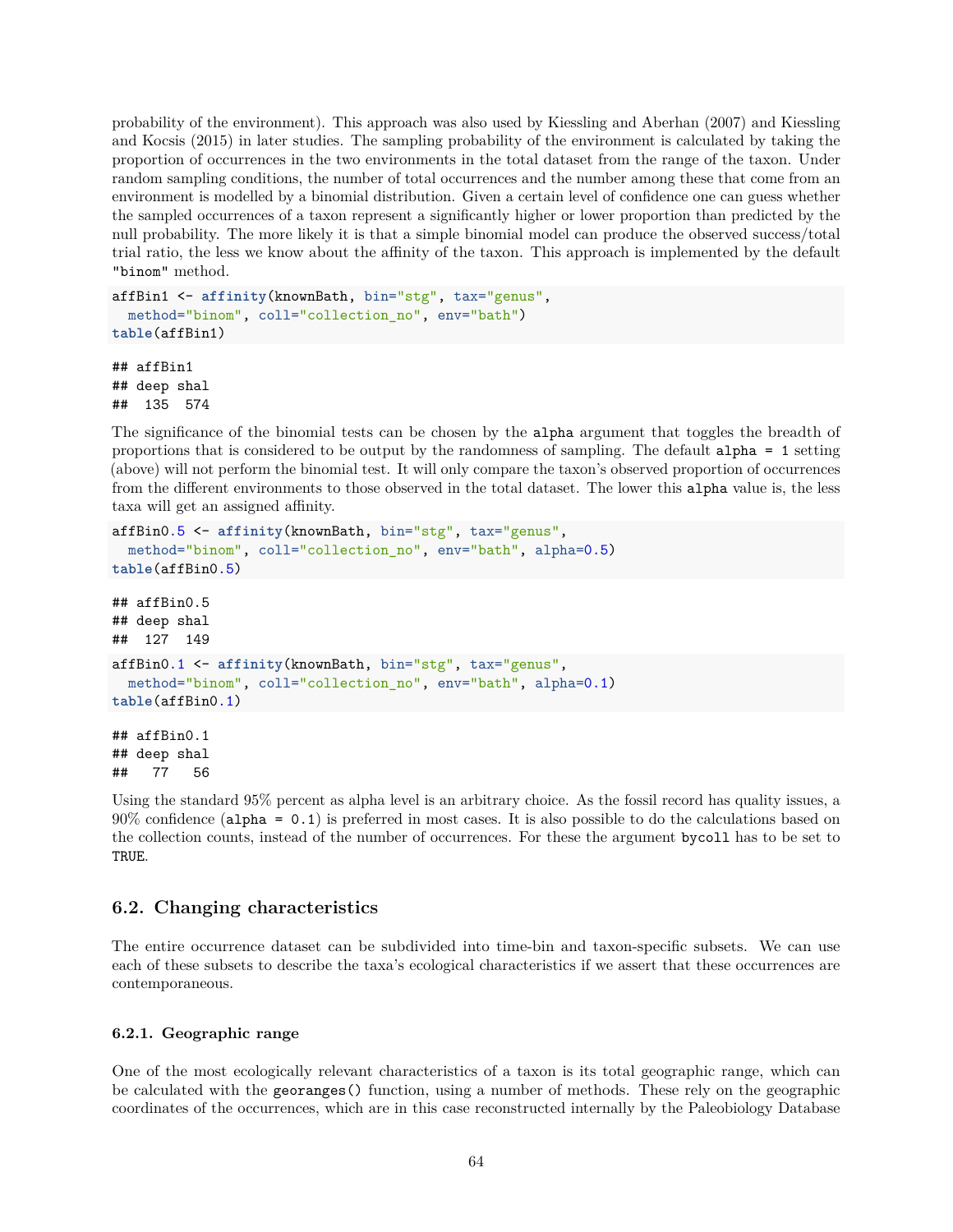(with GPlates). This function is applicable to time-slice-specific subset of a single taxon, such as the Pleistocene occurrences of the genus *Acropora*

```
oneTax <- corals[corals$stg==94 & corals$genus=="Acropora",]
georange(oneTax, lat="paleolat", lng="paleolng", method="co")
```
## co ## 213

This function call outputs coordinate occupancy, the number of unique pairs of coordinates the taxon has. Besides this very simple one, multiple additional methods are available by calling functions from the icosa and vegan packages. You can inspect these with ?georange.

#### **6.2.2. The tabinate() iterator function**

For large-scale analyses of taxa, it is desirable to apply the function above to all time-bin/taxon specific subsets of the data. This can be desired for numerous calculations that use contemporaneous occurrences of a taxon as input, which can be iterated for every time-bin/taxon subset with the tabinate() function. To use this function you have to provide the taxon and time bin identifiers (tax and bin, respectively), and the function (FUN) that needs to be iterated on every taxon/time-bin subset of the dataset. This function has to take x as the primary argument (the database subset), but additional arguments will be passed to it.

For instance, if you are interested in the number of collections each taxon has in each time slice, instead of using a combination of functions (subset(), unique() and table()) you can define a function, which can be iterated on all subsets.

```
collCount <- function(x) length(unique(x$collection_no))
allGeo <- tabinate(corals, bin="stg", tax="genus", FUN=collCount)
```
This is a somewhat slower solution, but its utility is evident when more complicated functions are passed to the iterator, such the georanges() presented before.

```
allGeo <- tabinate(corals, bin="stg", tax="genus",
  FUN=georange, lat="paleolat", lng="paleolng", method="co")
```
The tabinate() function currently accepts functions that output single values or vectors as output, but its applicability will be increased in the future.

## **Acknowledgements**

The development of the package began in the context of a project on global paleobiogeography funded by the Deutsche Forschungsgemeinschaft (DFG project numbers Ko 5382/1-1, Ko 5382/1-2, Ki 806/16-1). The package is also part of the DFG Research Unit 2332: TERSANE (TEmperature Related Stressors in ANcient Extinctions). We are thankful to all testers of the package including Emilia Jarochowska, Vanessa Roden, Andreas Lauchstedt, Gwen Antell and Roger Benson for suggestions, and all participants of the first year International Master's Programme for Paleobiology at the GeoZentrum Nordbayern, FAU in Erlangen, Germany. We also thank all enterers of the Paleobiology Database.

## **References**

Alroy, J. (2008). Dynamics of origination and extinction in the marine fossil record. Proceedings of the National Academy of Science, 105, 11536–11542.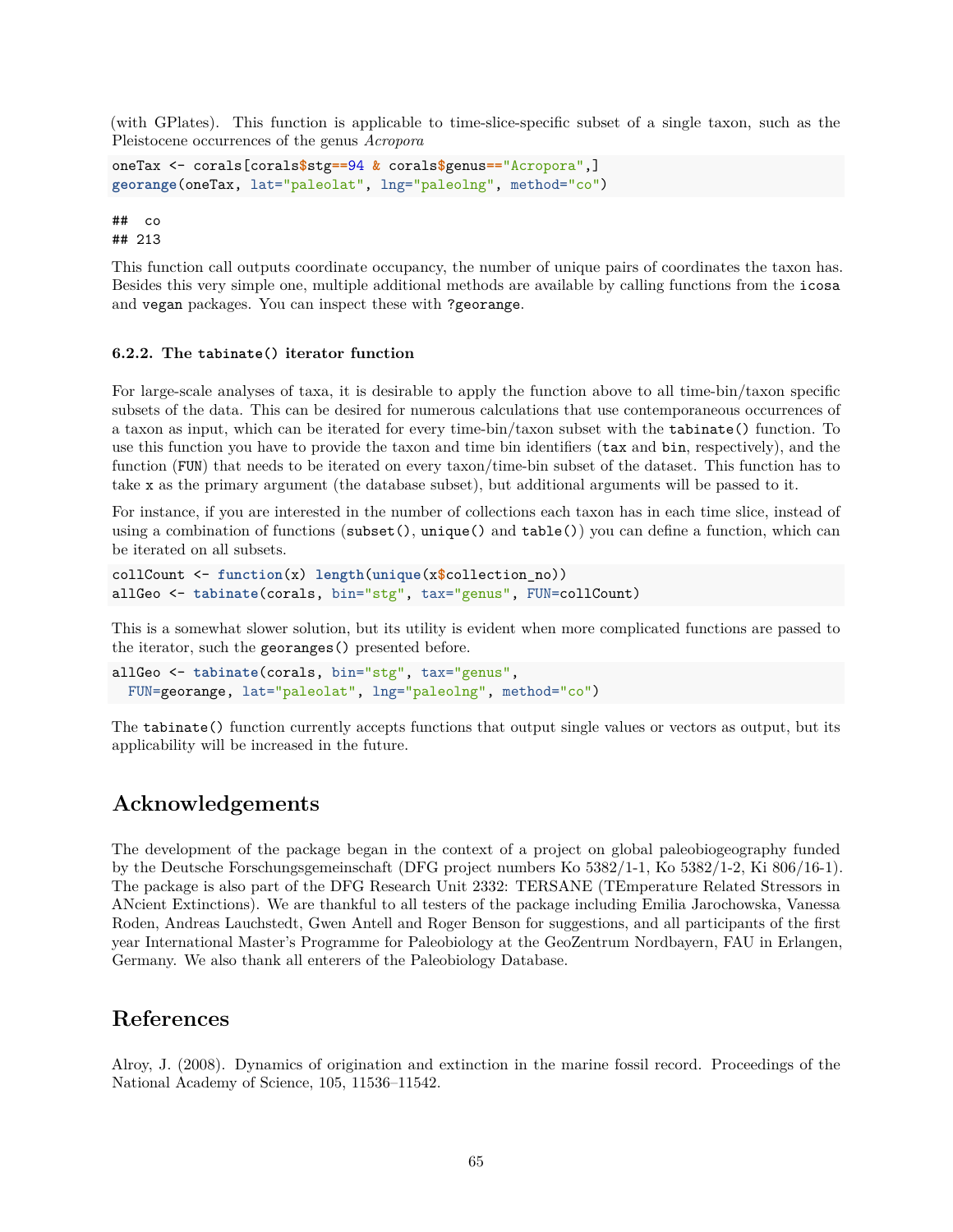Alroy, J., Marshall, C. R., Bambach, R. K., Bezusko, K., Foote, M., Fürsich, F. T., . . . Webber, A. (2001). Effects of sampling standardization on estimates of Phanerozoic marine diversification. Proceedings of the National Academy of Science, 98(11), 6261–6266. https://doi.org/10.1073/pnas.111144698

Alroy, J., Aberhan, M., Bottjer, D. J., Foote, M., Fürsich, F. T., Harries, P. J., . . . Visaggi, C. C. (2008). Phanerozoic Trends in the Global Diversity of Marine Invertebrates. Science, 321(5885), 97–100. https://doi.org/10.1126/science.1156963

Alroy, J. (2010). The Shifting Balance of Diversity Among Major Marine Animal Groups. Science, 329, 1191–1194. https://doi.org/10.1126/science.1189910

Alroy, J. (2010b). Geographical, environmental and intrinsic biotic controls on Phanerozoic marine diversification. Palaeontology 53:1211-1235.https://doi.org/10.1111/j.1475-4983.2010.01011.x

Alroy, J. (2014). Accurate and precise estimates of origination and extinction rates. Paleobiology, 40(3), 374–397. https://doi.org/10.1666/13036

Alroy, J. (2015). A more precise speciation and extinction rate estimator. Paleobiology, 41(04), 633–639. https://doi.org/10.1017/pab.2015.26

Bell, M. A. (2015). geoscale: Geological Time Scale Plotting. R package version 2.0. Retrieved from http://CRAN.R-project.org/package=geoscale

Foote, M., & Raup, D. M. (1996). Fossil Preservation and the Stratigraphic Ranges of Taxa. Paleobiology, 22(2), 121–140.

Chao, A., & Jost, L. (2012). Coverage-based rarefaction and extrapolation: standardizing samples by completeness rather than size. Ecology, 93(12), 2533–2547. https://doi.org/10.1890/11-1952.1

Foote, M. (1999). Morphological Diversity In The Evolutionary Radiation Of Paleozoic and Post-Paleozoic Crinoids. Paleobiology, 25(S2), 1–115.

Foote, M. (2000). Origination and Extinction Components of Taxonomic Diversity: General Problems. Paleobiology, 26(4), 74–102.

Foote, M. (2006). Substrate Affinity and Diversity Dynamics of Paleozoic Marine Animals. Paleobiology, 32(3), 345–366. https://doi.org/10.2307/4096955

Good, I. J. (1953). The Popoulation Frequencies of Species and the Estimation of Population Parameters. Biometrika, 40(3/4), 237–264.

Ogg, J. G., G. Ogg, and F. M. Gradstein. (2016). A concise geologic time scale: 2016. Elsevier.

Kiessling, W., & Aberhan, M. (2007). Environmental determinants of marine benthic biodiversity dynamics through Triassic-Jurassic time. Paleobiology, 33(3), 414–434.

Kiessling, W., & Kocsis, A. T. (2015). Biodiversity dynamics and environmental occupancy of fossil azooxanthellate and zooxanthellate scleractinian corals. Paleobiology, 41(3), 402–414.

Kiessling, W., & Simpson, C. (2011). On the potential for ocean acidification to be a general cause of ancient reef crises. Global Change Biology, 17, 56–67. https://doi.org/10.1111/j.1365-2486.2010.02204.x

Kocsis, A. T., Reddin, C. J., Alroy, J. and Kiessling, W. (2019). The R package divDyn for quantifying diversity dynamics using fossil sampling data. Methods in Ecology and Evolution. https://doi.org/10.1111/ 2041-210X.13161

Raup, D. M. (1975). Taxonomic Diversity Estimation Using Rarefaction. Paleobiology, 1, 333–342. https: //doi.org/10.2307/2400135

Raup, D. M. (1979). Biases in the fossil record of species and genera. Bulletin of the Carnegie Museum of Natural History, 13, 85-91.

Raup, D. M. (1985). Mathematical Models of Cladogenesis. Paleobiology, 11(1), 42–52.